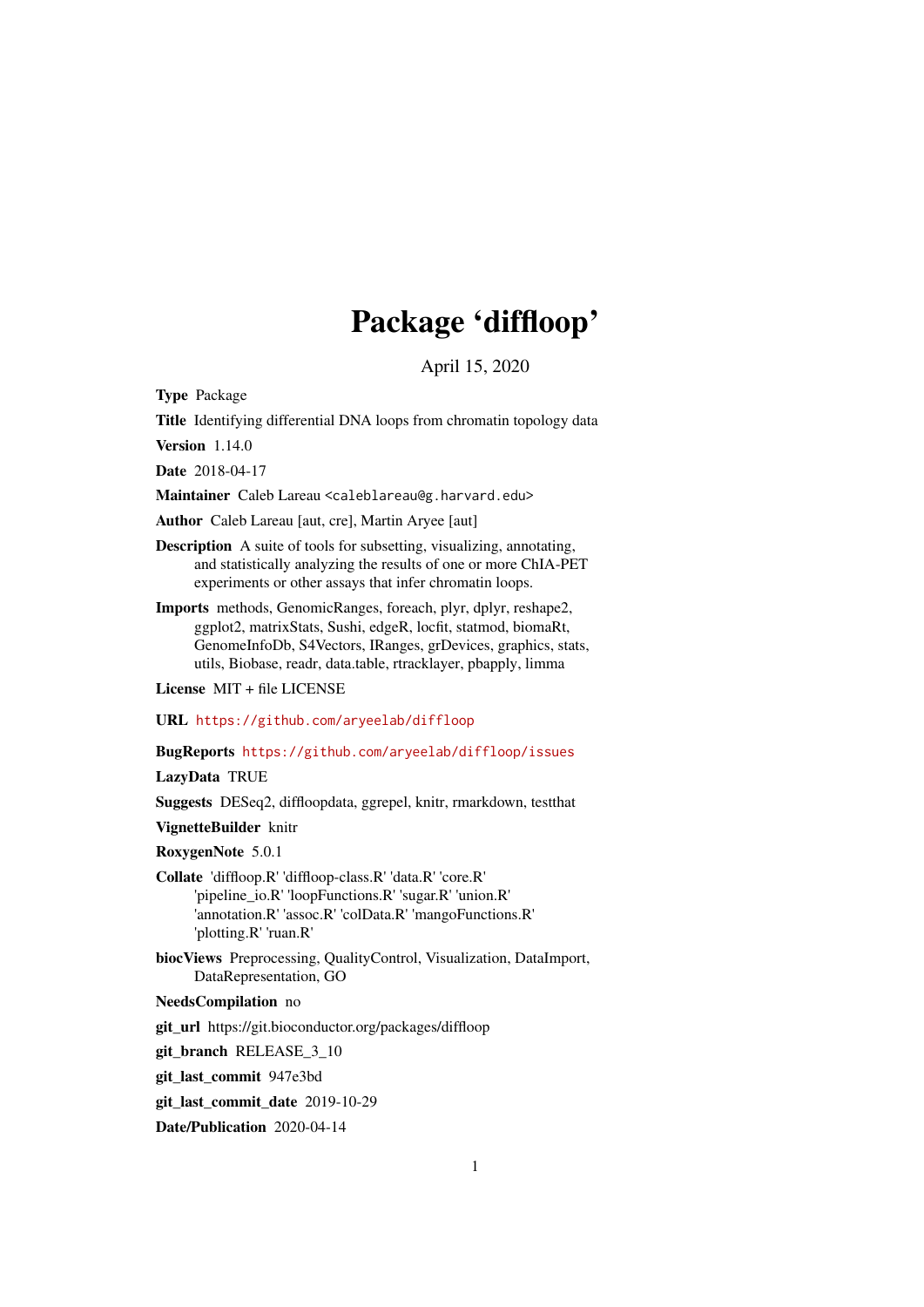# R topics documented:

|         | 3              |
|---------|----------------|
|         | $\overline{4}$ |
|         | 5              |
|         | 6              |
|         | $\overline{7}$ |
|         | 8              |
|         | 9              |
|         | 9              |
|         | 10             |
|         | 11             |
|         | 12             |
|         | 12             |
|         | 13             |
|         | 13             |
|         | 14             |
|         | 15             |
|         | 16             |
|         | 16             |
|         | 17             |
|         | 18             |
|         | 19             |
|         | 19             |
|         | 20             |
|         | 20             |
|         | 21             |
|         | 22             |
|         | 23             |
|         | 24             |
|         | 25             |
|         | 25             |
|         | 26             |
|         | 27             |
|         | 28             |
|         | 28             |
|         | 29             |
|         |                |
|         | 31             |
|         | 32             |
|         | 33             |
|         | 34             |
|         | 35             |
|         | 35             |
|         | 36             |
|         | 37             |
| pcaPlot |                |
|         | 38             |
|         | 39             |
|         | 39             |
|         | 40             |
|         | 41             |
| rmchr   | 42             |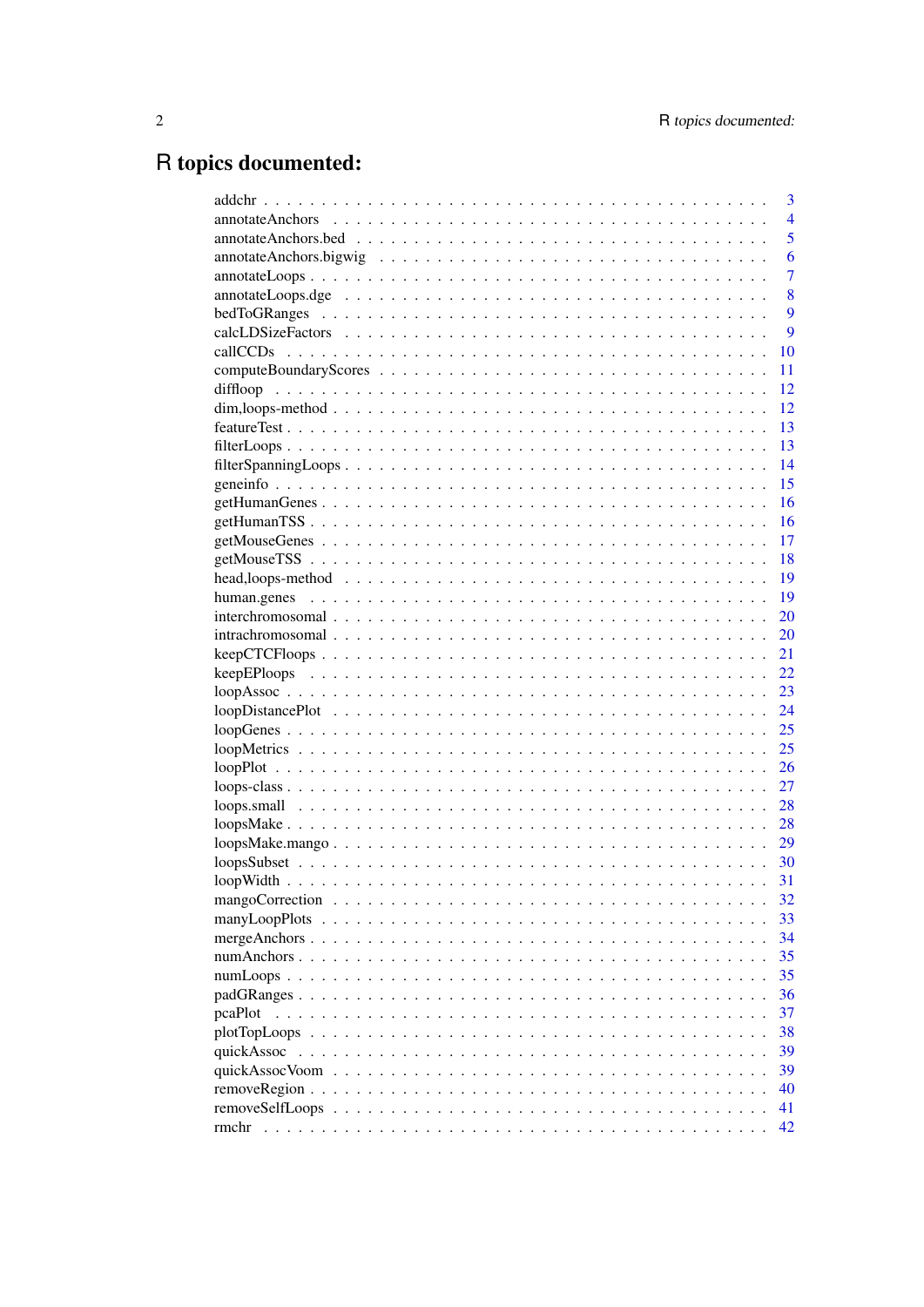#### <span id="page-2-0"></span>addchr 3

| Index |                                                                                                                    |  |
|-------|--------------------------------------------------------------------------------------------------------------------|--|
|       |                                                                                                                    |  |
|       |                                                                                                                    |  |
|       |                                                                                                                    |  |
|       |                                                                                                                    |  |
|       |                                                                                                                    |  |
|       | summary, loops-method $\ldots \ldots \ldots \ldots \ldots \ldots \ldots \ldots \ldots \ldots \ldots \ldots \ldots$ |  |
|       | subset Region AB $\ldots \ldots \ldots \ldots \ldots \ldots \ldots \ldots \ldots \ldots \ldots \ldots \ldots$      |  |
|       |                                                                                                                    |  |
|       |                                                                                                                    |  |
|       |                                                                                                                    |  |
|       | sliding Window Test $\ldots \ldots \ldots \ldots \ldots \ldots \ldots \ldots \ldots \ldots \ldots \ldots \ldots$   |  |
|       |                                                                                                                    |  |

addchr *Add 'chr' to GRanges seqnames*

#### Description

addchr takes a loops object or GRanges object and simply adds 'chr' to seqnames

## Usage

```
addchr(dlo)
## S4 method for signature 'loops'
addchr(dlo)
```
## S4 method for signature 'GRanges' addchr(dlo)

## Arguments

dlo A loops object or GRanges object

## Details

Often times, performing functions on GRanges objects can go awry if the seqnames are systematically different. A common example of this is when some GRanges objects has the format of 'chr1' while the other has '1'. We can add 'chr' to the first object

## Value

An identical loops object or GRanges object 'chr' added

```
library(GenomicRanges)
regA <- GRanges(c('1'),ranges=IRanges(c(36200000),c(36300000)))
addchr(regA)
regA
rmchr(regA)
regA
```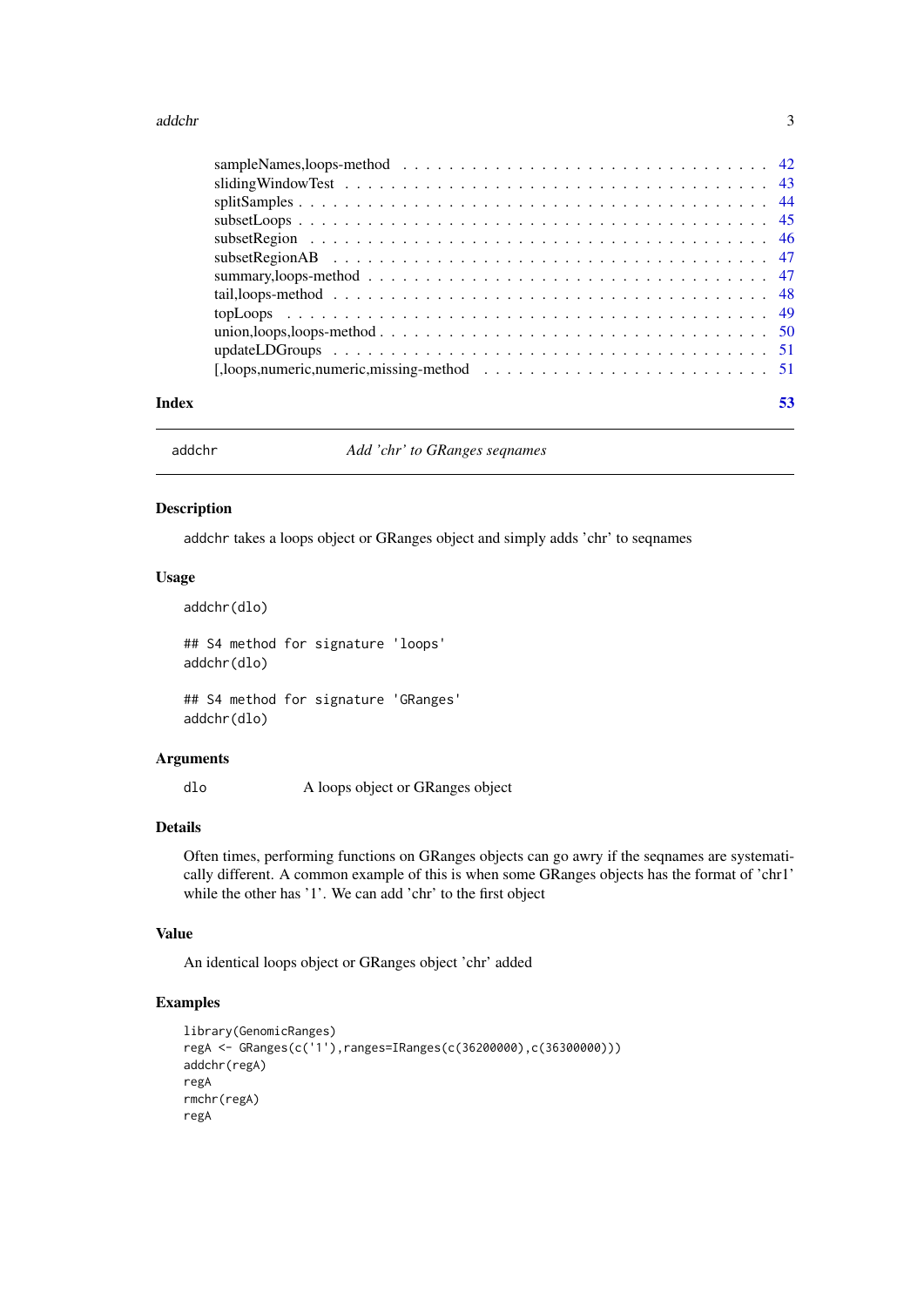annotateAnchors adds a logical variable to meta data columns in the anchors based on a GRanges object of features' genomic coordinates

## Usage

```
annotateAnchors(dlo, features, featureName, maxgap)
## S4 method for signature 'loops, GRanges, character, missing'
annotateAnchors(dlo, features,
  featureName, maxgap = 1000)
## S4 method for signature 'loops,GRanges,character,numeric'
```
annotateAnchors(dlo, features, featureName, maxgap)

## Arguments

| dlo         | A loops object whose anchors will be annotated              |
|-------------|-------------------------------------------------------------|
| features    | A Granges object corresponding to locations of interest     |
| featureName | A string that will be the mool name in anchors              |
| maxgap      | A value of max permissible gap between a feature and anchor |

#### Details

This function adds column of TRUE/FALSE values on the loops object anchors whether a feature is observed nearby in features. The name of this column that will be in the anchors GRanges object is specified by a user defined string featureName. Gap tolerance between a feature and an anchor is specified by maxgap, where the default is 1,000bp.

## Value

A loops object with new meta data column in anchors

```
# Annotate whether anchors are near a gene body; within 1kb
rda<-paste(system.file('rda',package='diffloop'),'loops.small.rda',sep='/')
load(rda)
gb <-getHumanGenes()
loops.small <- annotateAnchors(loops.small,gb,'nearGeneBody')
# Adding close to gene bodies with no gap tolerance
loops.small <- annotateAnchors(loops.small,gb,'inGeneBody',0)
```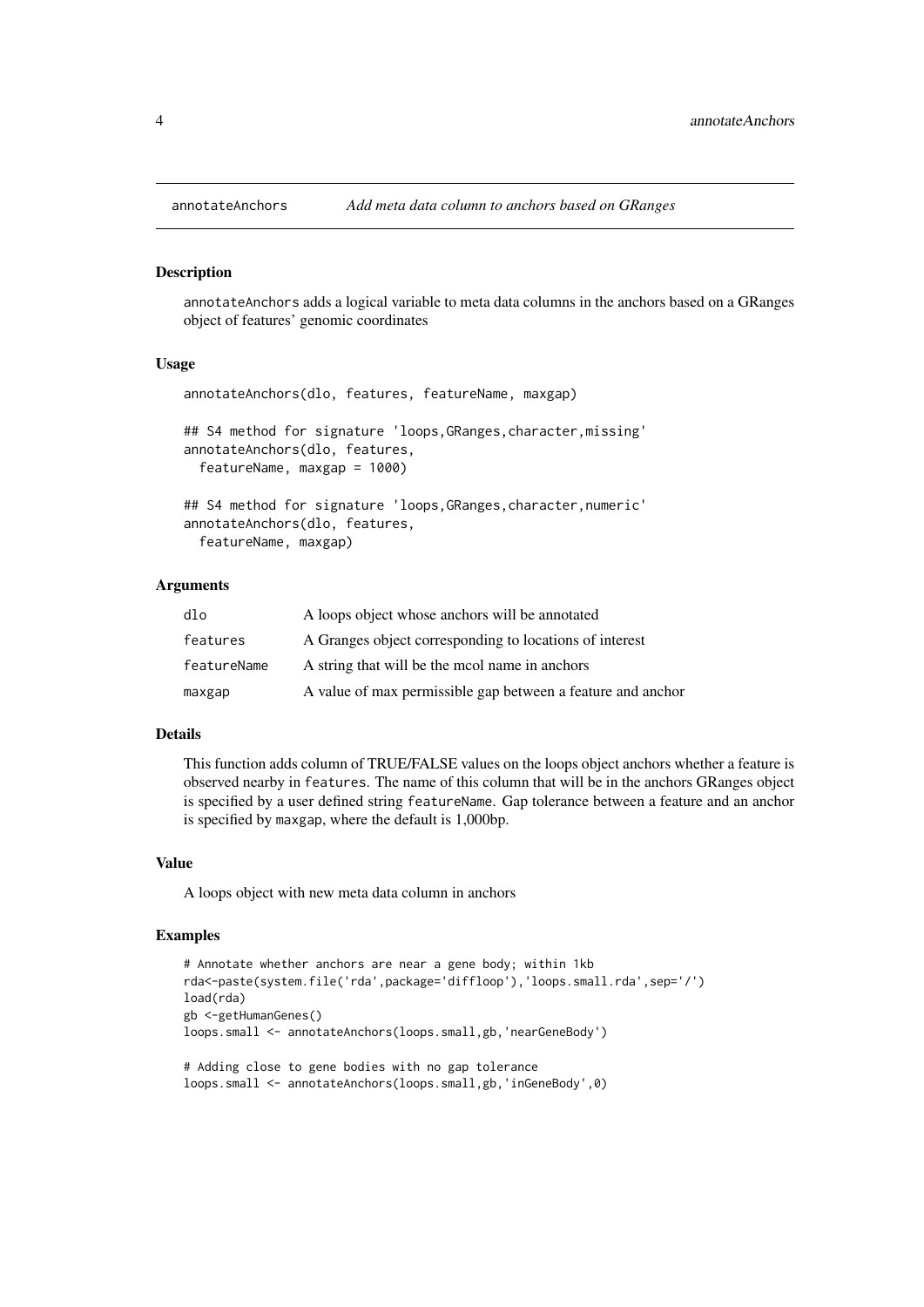<span id="page-4-0"></span>annotateAnchors.bed *Add meta data column to anchors based on bedgraph scores*

## Description

annotateAnchors.bed adds a numeric variable to meta data columns in the anchors slot based on a user-specified .bed file where the fourth column is a numeric score.

## Usage

```
annotateAnchors.bed(dlo, file, FUN = mean, pad = 0)
## S4 method for signature 'ANY'
annotateAnchors.bed(dlo, file, FUN = mean, pad = \theta)
```
#### Arguments

| dlo        | A loops object whose anchors will be annotated                                             |
|------------|--------------------------------------------------------------------------------------------|
| file       | A string pointing to the bed file of interest                                              |
| <b>FUN</b> | A function used to combine multiple values observed in a single anchor; default<br>is mean |
| pad        | An integer value of to pad the anchors of the loops object; default is 0                   |

## Details

This function adds a meta data column to anchors of the specified loops object. All values from the .bed file that overlap with the each anchor are handled by the FUN (default is to average them) to produce a single value added to the mcols of the anchors.

#### Value

A loops object with new numeric meta data column in anchors

```
# Annotate whether anchors are near a gene body; within 1kb
rda<-paste(system.file('rda',package='diffloop'),'loops.small.rda',sep='/')
load(rda)
gb <-getHumanGenes()
loops.small <- annotateAnchors(loops.small,gb,'nearGeneBody')
```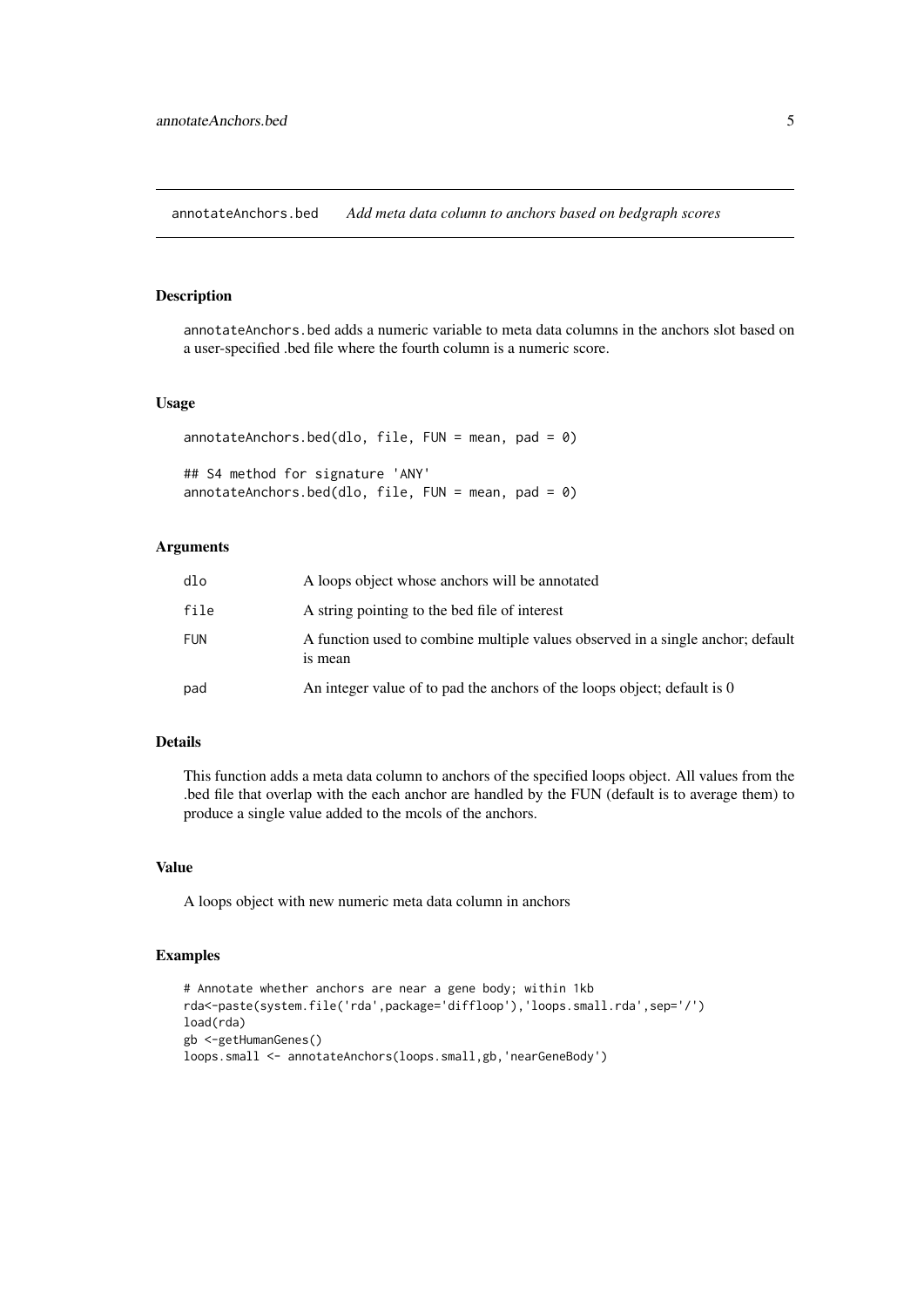```
annotateAnchors.bigwig
```
*Add meta data column to anchors based on .bigwig*

## Description

annotateAnchors.bigwig adds a numeric variable to meta data columns in the anchors slot based on a user-specified .bigwig file.

## Usage

```
annotateAnchors.bigwig(dlo, file, FUN = mean, pad = 0)
## S4 method for signature 'ANY'
annotateAnchors.bigwig(dlo, file, FUN = mean, pad = 0)
```
#### Arguments

| dlo        | A loops object whose anchors will be annotated                                             |
|------------|--------------------------------------------------------------------------------------------|
| file       | A file corresponding to the bigwig of interest                                             |
| <b>FUN</b> | A function used to combine multiple values observed in a single anchor; default<br>is mean |
| pad        | An integer value of to pad the anchors of the loops object; default is 0                   |

## Details

This function adds a meta data column to anchors of the specified loops object. All values from the .bigwig file that overlap with the each anchor are handled by the FUN (default is to average them) to produce a single value added to the mcols of the anchors.

## Value

A loops object with new numeric meta data column in anchors

```
# Annotate whether anchors are near a gene body; within 1kb
rda<-paste(system.file('rda',package='diffloop'),'loops.small.rda',sep='/')
load(rda)
gb <-getHumanGenes()
loops.small <- annotateAnchors(loops.small,gb,'nearGeneBody')
```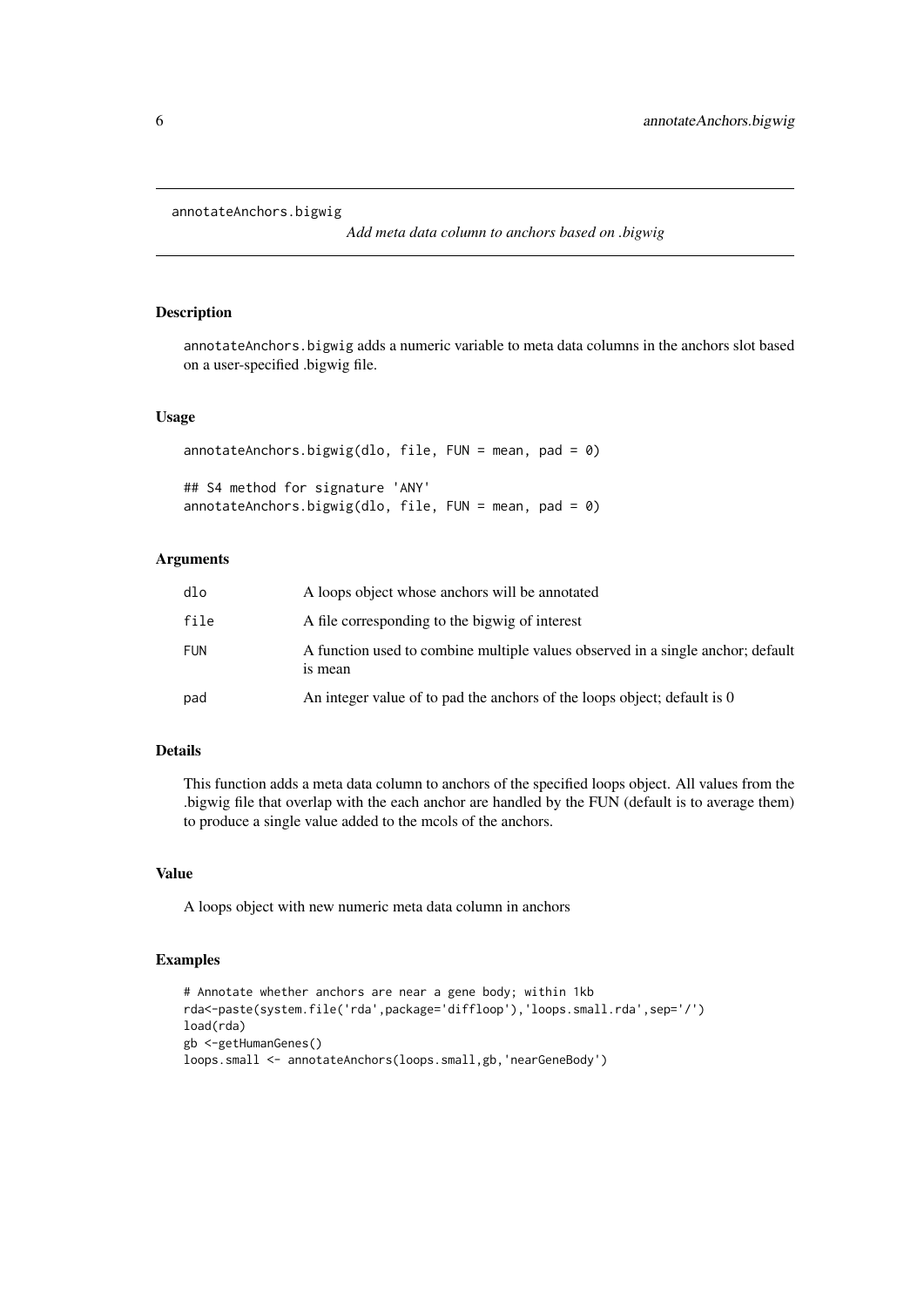<span id="page-6-0"></span>

annotateLoops adds a column to the rowData slot of a loops object categorizing loops as either e-p (enhancer-promoter), p-p (promoter-promoter), e-e (enhancer-enhancer), ctcf (CTCF-CTCF) or none (no biological annotation).

#### Usage

```
annotateLoops(lto, ctcf, enhancer, promoter)
## S4 method for signature 'loops, GRanges, GRanges, GRanges'
annotateLoops(lto, ctcf, enhancer,
 promoter)
## S4 method for signature 'loops, missing, GRanges, GRanges'
annotateLoops(lto, ctcf, enhancer,
 promoter)
```
## Arguments

| lto      | A loops object whose loops will be annotated                  |
|----------|---------------------------------------------------------------|
| ctcf     | GRanges object corresponding to locations of CTCF peaks       |
| enhancer | GRanges object corresponding to locations of enhancer peaks   |
| promoter | GRanges object corresponding to locations of promoter regions |

## Details

Function annotates loops where both anchors are near CTCF peaks or where one anchor is near an enhancer and the other near a promoter. Consider using functions addchr, rmchr, bedToGRanges, and padGRanges when setting up the 3 GRanges inputs. Provide a blank GRanges objects to ignore classification for one set.

## Value

A loops object with an additional row 'loop.type' in the rowData slot

```
rda<-paste(system.file('rda',package='diffloop'),'loops.small.rda',sep='/')
load(rda)
ctcf_j <- system.file('extdata','Jurkat_CTCF_chr1.narrowPeak',package='diffloop')
ctcf <- rmchr(padGRanges(bedToGRanges(ctcf_j), pad = 1000))
h3k27ac_j <- system.file('extdata','Jurkat_H3K27ac_chr1.narrowPeak',package='diffloop')
h3k27ac <- rmchr(padGRanges(bedToGRanges(h3k27ac_j), pad = 1000))
promoter <- padGRanges(getHumanTSS(c('1')), pad = 1000)
# annotated_small <- annotateLoops(loops.small, ctcf, h3k27ac, promoter)
```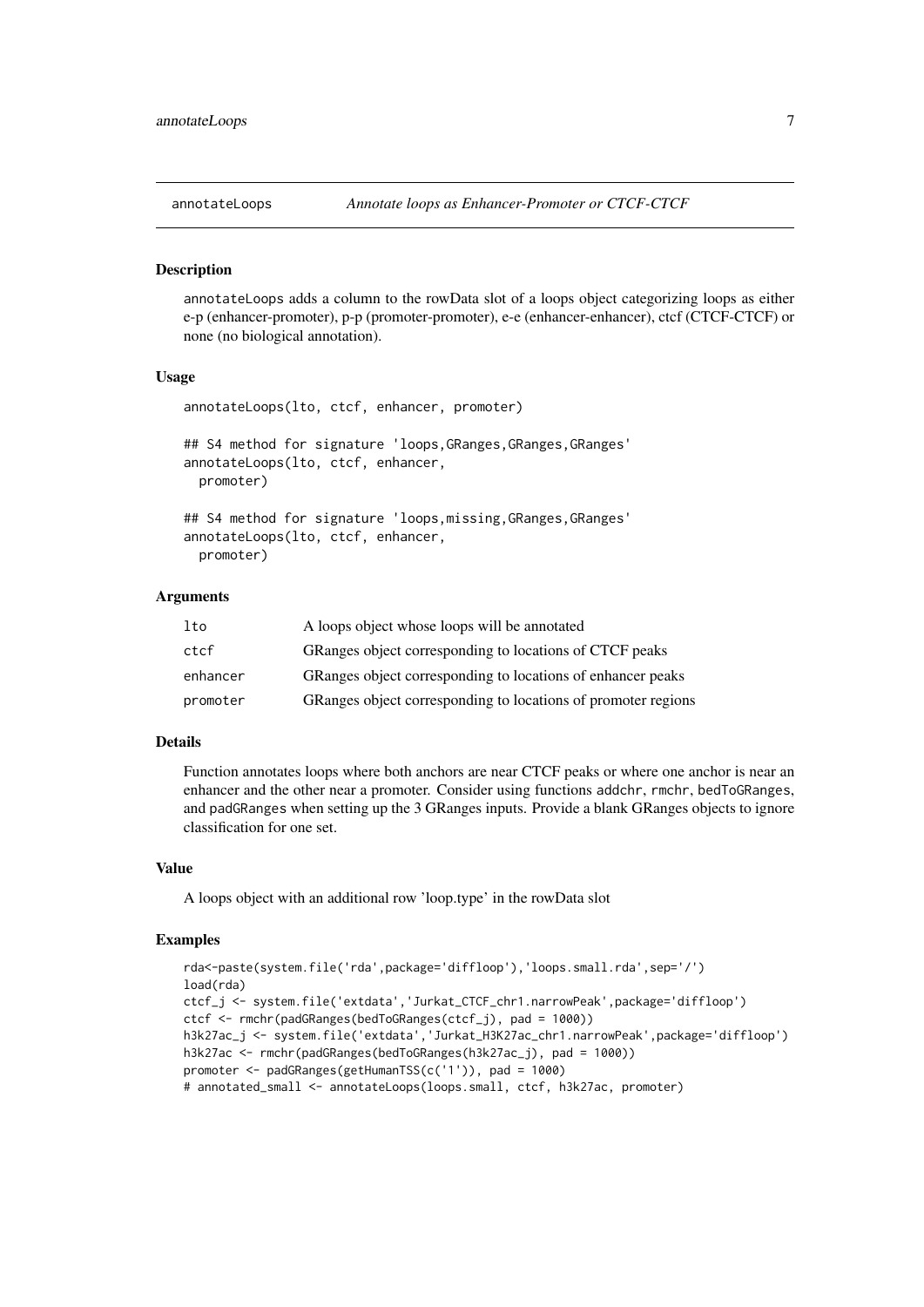<span id="page-7-0"></span>

annotateLoops.dge adds columns to the rowData slot of a loops object that shows summary statistics corresponding TSS of a gene name based on the genes.tss rowData column. This function should be used following the keepEPloops function.

#### Usage

```
annotateLoops.dge(lto, deseq_res, multiple = FALSE)
## S4 method for signature 'ANY'
annotateLoops.dge(lto, deseq_res, multiple = FALSE)
```
## Arguments

| lto       | A loops object whose loops will be annotated      |
|-----------|---------------------------------------------------|
| deseg_res | A data.frame                                      |
| multiple  | Annotate loops with multiple TSS? Default = FALSE |

#### Details

This function links enhancer-promoter loops and differential gene expression results. The rownames of the deseq\_res slots should correspond to the gene names in the gene.tss column of the rowData slot of the loops object. The function returns a loops object if multiple is specified as FALSE which is the case by default. Otherwise, if multiple is TRUE, then this function returns a data frame since each loop may have more than moe TSS. One can reproduce this dataframe quickly when multiple = FALSE using the summary() function on the returned loops object.

#### Value

```
A loops object if multiple = FALSE or data frame if multiple = TRUE
```

```
rda<-paste(system.file('rda',package='diffloop'),'loops.small.rda',sep='/')
load(rda)
h3k27ac_j <- system.file('extdata','Jurkat_H3K27ac_chr1.narrowPeak',package='diffloop')
h3k27ac <- rmchr(padGRanges(bedToGRanges(h3k27ac_j), pad = 1000))
promoter <- padGRanges(getHumanTSS(c('1')), pad = 1000)
#small.ep <- keepEPloops(loops.small, h3k27ac, promoter)
#ADD SOMETHING HERE.
```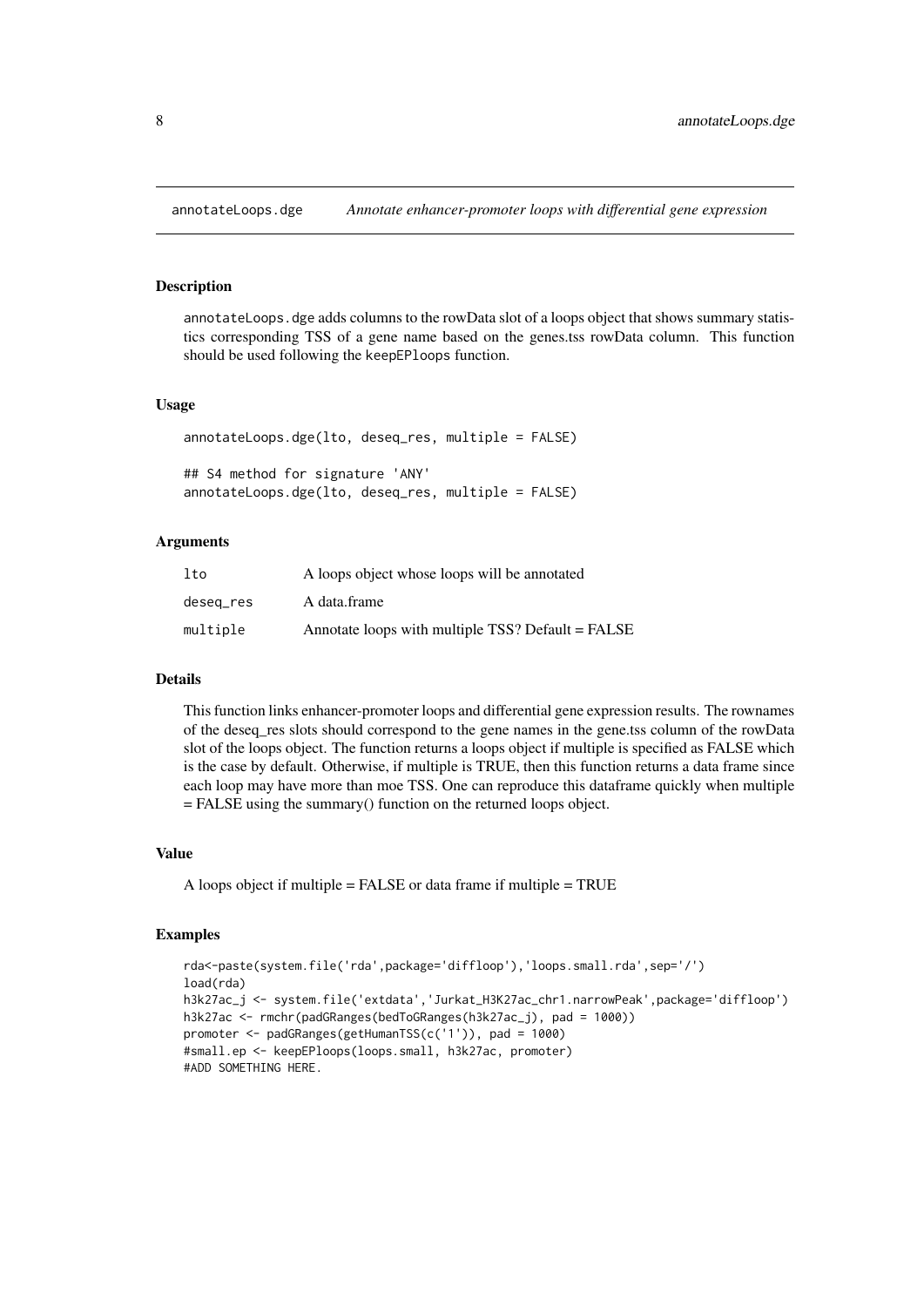<span id="page-8-0"></span>

bedToGRanges takes a string corresponding to a file and creates a GRanges object, retaining metadata

## Usage

```
bedToGRanges(file)
```
## S4 method for signature 'character' bedToGRanges(file)

#### Arguments

file A string specifiying .bed file location

## Details

Useful function to read in a .bed file to create a GRanges object where the meta-data is presevered. Useful for later functions like annotateAnchors

## Value

A GRanges object

## Examples

```
#Read in CTCF Jurkat peaks in
ctcf_j <- system.file('extdata','Jurkat_CTCF_chr1.narrowPeak',package = 'diffloop')
ctcf <- bedToGRanges(ctcf_j)
```
calcLDSizeFactors *Compute normalizing factors for each sample*

## Description

calcLDSizeFactors takes a loops object computes size factors based for each sample

## Usage

```
calcLDSizeFactors(dlo)
```

```
## S4 method for signature 'loops'
calcLDSizeFactors(dlo)
```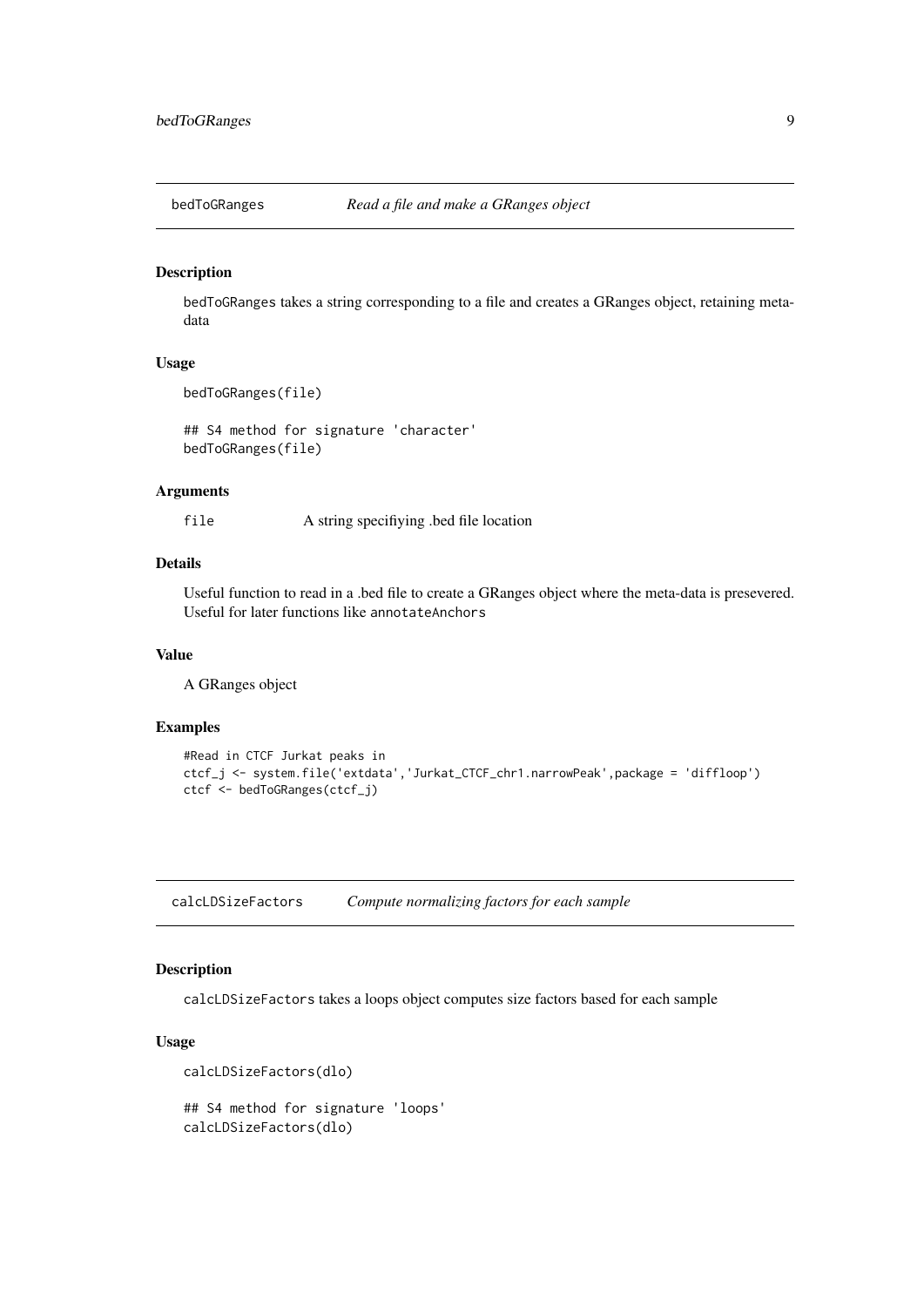#### <span id="page-9-0"></span>Arguments

dlo A loops object with unnormalized size factors

#### Details

This function updates the loops object with new sizeFactor values for each sample in the colData slot using a method identical to that employed in DESeq2.

## Value

A loops object with new size factors in colData

#### Examples

```
# Computing normalizing factors from the full ChIA-PET Data
rda<-paste(system.file('rda',package='diffloop'),'loops.small.rda',sep='/')
load(rda)
loops.small <- calcLDSizeFactors(loops.small)
```
callCCDs *Compute Chromatin Contact Domains (CCDs)*

#### Description

callCCDs determines regions

#### Usage

```
callCCDs(lo, petWeights = FALSE, lowCoveragePercentile = 0.05)
```
## S4 method for signature 'ANY' callCCDs(lo, petWeights = FALSE, lowCoveragePercentile = 0.05)

#### Arguments

lo A loops object petWeights Boolean to weight loop coverage by number of PETs. Default = FALSE lowCoveragePercentile

Percentile of low coverage to be dropped. Default  $= 0.05$ 

### Details

This funciton returns a GRanges object of regions determined to be Chromatin Contact Domains as defined in the Tang et al. 2015 paper from the Ruan group. Users can choose to weight the loops by the total number PETs (across all samples) or not and what percent. For details of this method, see page 12 of the supplement of PMID:26686651. Make sure there are only loops within a chromosome before calling this.

## Value

A GRanges object of called Chromatin Contact domains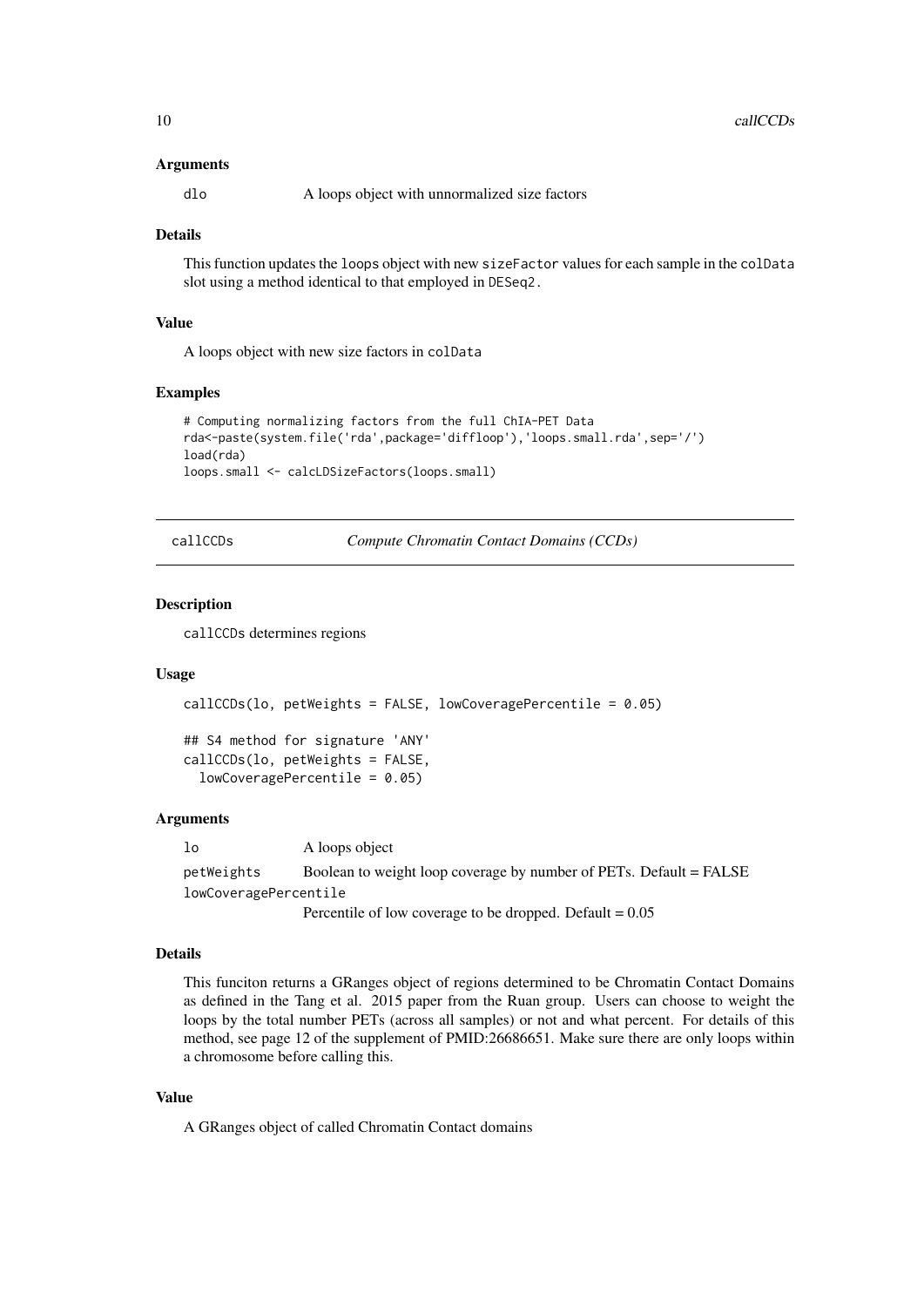#### <span id="page-10-0"></span>computeBoundaryScores 11

#### Examples

```
rda<-paste(system.file('rda',package='diffloop'),'loops.small.rda',sep='/')
load(rda)
#lo <- subsetLoops(loops.small, c(1,2,5,6,7,8,9,27,69))
#ccd <- callCCDs(lo, petWeights = TRUE, lowCoveragePercentile = 0.5)
```
computeBoundaryScores *Compute boundary scores for genomic loci in between anchors*

## Description

computeBoundaryScores determines the boundary scores corresponding to the Genomic region either in bewteen pairs of anchors. To achieve this, the number of PETs for a set of samples (default is all  $= 0$ ) is summed over a window (default 1MB) on the left (A) and the right (B) of gap. Thus sum of the number of PETs in these windows is devided by the number of PETs that span the two loci, plus 1 (C). A larger value corresponds to a stronger boundary.

#### Usage

```
computeBoundaryScores(dlo, samples = 0, windowSize = 5e+05)
## S4 method for signature 'loops'
computeBoundaryScores(dlo, samples = 0,
 windowSize = 5e+05)
```
#### Arguments

| dlo        | A loops object                                                            |
|------------|---------------------------------------------------------------------------|
| samples    | $= 0$ Vector indexing which samples should be used. 0 is all              |
| windowSize | $=$ 500000 BP length on left and right of putative boundary to define A/B |

## Details

Warning: this function is slow; there is a progress bar outputted to give an anticipated runntime.

#### Value

A GRanges object with genomic loci and boundary scores in the mcols

```
# Return the width for loops
rda<-paste(system.file('rda',package='diffloop'),'loops.small.rda',sep='/')
load(rda)
# BS <- computeBoundaryScores(loops.small, samples = 0, windowSize = 500000)
```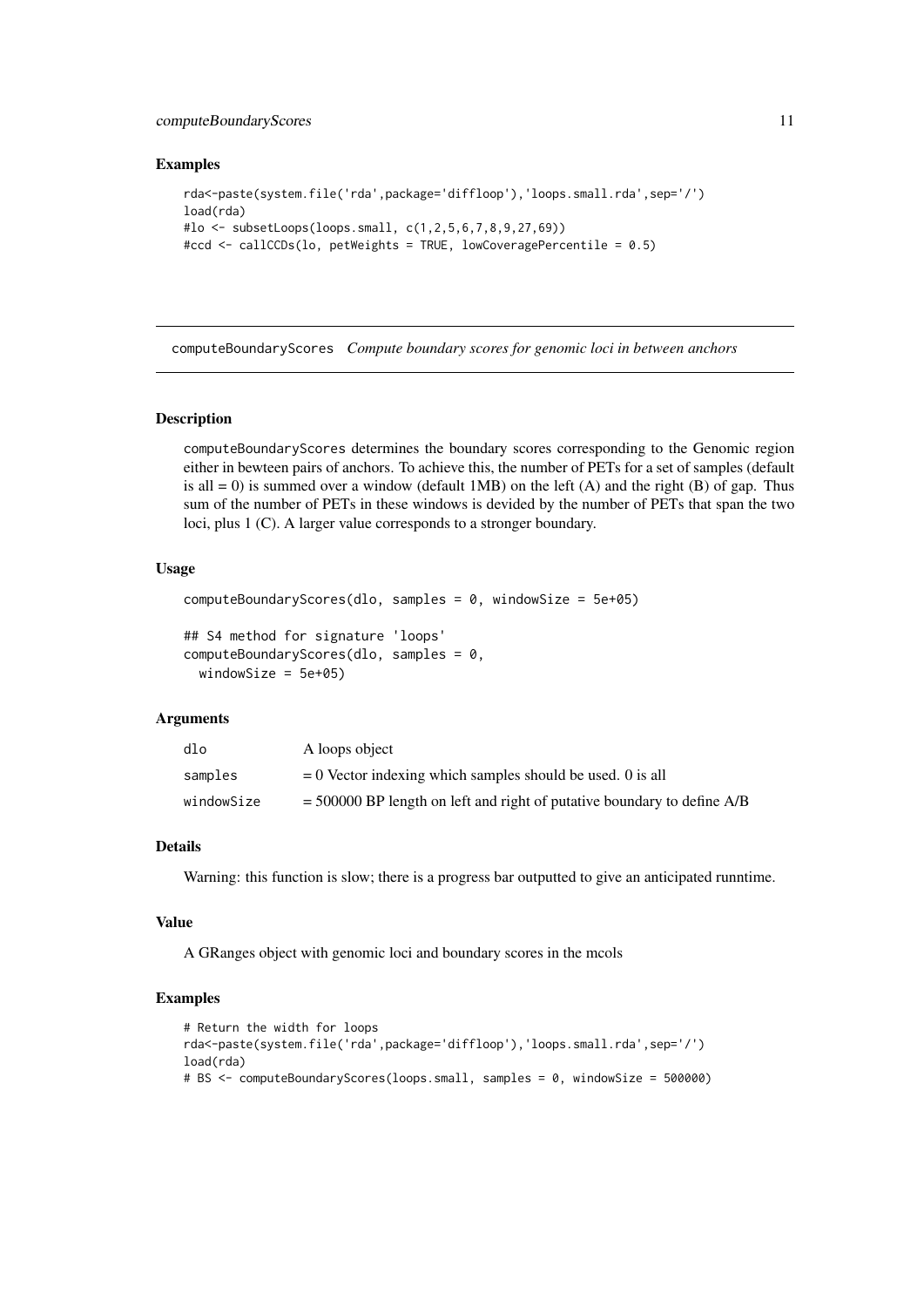<span id="page-11-0"></span>diffloop *diffloop: A package for differential DNA loop calling from ChIA-PET data*

## Description

The diffloop package contains a suite of tools and S4 data objects to efficiently facilitate the analysis of ChIA-PET datasets. Key features include differential loop calling, visualization of looping in regions, quality-control metrics, and principal component analysis across experiments.

#### diffloop classes

Three classes mostly comprise the methodology in diffloop. First, loops is a basic structure that contains one or more ChIA-PET experiments, loopfit links an edgeR fit to a loops and currently has little functionality except for generating another loops object where per-loop summary statistics are added.

dim,loops-method *See dimensions of loops object*

## Description

See dimensions of loops object

#### Usage

## S4 method for signature 'loops' dim(x)

## Arguments

x A loops object

## Value

A data.frame of dimensions of the loops object, including number of anchors, interactions, samples, and column data attributes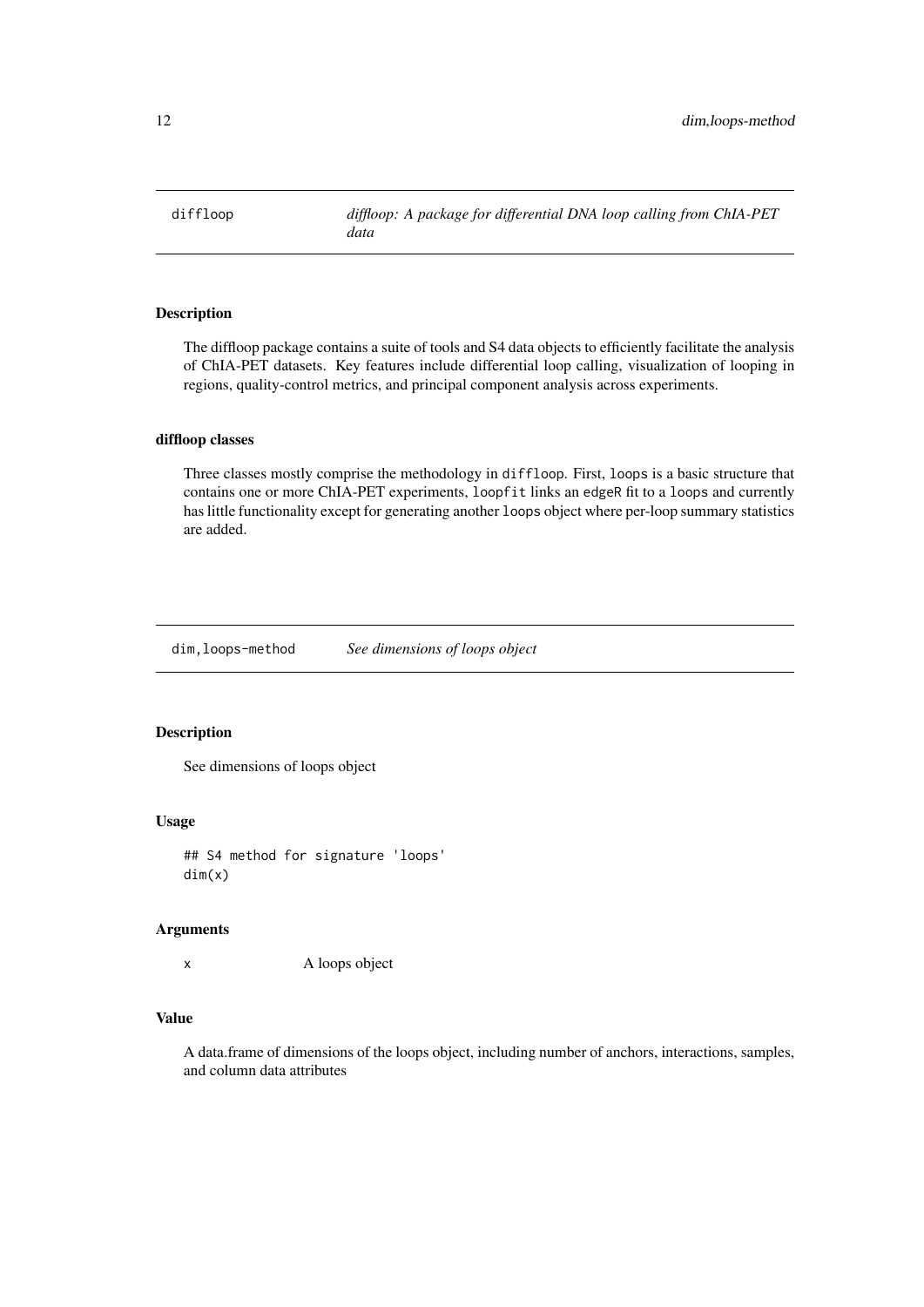<span id="page-12-0"></span>

featureTest takes a loops and genomic coordinates of regions and computes combined significance metrics for each region using the Simes procedure

#### Usage

```
featureTest(x, features)
```
## S4 method for signature 'loops,GRanges' featureTest(x, features)

#### Arguments

|          | A loops object                                        |
|----------|-------------------------------------------------------|
| features | A GRanges object defining regions for a combined test |

## Details

This function returns a data.frame sorted by FDR of each region. Assumes the region name is specified in the GRanges object with id column. Each feature is a one row in the GRanges object. The combined significance measure per feature is computed via the Simes method for intrachromosomal loops where at least one anchor from the loop overlaps with the region of interest.

## Value

A data.frame sorted by FDR

#### Examples

```
# Human genes chromosome 1 regional association
rda<-paste(system.file('rda',package='diffloop'),'loops.small.rda',sep='/')
load(rda)
# assoc <- loopAssoc(loops.small, coef = 2)
# Gene based association
# sw_jn <- featureTest(assoc, getHumanGenes(c('1')))
```
filterLoops *Filter loops*

#### Description

filterLoops filters out loops that aren't wide, aren't prevalent within samples or prevalent between samples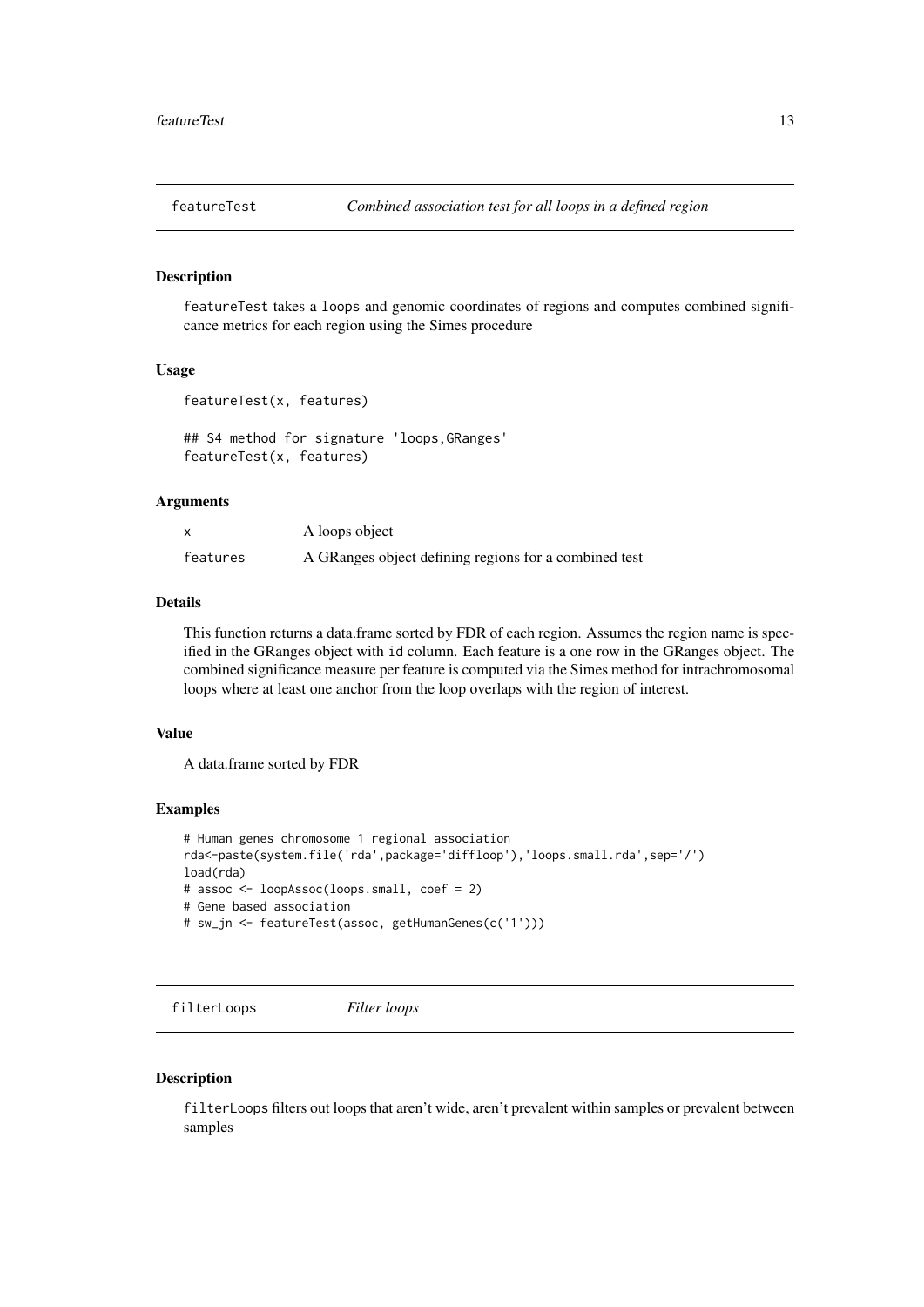#### Usage

```
filterLoops(dlo, width = 0, nreplicates = 0, nsamples = 1)
## S4 method for signature 'ANY'
filterLoops(dlo, width = 0, nreplicates = 0, nsamples = 1)
```
#### Arguments

| dlo         | A loops object                                |
|-------------|-----------------------------------------------|
| width       | Minimum loop width                            |
| nreplicates | Minimum number of counts per loop             |
| nsamples    | Minimum number of samples per loop per counts |

## Details

Function that restricts loops in a loops object. width specifies the minimum width between anchors. Default is zero. nreplicates restricts loops to at least this specified amount of counts is present in at least one sample. Instead of nreplicates being present in only one sample, nsamples specifies how many individual samples that a loop must have nreplicates in to be included after filtering.

## Value

A loops object

#### Examples

```
rda<-paste(system.file('rda',package='diffloop'),'loops.small.rda',sep='/')
load(rda)
# Restrict loops to > 5kb width
filtered.jpn1 <- filterLoops(loops.small, 5000, 0, 0)
# Restrict loops to > 5kb width and have >= 3 replicates in >= 1 sample
filtered.jpn2 <- filterLoops(loops.small, 5000, 3, 1)
# Restrict loops to > 10kb width and have >= 3 replicates in >= 2 samples
filtered.jpn3 <- filterLoops(loops.small, 10000, 3, 2)
```
filterSpanningLoops *Retain loops spanning some genomic feature*

#### Description

filterSpanningLoops returns a loops object where the ends of the anchors completely span one or more genomic feature (e.g. boundary)

## Usage

filterSpanningLoops(dlo, gf)

## S4 method for signature 'loops,GRanges' filterSpanningLoops(dlo, gf)

<span id="page-13-0"></span>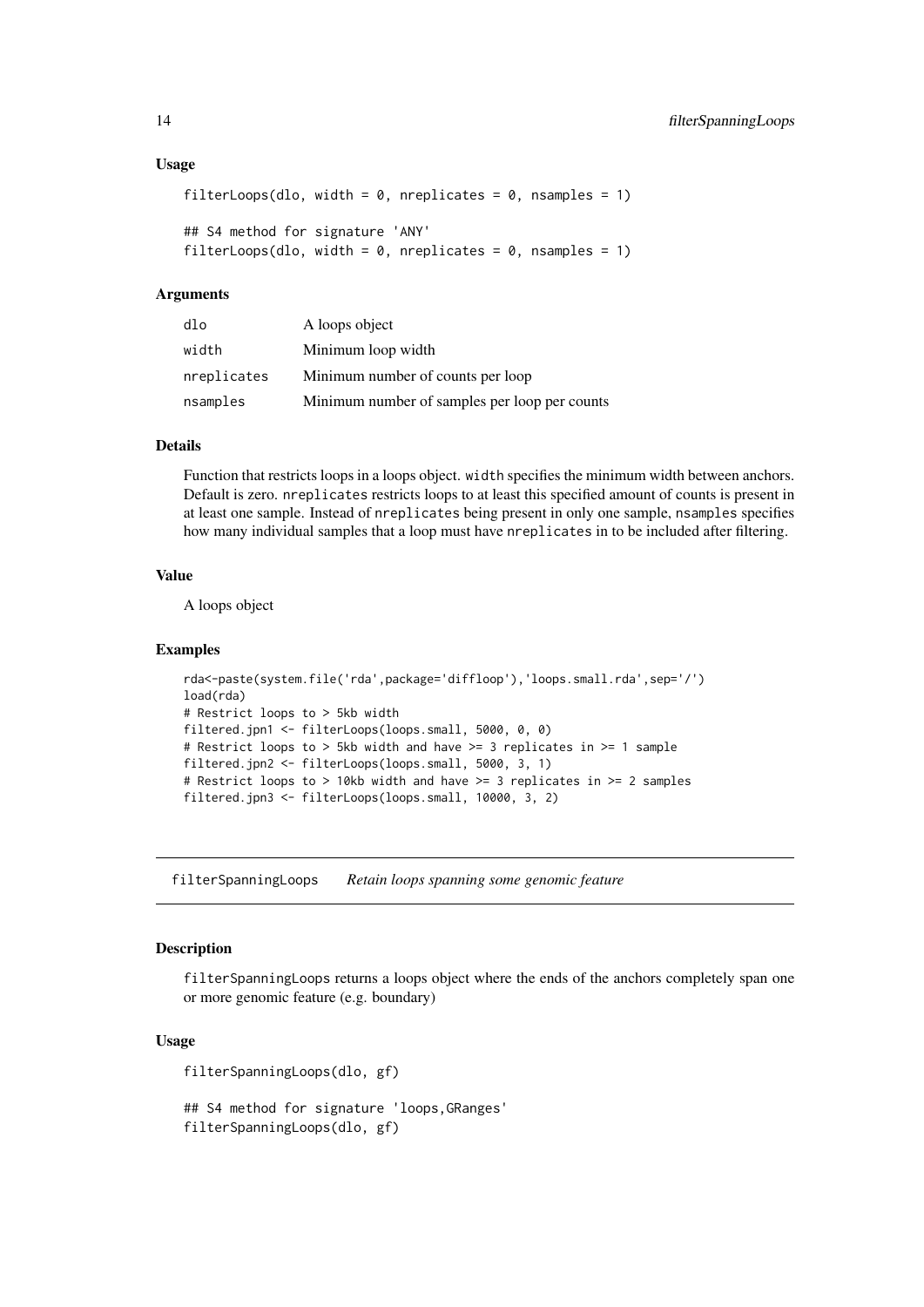#### <span id="page-14-0"></span>geneinfo and the set of the set of the set of the set of the set of the set of the set of the set of the set of the set of the set of the set of the set of the set of the set of the set of the set of the set of the set of

## Arguments

| dlo | A loops object               |
|-----|------------------------------|
| gf  | A GRanges object of features |

## Details

Rather than a simple overlap, the function by default requires a genomic locus to be completely contacints

## Value

An loops object

## Examples

```
# Return the width for loops
rda<-paste(system.file('rda',package='diffloop'),'loops.small.rda',sep='/')
load(rda)
w <- loopWidth(loops.small)
```
geneinfo *Human/mouse exon locations*

## Description

A dataframe used for plotting annotation for human and mouse. Each loaded .rda has the same variable called "geneinfo" (so don't co-load these), but the files differ by an m orh

## Usage

geneinfo

## Format

A GRanges object

chrom Chromosomes without "chr"

start exon start location

stop exon end location

gene Gene Name

score dummy column there for sushi

strand  $+1$  or  $-1$  to indicate side of DNA ...

## Value

A data.frame

## Source

biomaRt July 2015 stable build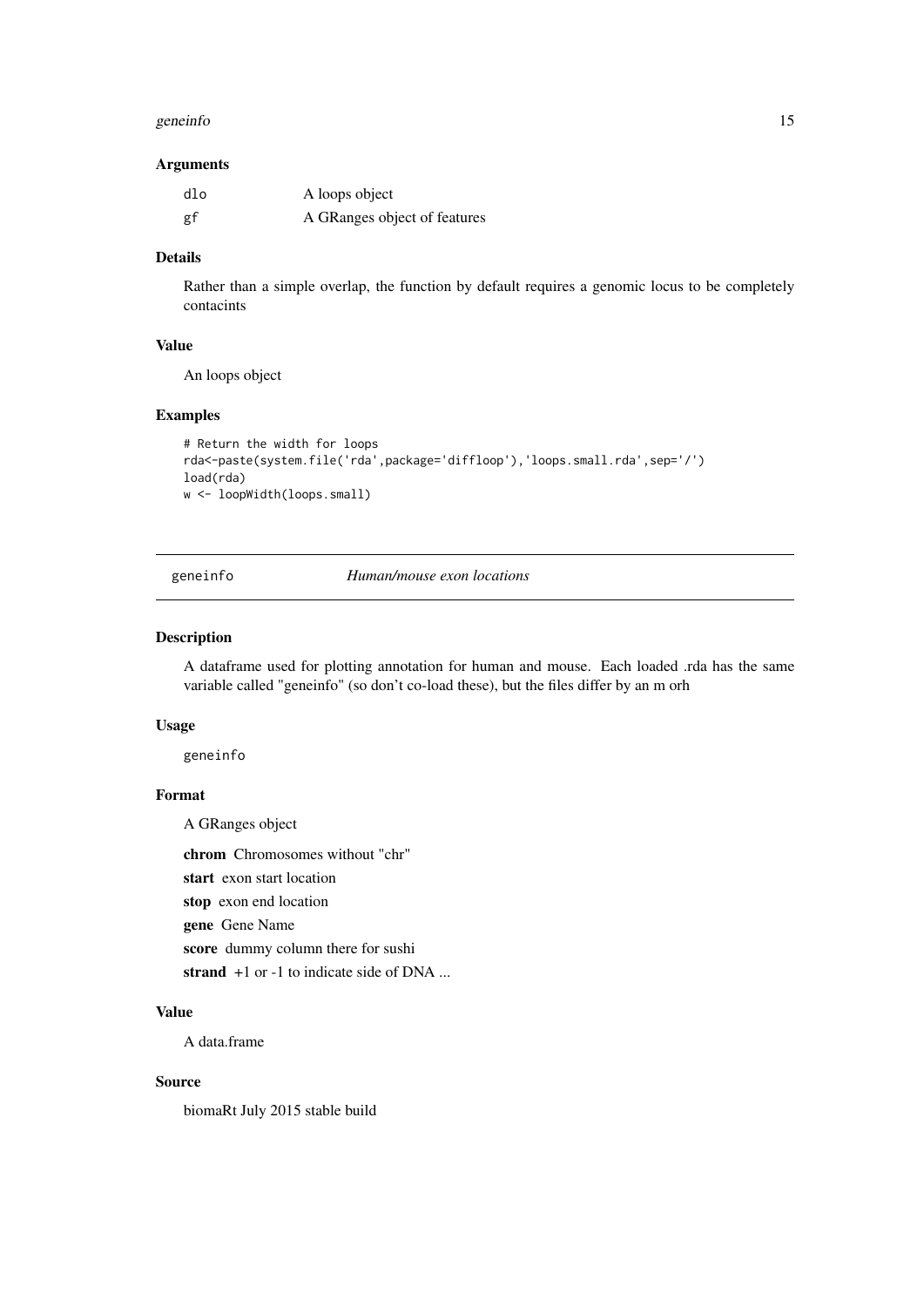<span id="page-15-0"></span>

getHumanGenes returns a GRanges object of all protein coding genes genome-wide or within specified chromosomes. Annotation is from regions from hg19/Gr37 and protein coding genes.

#### Usage

```
getHumanGenes(chr, cache = TRUE)
## S4 method for signature 'missing'
getHumanGenes(chr, cache = TRUE)
## S4 method for signature 'character'
getHumanGenes(chr, cache = TRUE)
```
#### Arguments

| chr   | A vector of chromosomes                                            |
|-------|--------------------------------------------------------------------|
| cache | logic variable (default = TRUE) to use genes from July.2015 freeze |

#### Details

This function returns a GRanges object with the coordinates and gene IDs of all protein coding genes either genome-wide (by default) orspecified within a particular chromosome.

## Value

A GRanges object

#### Examples

```
# Grab all protein coding gene locations genome-wide
pc.genes <- getHumanGenes()
# Grab all protein coding gene loctions on chromosome 1
chr1 <- getHumanGenes(c('1'))
```
getHumanTSS *Get Human Transcription Start Sites*

## Description

getHumanTSS returns a GRanges object of all transcription start sites for humans. Regions from hg19/Gr37 for protein coding regions.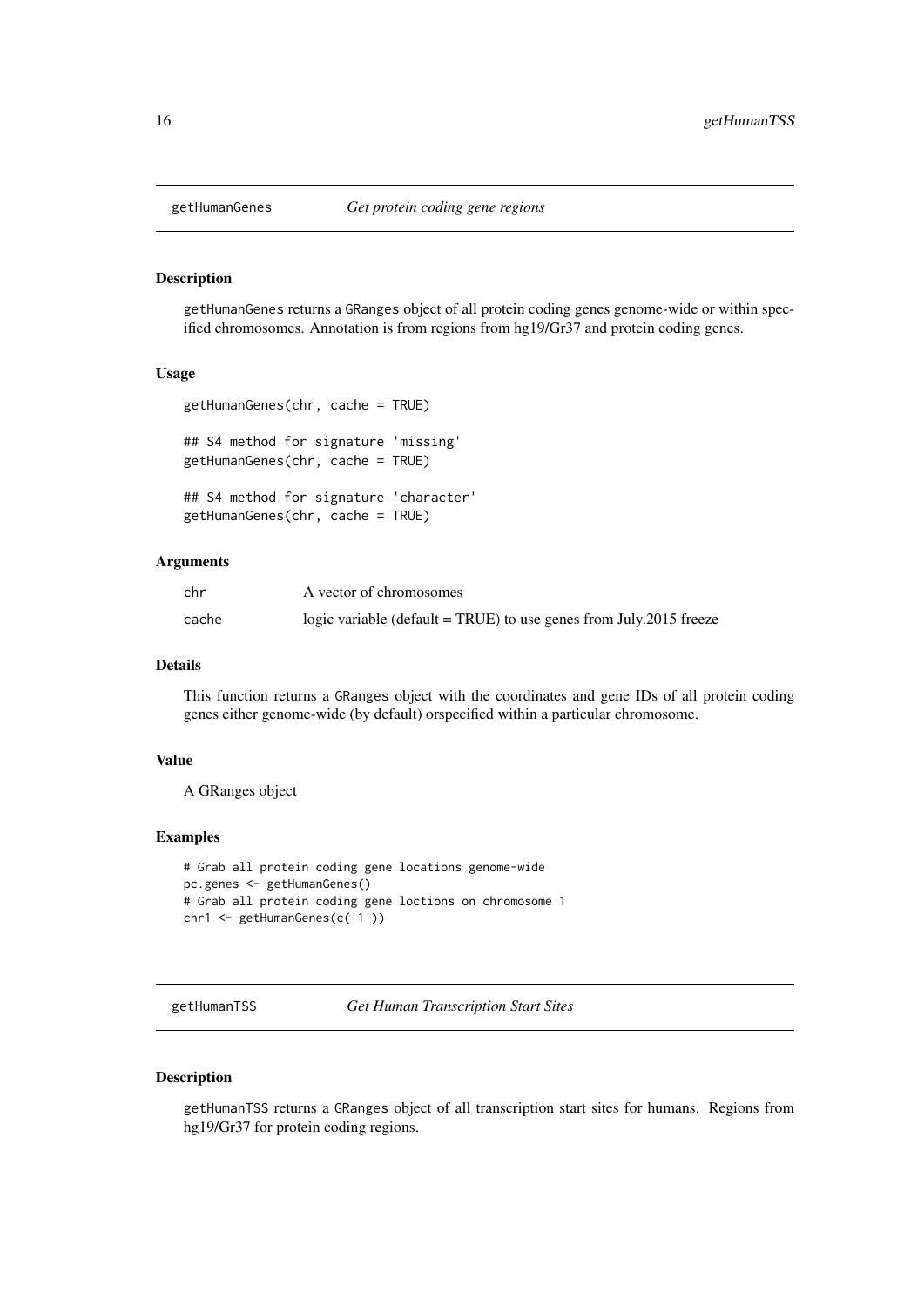#### <span id="page-16-0"></span>getMouseGenes 17

#### Usage

```
getHumanTSS(chr)
## S4 method for signature 'missing'
getHumanTSS(chr)
## S4 method for signature 'character'
getHumanTSS(chr)
```
## Arguments

chr Specifies what chromosomes are desired for the TSS#'

#### Details

This function returns a GRanges object with the coordinates and gene TSS. The start and end of the IRanges slot will be the same number, so consider using the padGRanges function after calling this function.

## Value

A GRanges object

#### Examples

```
# Grab all transition start sites genome-wide
human.TSS <- getHumanTSS()
```
getMouseGenes *Get protein coding gene regions*

#### Description

getMouseGenes returns a GRanges object of all protein coding genes genome-wide or within specified chromosomes. Annotation is from regions from mm9 and protein coding genes.

## Usage

```
getMouseGenes(chr)
```

```
## S4 method for signature 'missing'
getMouseGenes(chr)
```

```
## S4 method for signature 'character'
getMouseGenes(chr)
```
## Arguments

chr A vector of chromosomes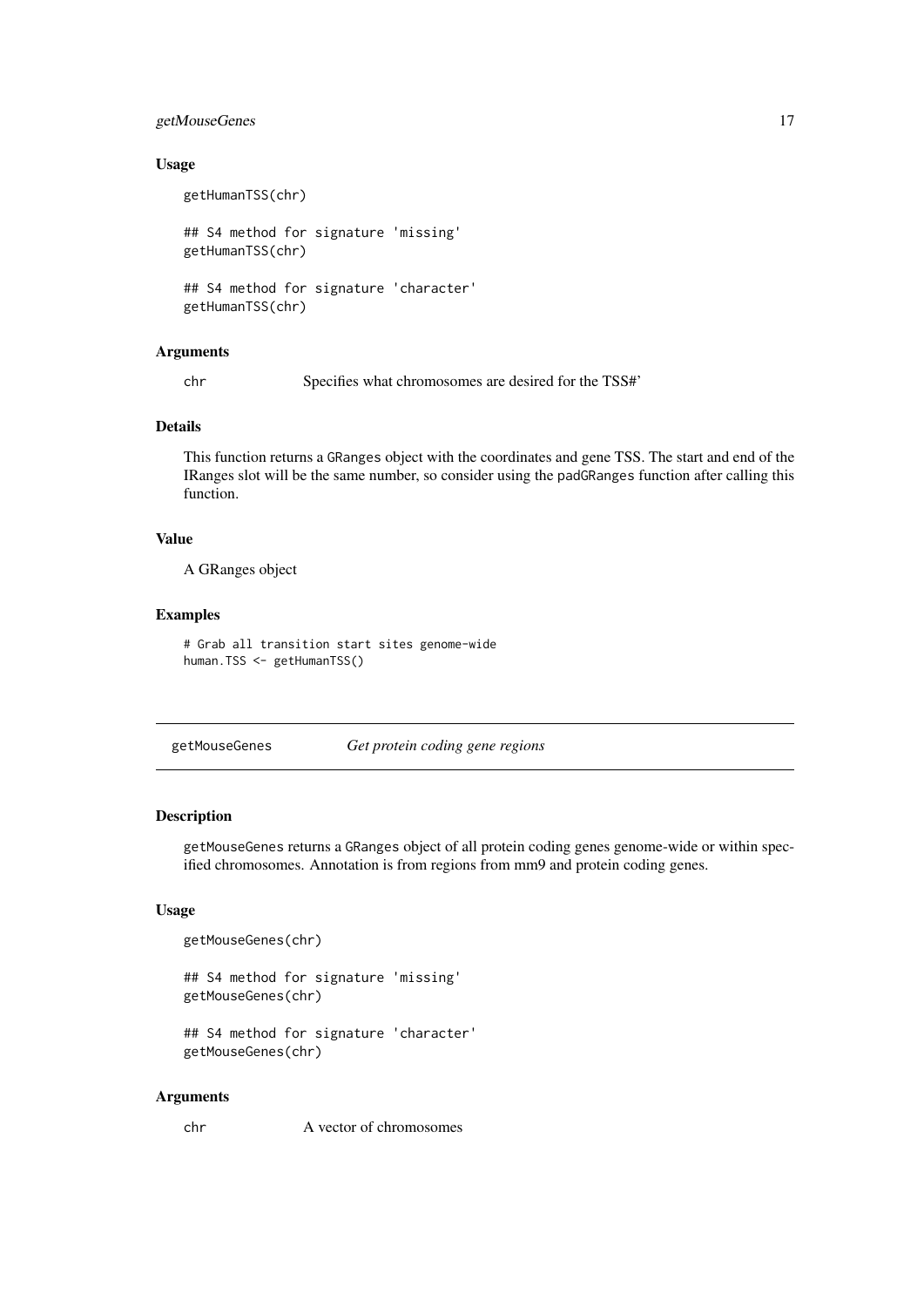## Details

This function returns a GRanges object with the coordinates and gene IDs of all protein coding genes either genome-wide (by default) orspecified within a particular chromosome.

## Value

A GRanges object

## Examples

```
# Grab all protein coding gene locations genome-wide
pc.genes <- getMouseGenes()
# Grab all protein coding gene loctions on chromosome 1
chr1 <- getHumanGenes(c('1'))
```
getMouseTSS *Get Mouse Transcription Start Sites*

## Description

getMouseTSS returns a GRanges object of all transcription start sites for humans. Regions from mm9 for protein coding regions.

#### Usage

getMouseTSS(chr)

## S4 method for signature 'missing' getMouseTSS(chr)

## S4 method for signature 'character' getMouseTSS(chr)

#### Arguments

chr Specifies what chromosomes are desired for the TSS#

## Details

This function returns a GRanges object with the coordinates and gene TSS. The start and end of the IRanges slot will be the same number, so consider using the padGRanges function after calling this function.

#### Value

A GRanges object

```
# Grab all transition start sites genome-wide
mouse.TSS <- getMouseTSS()
```
<span id="page-17-0"></span>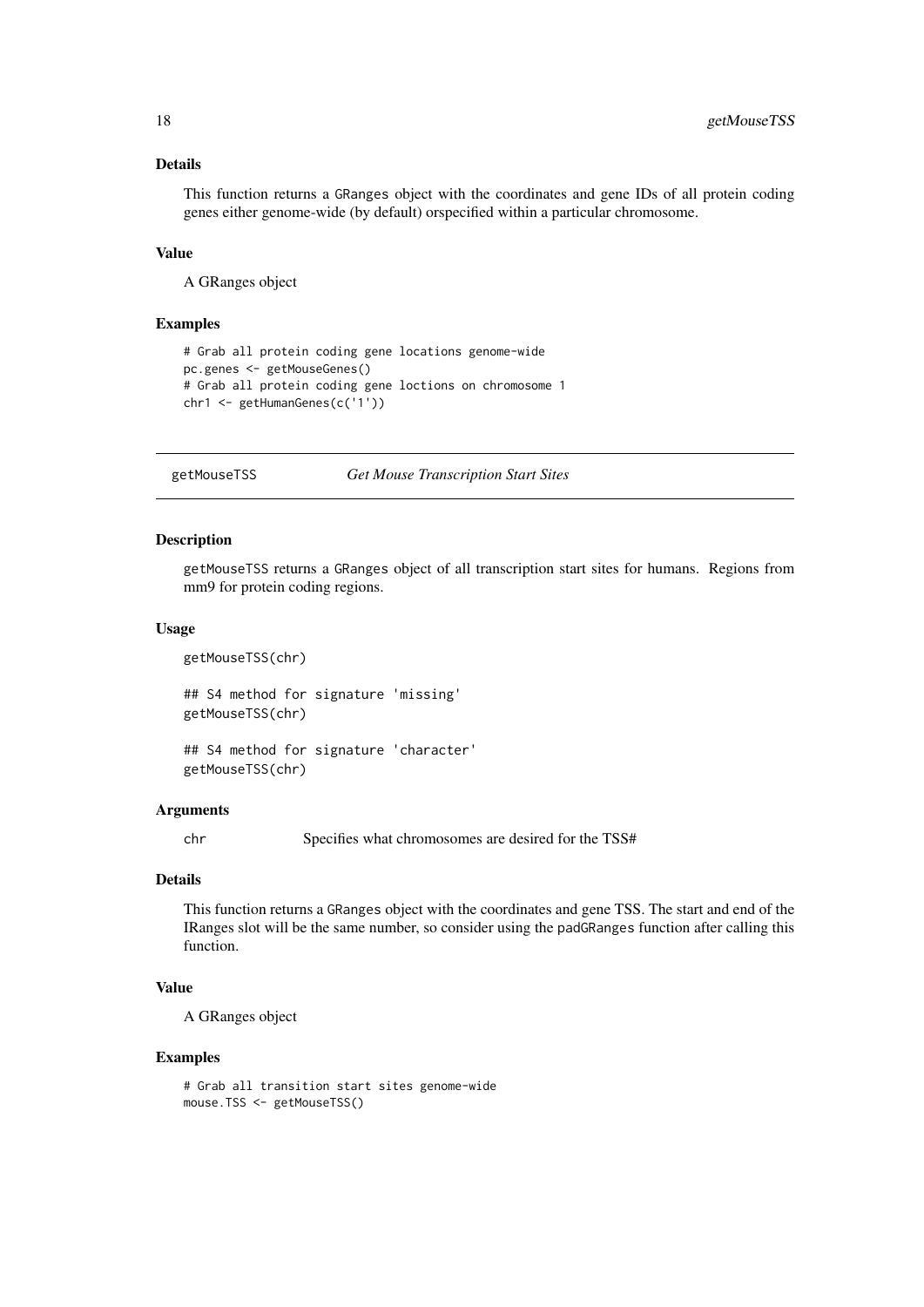<span id="page-18-0"></span>head,loops-method *Extract first part of loops object*

## Description

Extract first part of loops object

## Usage

```
## S4 method for signature 'loops'
head(x, n = 6, ...)
```
## Arguments

| X        | A loops object             |
|----------|----------------------------|
| n,       | Number of lines to view    |
| $\cdots$ | Other non-essential params |

## Value

A loops object

| human.genes | Human protein coding genes |
|-------------|----------------------------|
|             |                            |

## Description

A GRanges object with the human protein-coding genes

## Usage

human.genes

## Format

A GRanges object

seqnames Chromosomes without "chr"

ranges start/end loci

strand not specified ('\*' everywhere)

id Gene Name ...

## Value

A GRanges object

## Source

biomaRt July 2015 stable build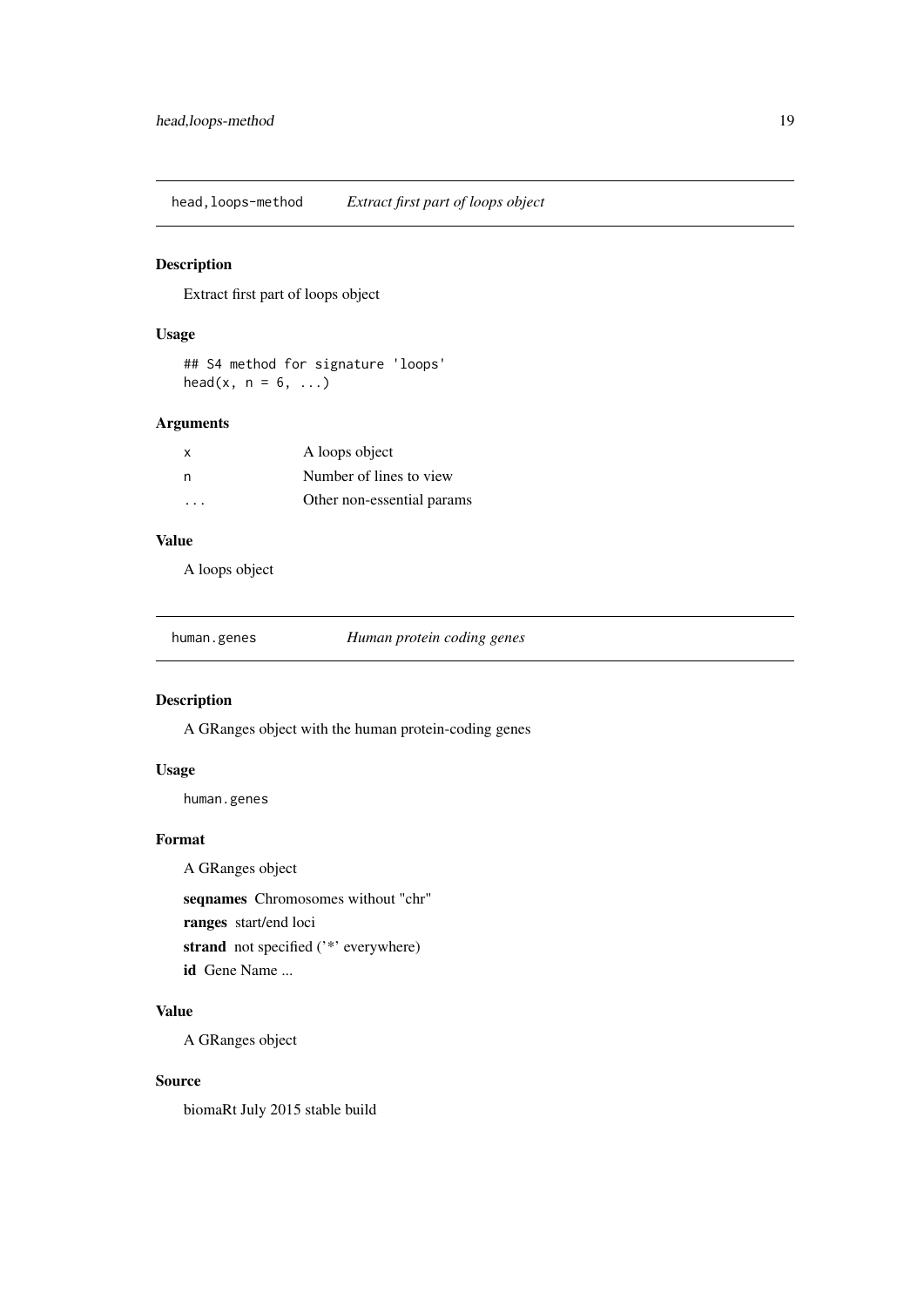<span id="page-19-0"></span>interchromosomal *Loops between chromosomes*

#### Description

interchromosomal restricts loops to those where anchors are observed on different chromosomes

## Usage

```
interchromosomal(dlo)
```
## S4 method for signature 'loops' interchromosomal(dlo)

#### Arguments

dlo A loops object

## Details

This function subsets the loops object into only those loops that have anchors on different chromosomes

## Value

A loops object with all loops on different chromosomes

## Examples

```
rda<-paste(system.file('rda',package='diffloop'),'loops.small.rda',sep='/')
load(rda)
```

```
# Compute number of interactions on same chromosome
dim(intrachromosomal(loops.small))
samechromo <- intrachromosomal(loops.small)
```

```
# Compute number of interactions on same chromosome
# dim(interchromosomal(loops.small))
# This will throw and error since the toy only has intrachromosomal loops
```
intrachromosomal *Loops within chromosomes*

## Description

intrachromosomal restricts interactions to those where anchors are observed on the same chromosomes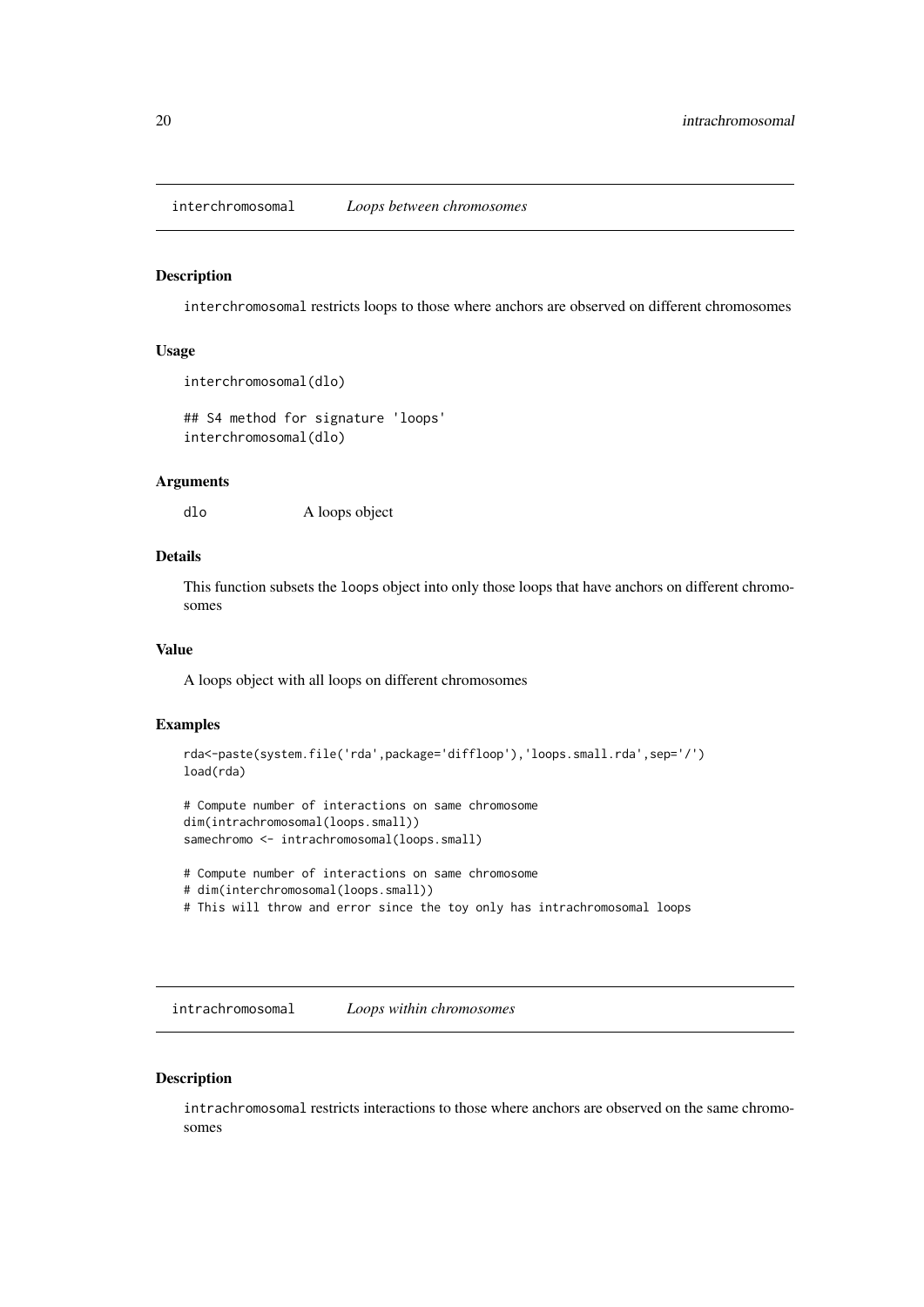#### <span id="page-20-0"></span>keepCTCFloops 21

## Usage

intrachromosomal(dlo)

## S4 method for signature 'loops' intrachromosomal(dlo)

## Arguments

dlo A loops object

## Details

This function subsets the loops object into only those interactions that have both anchors on the same chromosome

## Value

A loops object where all loops are on the same chromosome.

#### Examples

```
rda<-paste(system.file('rda',package='diffloop'),'loops.small.rda',sep='/')
load(rda)
```

```
# Compute number of interactions on same chromosome
dim(intrachromosomal(loops.small))
samechromo <- intrachromosomal(loops.small)
```
keepCTCFloops *Keep CTCF loops*

#### Description

keepCTCFloops returns loops that are nearby CTCF peaks as determined by some external data in a GRanges object

#### Usage

```
keepCTCFloops(lto, ctcf)
```
## S4 method for signature 'loops,GRanges' keepCTCFloops(lto, ctcf)

## Arguments

| lto  | A loops object whose loops will be annotated            |
|------|---------------------------------------------------------|
| ctcf | GRanges object corresponding to locations of CTCF peaks |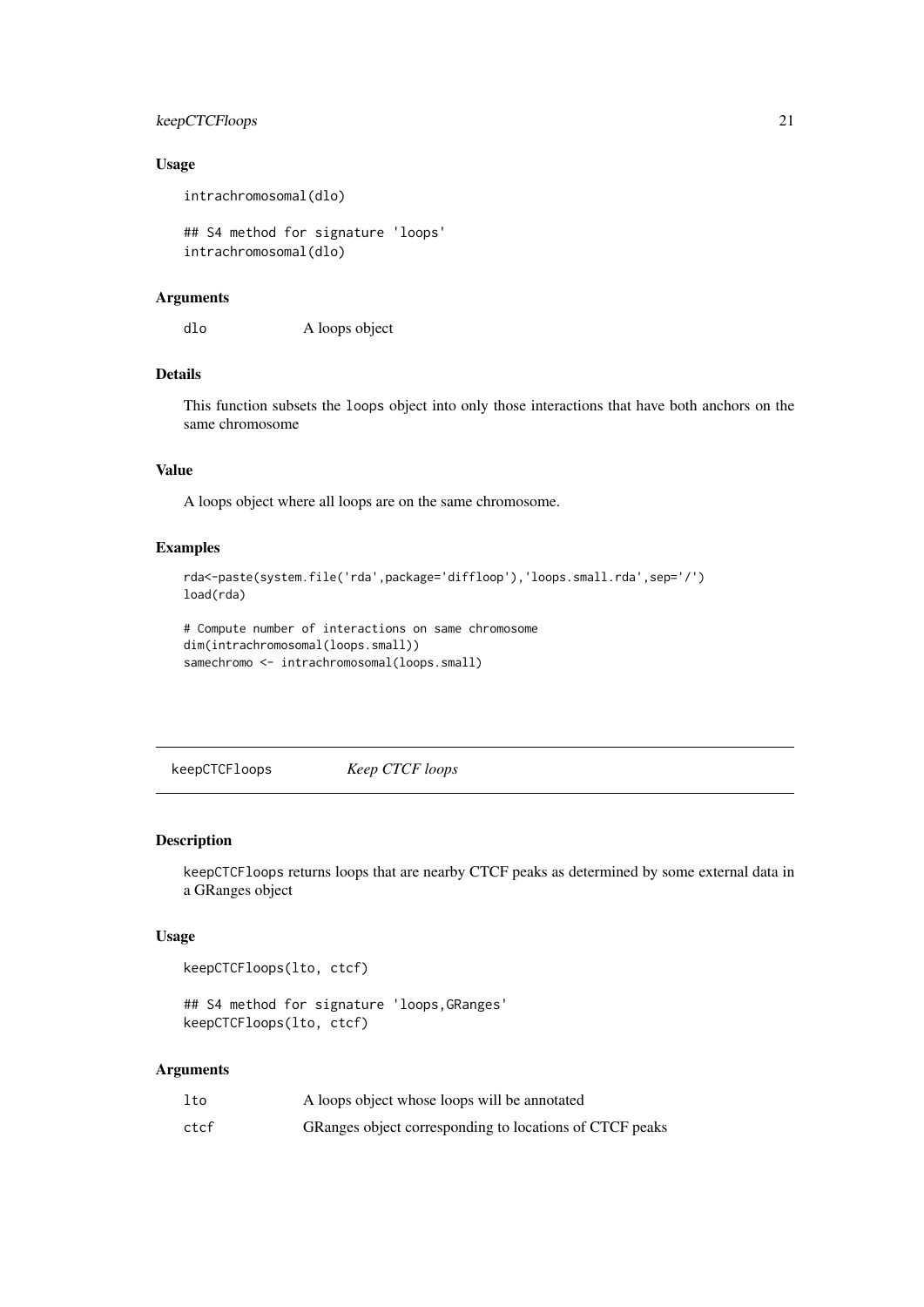#### <span id="page-21-0"></span>Details

This function works similar to the annotateLoops function but returns only CTCF loops that are defined in this function. However, loops in annotateLoops may have a different annotation based on their priority scheme. For example, an e-p loop from annotateLoops may be returned as a CTCF loop by this function if the loop had both annotations. These peaks don't necessarily need to be CTCF peaks, so using a GRanges object with enhancers or promoters to determine e-e loops and p-p loops could also be used in this function

## Value

A loops object with all loops having both anchors in the GRanges region

#### Examples

```
rda<-paste(system.file('rda',package='diffloop'),'loops.small.rda',sep='/')
load(rda)
ctcf_j <- system.file('extdata','Jurkat_CTCF_chr1.narrowPeak',package='diffloop')
ctcf <- rmchr(padGRanges(bedToGRanges(ctcf_j), pad = 1000))
# small.ctcf <- keepCTCFloops(loops.small, ctcf)
```
keepEPloops *Keep enhancer-promoter loops*

## Description

keepEPloops adds a column to the rowData slot of a loops object that shows the corresponding TSS of a gene name based on the promoter GRanges. The loops object is then subsetted and returns only loops that are enhancer-promoter.

## Usage

keepEPloops(lto, enhancer, promoter)

## S4 method for signature 'loops, GRanges, GRanges' keepEPloops(lto, enhancer, promoter)

### Arguments

| lto      | A loops object whose loops will be annotated                  |
|----------|---------------------------------------------------------------|
| enhancer | GRanges object corresponding to locations of enhancer peaks   |
| promoter | GRanges object corresponding to locations of promoter regions |

#### Details

This function works similar to the annotateLoops function but returns only enhancer-promoter loops that are defined in this function. Additionally, this function returns the gene name(s) of the nearby transcription start sites in a comma-separted list if there are multiple. These gene names are defined by the promoter GRanges mcol slot.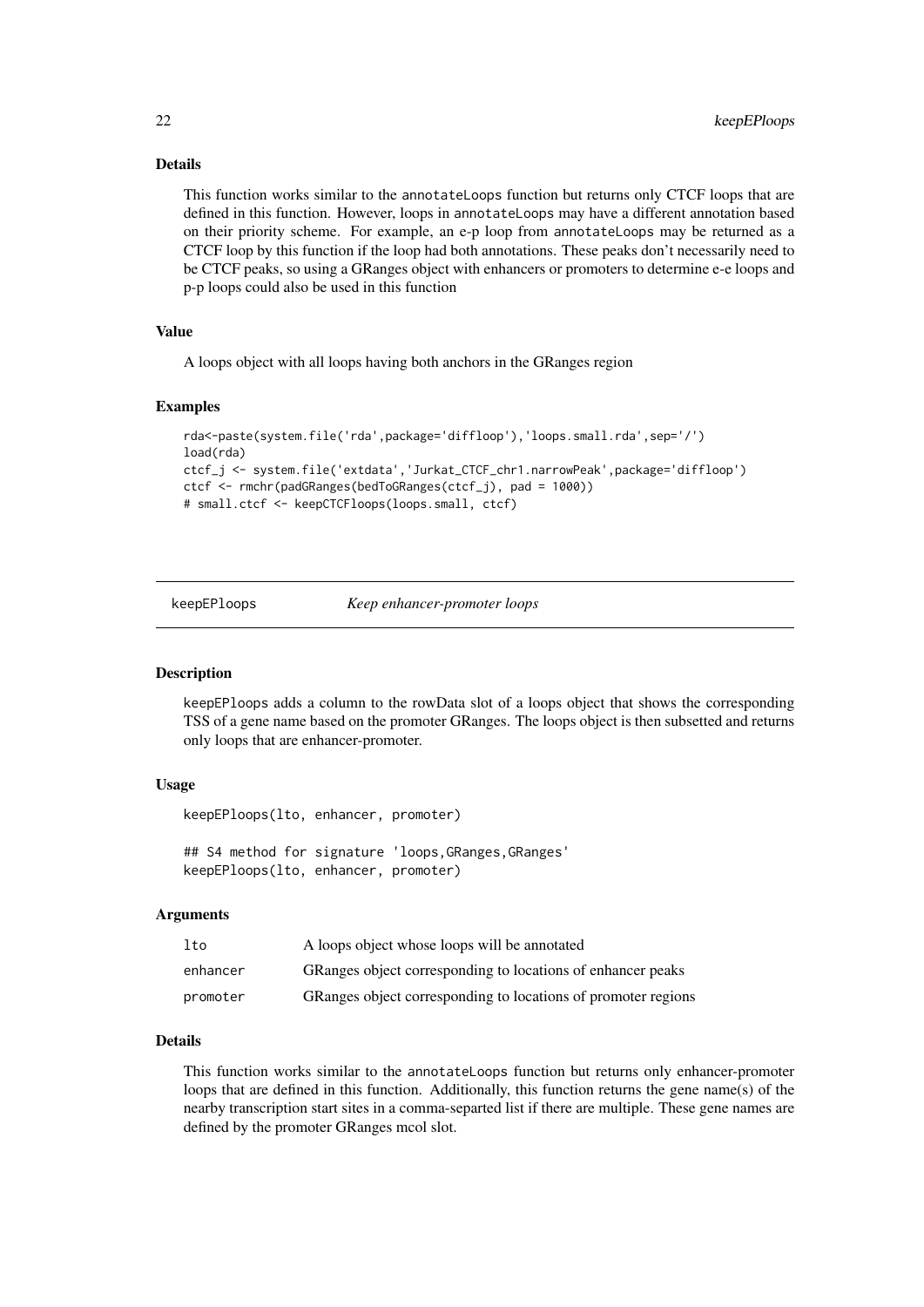#### <span id="page-22-0"></span>loopAssoc 23

#### Value

A loops object with an additional row 'loop.type' in the rowData slot in addition to the gene.tss (which has the gene name) and the anchor.tss which shows the anchor(s) near the promoter region for the gene.

#### Examples

```
rda<-paste(system.file('rda',package='diffloop'),'loops.small.rda',sep='/')
load(rda)
h3k27ac_j <- system.file('extdata','Jurkat_H3K27ac_chr1.narrowPeak',package='diffloop')
h3k27ac <- rmchr(padGRanges(bedToGRanges(h3k27ac_j), pad = 1000))
promoter <- padGRanges(getHumanTSS(c('1')), pad = 1000)
# small.ep <- keepEPloops(loops.small, h3k27ac, promoter)
```
loopAssoc *Generalized differential Loop Calling*

#### Description

loopAssoc takes a loops object and prepares it for the returns another loops object with summary statistics per-loop in the rowData

## Usage

```
loopAssoc(y, method = "edge", design = NULL, coef = NULL,
 contrast = NULL)
```
## S4 method for signature 'loops'  $loopAssoc(y, method = "edgeR", design = NULL,$ coef = NULL, contrast = NULL)

## Arguments

| y        | A loops object for association                        |
|----------|-------------------------------------------------------|
| method   | Specifies association; either "Voom" or "edgeR"       |
| design   | A design matrix of the samples; required for "Voom"   |
| coef     | A vector for the coefficient of GLM. See edgeR manual |
| contrast | A vector for the contrast. See edgeR manual           |

## Details

By the default, we generate is to generate a design matrix from loops@colData\$groups. Currently, 'edgeR' and 'Voom' are the two supported association methods, but new association tests may be added in later developments.

## Value

A loops object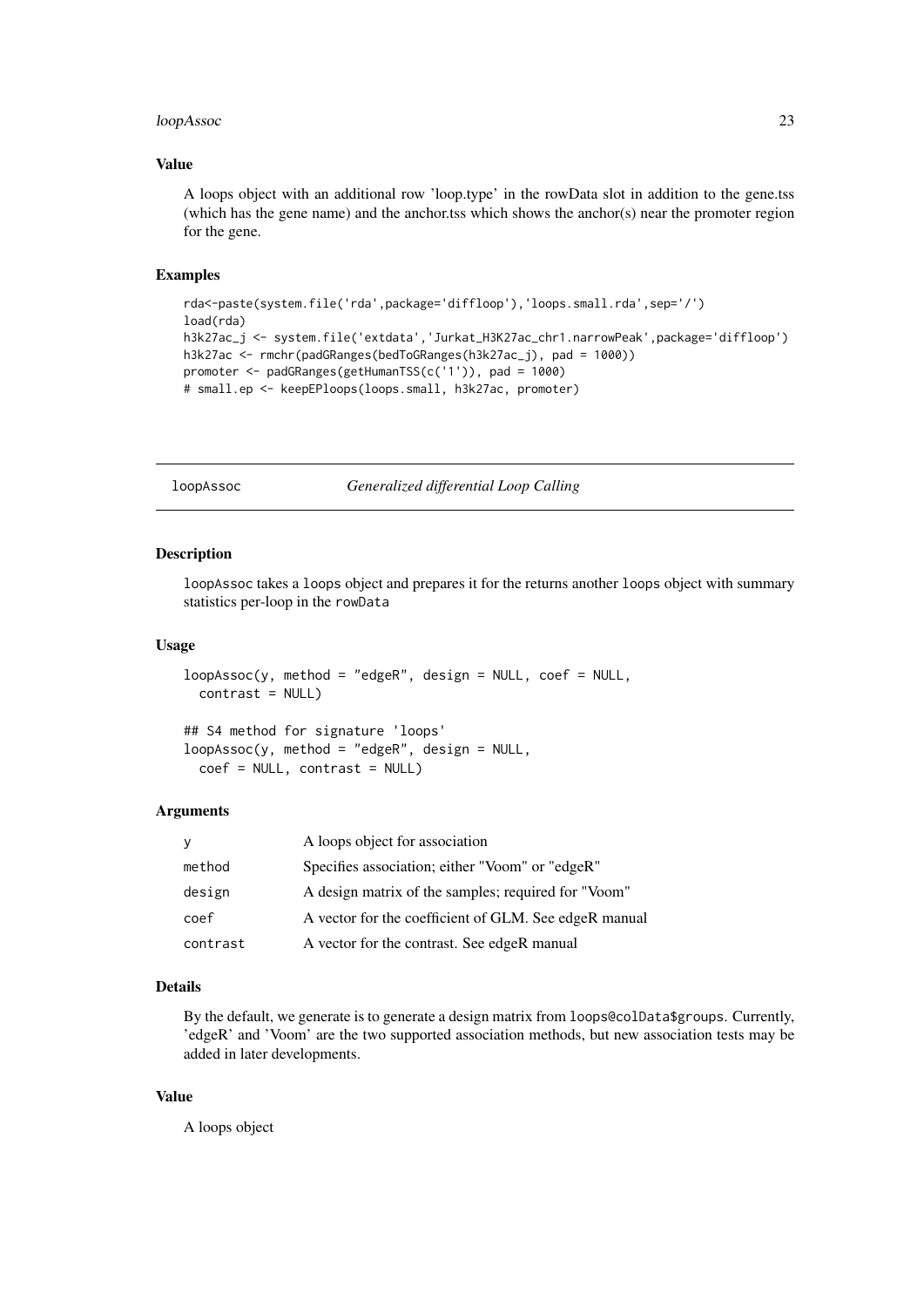## Examples

```
# Differential loop fit
rda<-paste(system.file('rda',package='diffloop'),'loops.small.rda',sep='/')
load(rda)
# assoc <- loopAssoc(loops.small, coef = 2)
```
loopDistancePlot *Visualize proportion of loops at distances*

#### Description

loopDistancePlot takes a loops object plots the individual samples based on the proportion of PET counts at various distances

## Usage

```
loopDistancePlot(dlo)
```
## S4 method for signature 'loops' loopDistancePlot(dlo)

## Arguments

dlo A loops object

## Details

Distances for the loops are taken from the rowData slot.

## Value

A ggplot2 plot

```
rda<-paste(system.file('rda',package='diffloop'),'loops.small.rda',sep='/')
load(rda)
p1 <- loopDistancePlot(loops.small)
```
<span id="page-23-0"></span>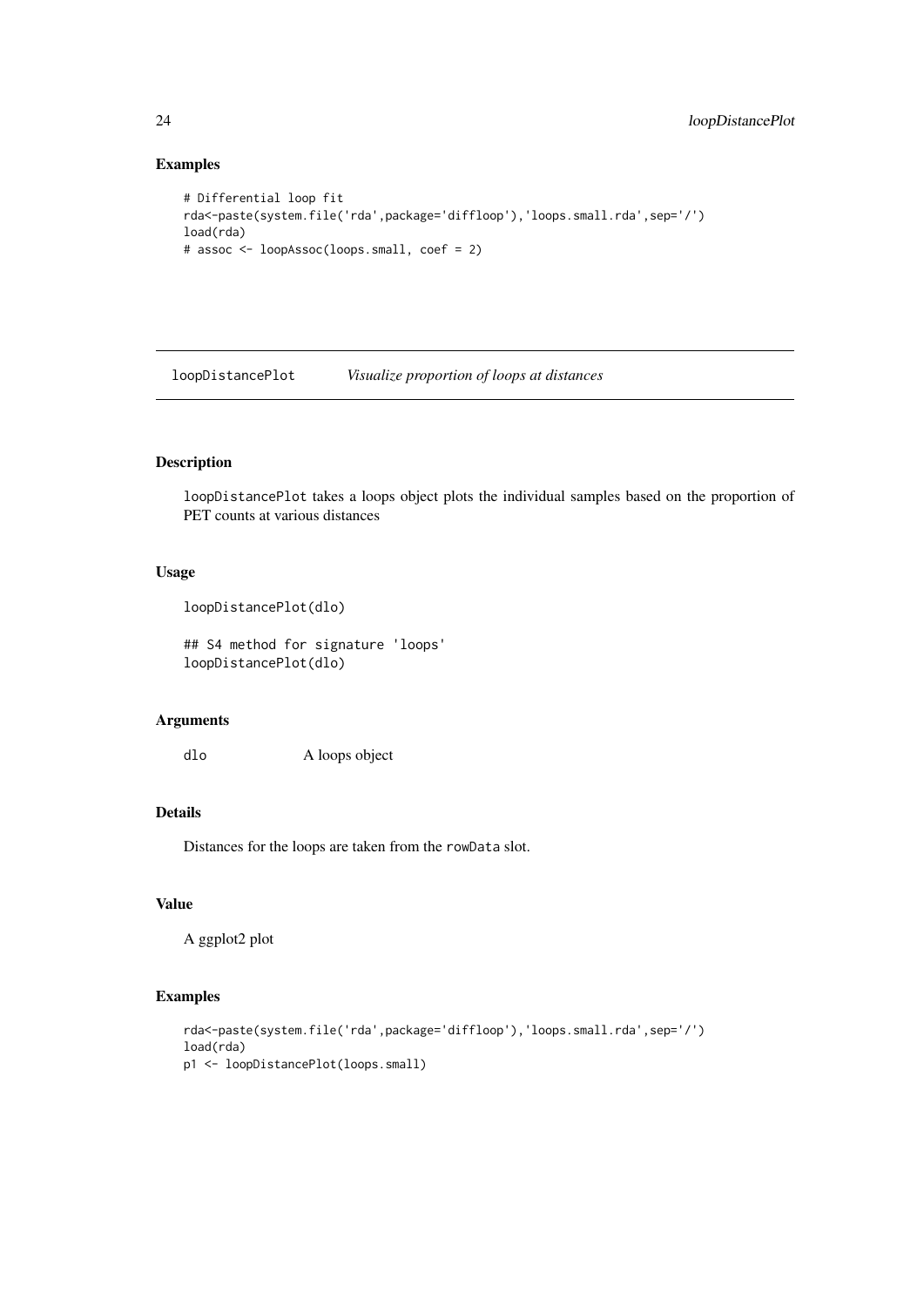<span id="page-24-0"></span>

loopGenes determines all gene bodies partially or fully contained in a loop.

## Usage

```
loopGenes(dlo, genesGR)
```
## S4 method for signature 'loops,GRanges' loopGenes(dlo, genesGR)

## S4 method for signature 'loops,missing' loopGenes(dlo, genesGR)

#### Arguments

| dlo     | A loops object                           |
|---------|------------------------------------------|
| genesGR | A GRanges object of genes in first mcol. |

#### Details

Function that annotates all loops. If there are multiple, the function returns a comma separated list. Adds a "loopGenes" column to the rowData slot. If the genesGR is left blank, diffloop will use protein coding genes for human from hg19.

## Value

A matrix of comma separated gene names

#### Examples

```
# Determine the genes housed in the loops from our example
genes <- getHumanGenes()
rda<-paste(system.file('rda',package='diffloop'),'loops.small.rda',sep='/')
load(rda)
loops.small <- loopGenes(loops.small,genes)
```
loopMetrics *Types of loops*

#### Description

loopMetrics counts number of loops for each sample and returns whether they are single, self, unique, or none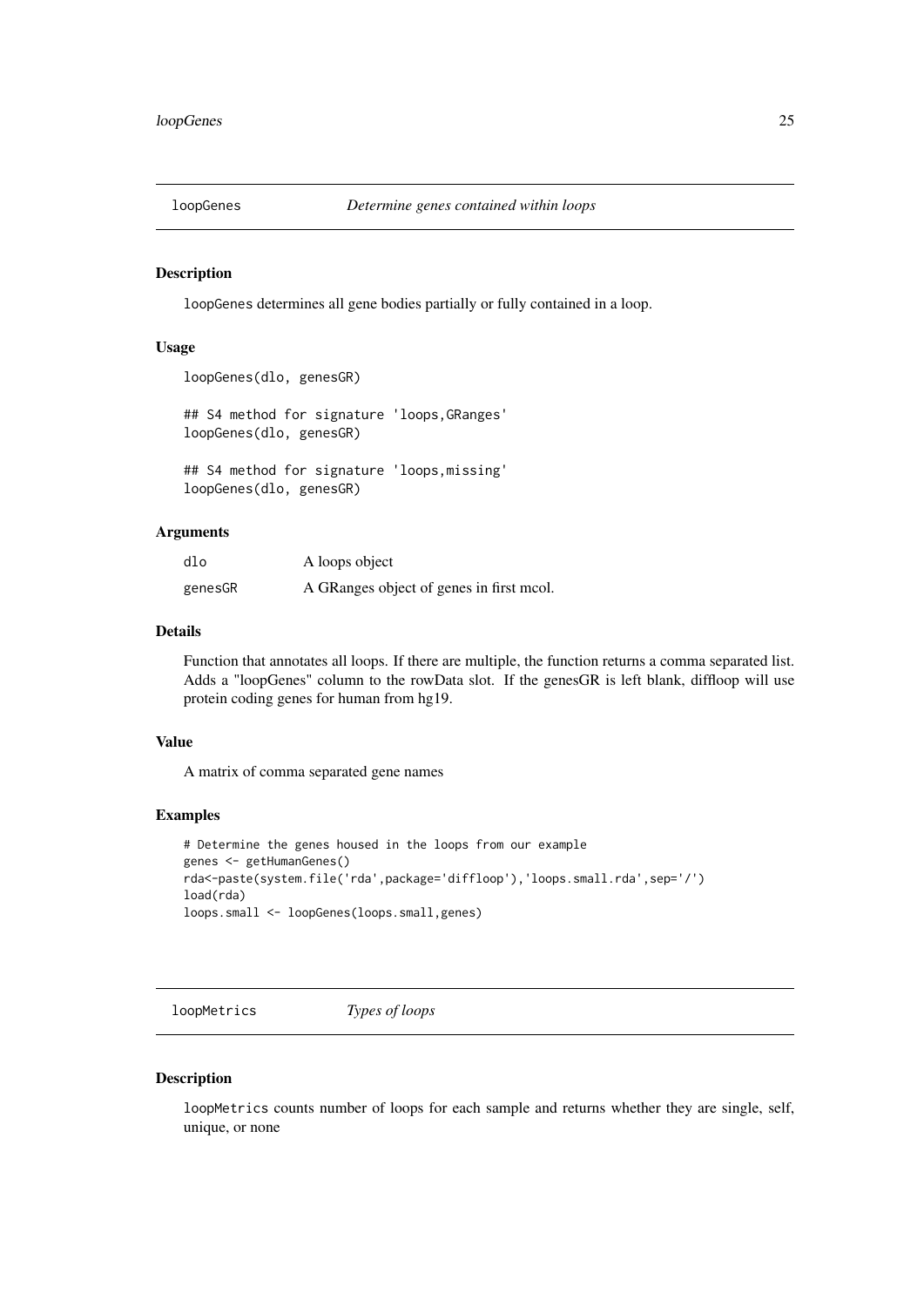26 loopPlot

#### Usage

loopMetrics(dlo)

## S4 method for signature 'loops' loopMetrics(dlo)

#### Arguments

dlo A loops object

## Details

This function shows the number of loops for each sample based on four types. Single refers to having only one anchor for a the loop whereas none has no unique anchors. If using the loops Make pipeline, only self and unique loops will be observed when running this function

## Value

A data.frame

#### Examples

```
# Return loop metrics for number of each type for each sample
rda<-paste(system.file('rda',package='diffloop'),'loops.small.rda',sep='/')
load(rda)
loopMetrics(loops.small)
```
loopPlot *Visualize looping*

## Description

loopPlot takes a loops object and a GRanges objectand shows all loops in region (where both anchors are present)

## Usage

```
loopPlot(x, y, organism = "h", geneinfo = "NA", colorLoops = TRUE,cache = TRUE, showAnchorWidths = FALSE, maxCounts = -1)
## S4 method for signature 'loops,GRanges'
loopPlot(x, y, organism = "h", geneinfo = "NA",
  colorLoops = TRUE, cache = TRUE, showAnchorWidths = FALSE,
 maxCounts = -1)
```
<span id="page-25-0"></span>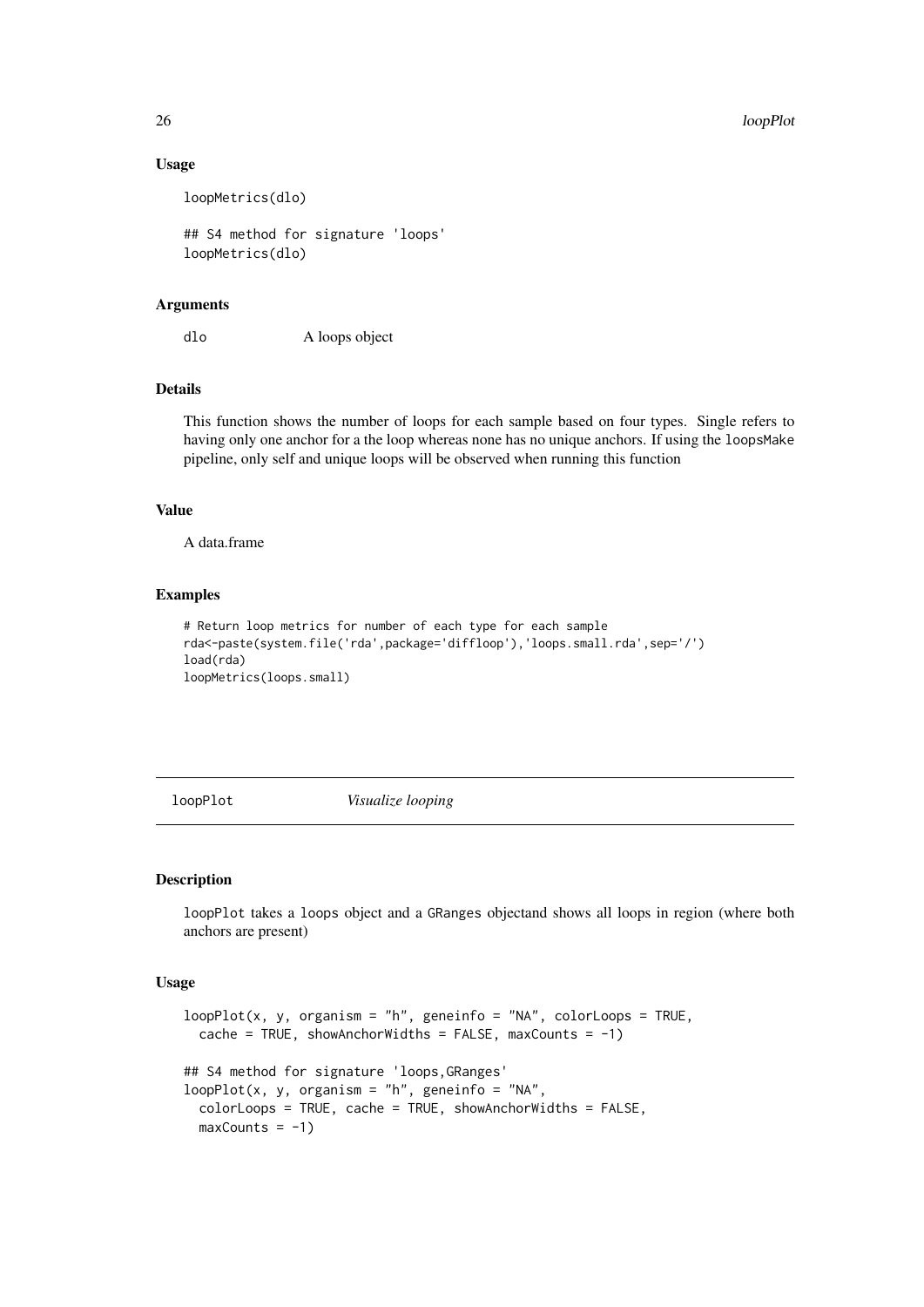#### <span id="page-26-0"></span>loops-class 27

#### Arguments

| X                | A loops object                                                                                  |  |
|------------------|-------------------------------------------------------------------------------------------------|--|
| y                | A GRanges object containing region of interest                                                  |  |
| organism         | 'h' for human or 'm' for mouse supported                                                        |  |
| geneinfo         | A data frame manually specifying annotation (see Examples)                                      |  |
| colorLoops       | Differentiates loops based on loop.type in loops object                                         |  |
| cache            | logic variable (default = TRUE) to use gene annotation from July.2015 freeze                    |  |
| showAnchorWidths |                                                                                                 |  |
|                  | Display the width of the anchor on the plot? Default $=$ FALSE                                  |  |
| maxCounts        | Number of counts associated with thickest loop. Default is largest count in<br>region displayed |  |

#### Details

Basic plot function shows the looping in each sample. The intensity of the color is proportional to the number of counts observed for the particular loop relative to the other loops in the entire plot. If colorLoops is specified at TRUE, then the x object must be loops and it must have a loop.type column which can be generated from the annotateLoops function. Blue loops are CTCF loops; black are none; red are enhancer-promoter loops; orange are promoter-promoter loops; and purple are enhancer-enhancer loops. Plots use hg19 and mm9 annotation by default.

## Value

A plot object

## Examples

```
# Print loops in region chr1:36000000-36300000
library(GenomicRanges)
rda<-paste(system.file('rda',package='diffloop'),'loops.small.rda',sep='/')
load(rda)
regA <- GRanges(c('1'),IRanges(start=c(36000000),end=c(36300000)))
plot1 <- loopPlot(loops.small, regA)
#Example of \code{geneinfo} table
geneinfo <- data.frame(1,359345,359681,'RP5-8572K21.15','.',-1)
names(geneinfo) <- c('chrom','start','stop','gene','strand')
```
loops-class *A class to represent ChIA-PET interaction data and annotations*

#### Description

A class to represent ChIA-PET interaction data and annotations

#### Slots

anchors A GRanges object describing loop anchor locations interactions A matrix. Each row is an interaction between two anchors counts A matrix with the number paired-end reads per loop per sample colData A data.frame with features (colums) for each sample (rows) rowData A data.frame with features (columns) for each loop (rows)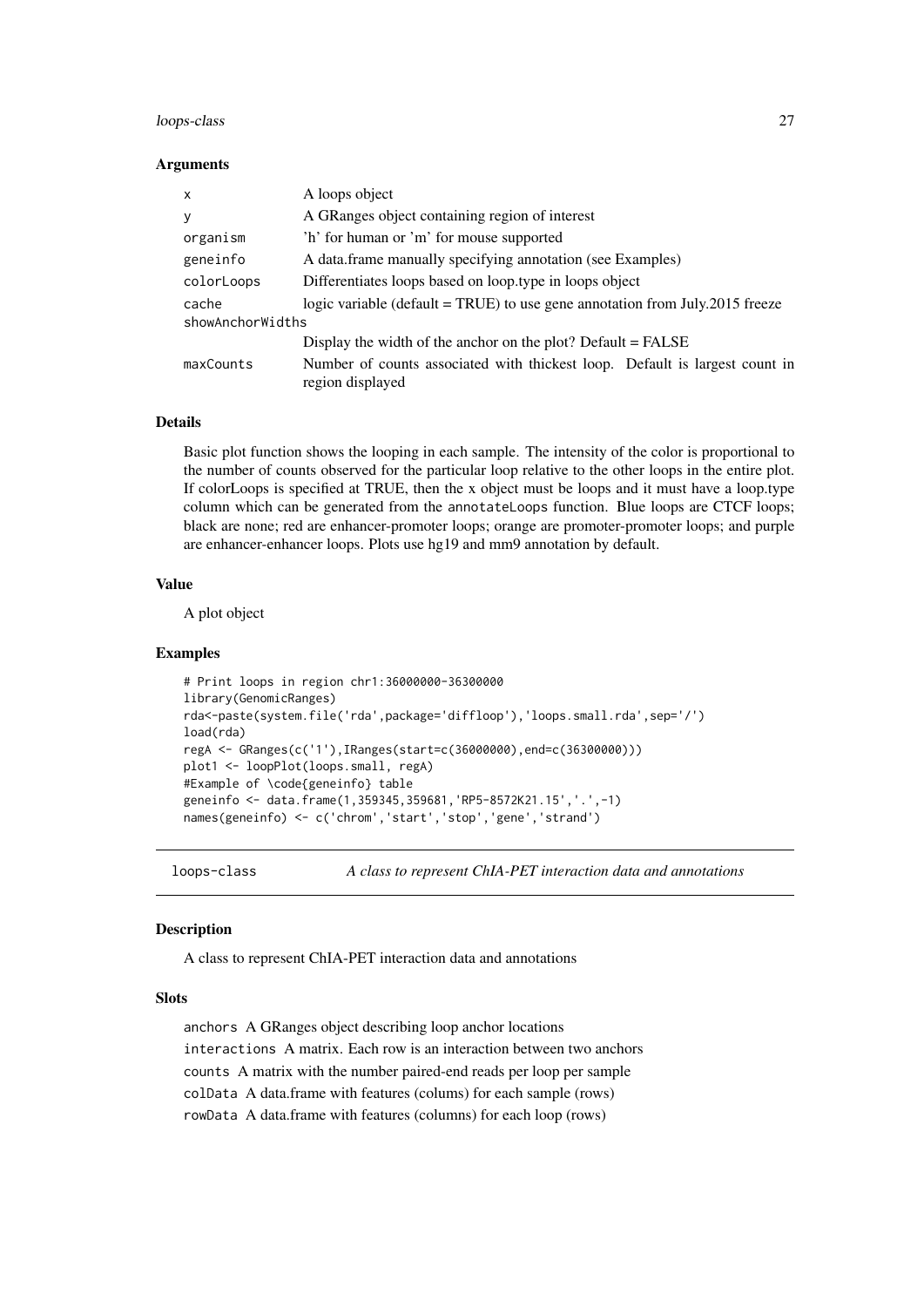<span id="page-27-0"></span>

A loops object containing unique 108 loops with 27 anchors for 6 samples and corresponding col-Data/rowData

## Usage

loops.small

#### Format

A small loops object

anchors GRanges object of anchor locations

loops indexes of interactions

samples Two replicates each of jurkat, naive, and primed cells

colData Groups identifying cell type and unnormalized sizeFactors

rowData Base initialization with only loopWidth values ...

## Value

A loops object

## Source

subsetRegion(loops,GRanges(c('1'),IRanges(c(36000000),c(36300000))))

loopsMake *Read preprocessed ChIA-PET data from dnaloop*

## Description

loopsMake reads in a data directory created by the dnaloop preprocessing pipeline and returns a loops object

## Usage

```
loopsMake(beddir, samples = NA, mergegap = 0, type = "all")
## S4 method for signature 'ANY'
loopsMake(beddir, samples = NA, mergegap = 0,
  type = "all")
```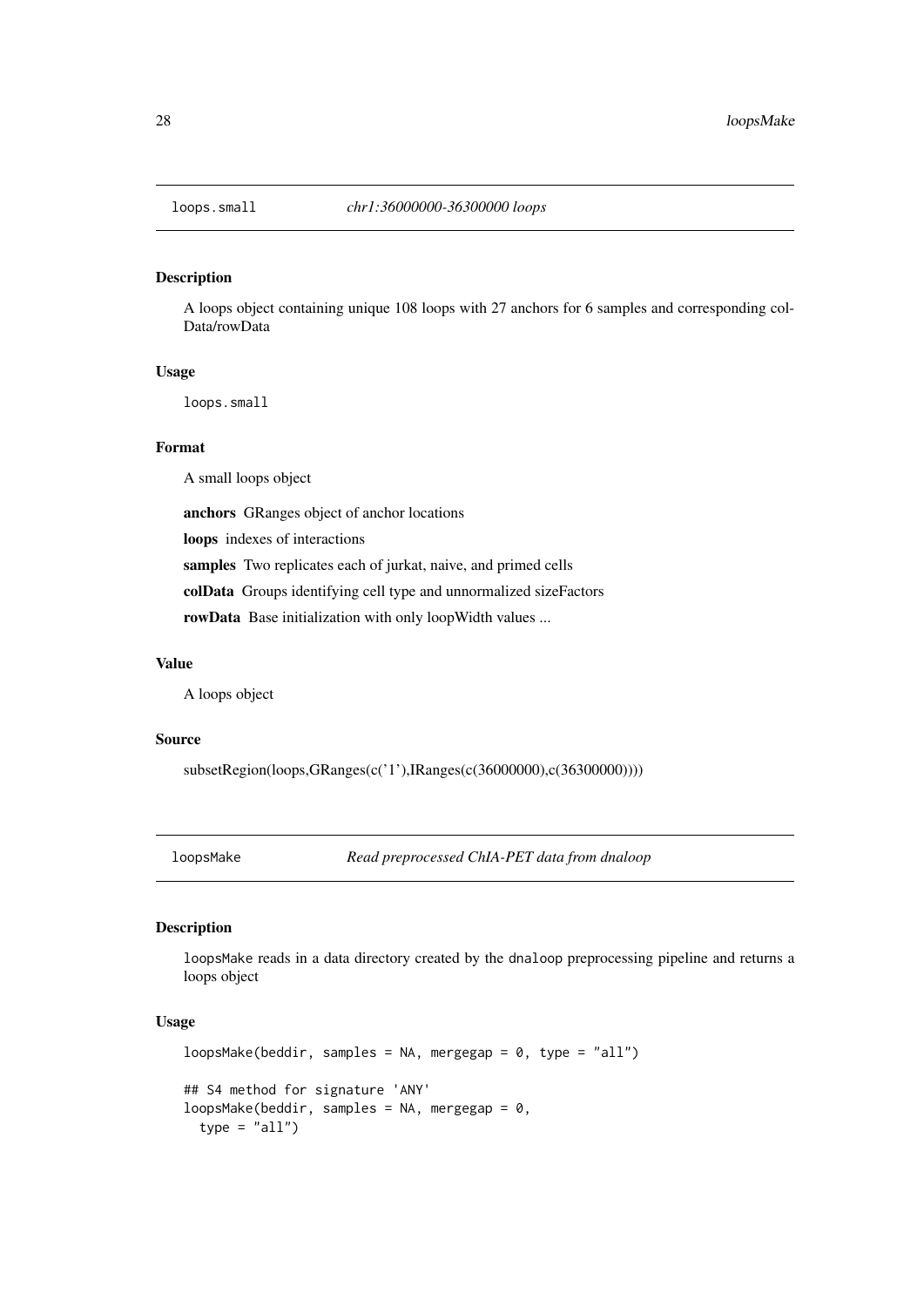## <span id="page-28-0"></span>Arguments

| beddir   | A string. The preprocessed data directory                     |
|----------|---------------------------------------------------------------|
| samples  | A character vector. Optional list of samples to read in       |
| mergegap | An integer value of the radius to merge anchors; default 0    |
| type     | Specificies 'intra', 'inter', or 'all' looping. Default 'all' |

## Details

This function reads in preprocessed ChIA-PET data produced by the dnaloop preprocessing pipeline. The samples argument specifies which samples are read. If samples is not specified all samples will be read. The type option restricts loops whether they are on the same 'intra' or different 'inter' chormosome. Default is 'all'.

IMPORTANT: Assumes the delimiter is a space, not a tab on the files.

#### Value

A loops object

## Examples

```
# Reading in all samples, no mergegap, all loops
bd<- system.file('extdata', 'esc_jurkat', package='diffloopdata')
# loops <- loopsMake(bd) #standard call
# Reading in a subset of samples, 1kb mergegap, only intrachromosomal
# looping
samples <- c('naive_esc_1', 'naive_esc_2')
# naive.intra <- loopsMake(bd, samples, 1000, 'inter')
```
loopsMake.mango *Read preprocessed ChIA-PET data from mango*

#### Description

loopsMake.mango reads in a data directory created by the mango preprocessing pipeline and returns a loops object

#### Usage

```
loopsMake.mango(beddir, samples = NA, mergegap = 500, ext = "all")
## S4 method for signature 'ANY'
loopsMake.mango(beddir, samples = NA, mergegap = 500,
 ext = "all")
```
#### Arguments

| beddir   | A string. The preprocessed data directory; Required          |
|----------|--------------------------------------------------------------|
| samples  | A character vector. Optional list of samples to read in      |
| mergegap | An integer value of the radius to merge anchors; default 500 |
| ext      | Specificies 'all' or 'fdr' file format; default 'all'        |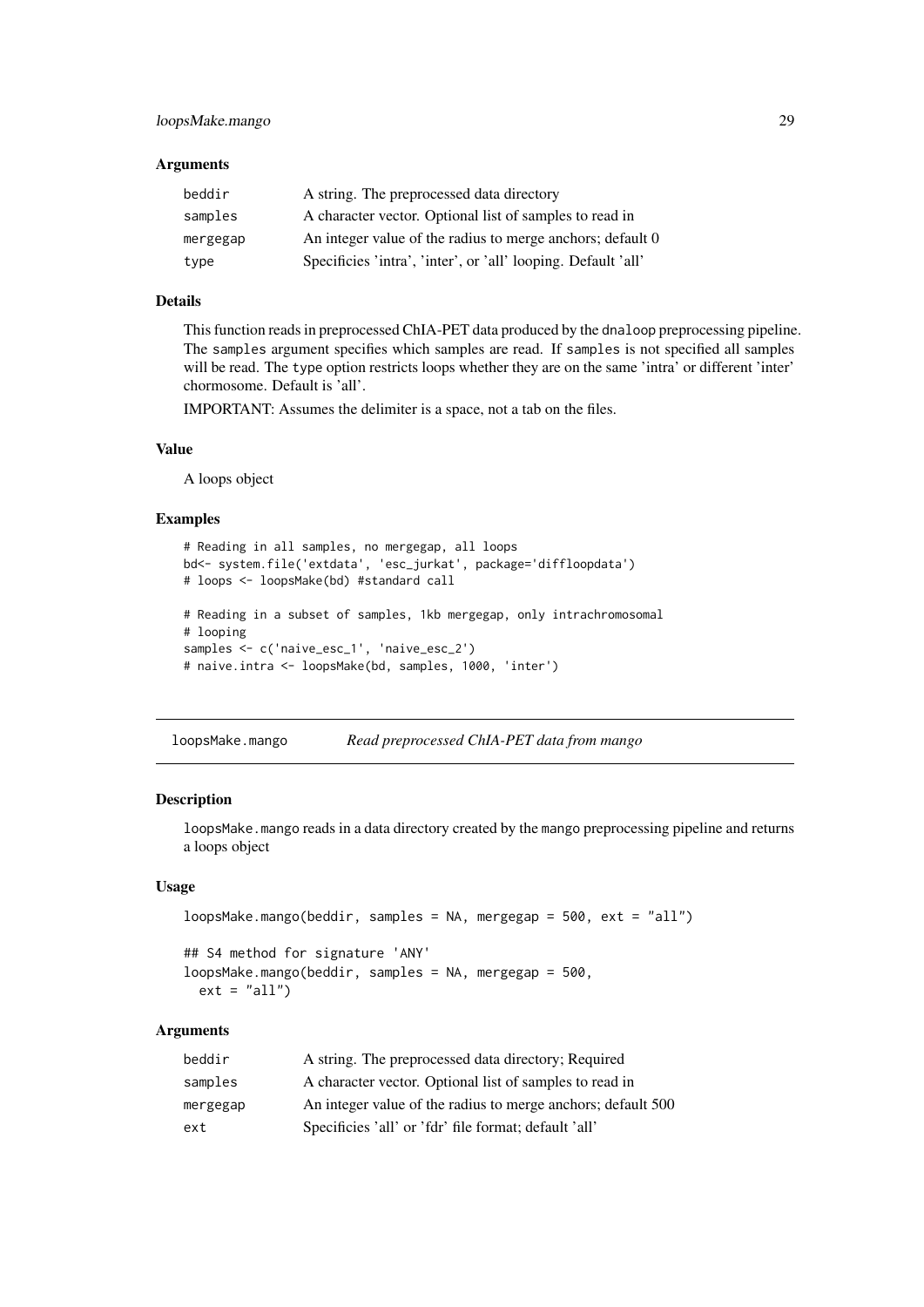#### Details

This function reads in preprocessed ChIA-PET data produced by the mango preprocessing pipeline. The samples argument specifies which samples are read. If samples is not specified all samples will be read. The ext specifies which type of file to look for, either all or fdr, with all being the default. Under the default, all samples with the extension .fdr.mango will be processed. Finally, the FDR parameter (default  $= 1$ ) specifies the minimum threshold for loops to be added to the greater loops object. Currently, we do not support importing the verbose output, so the verbose parameter when executing mango should be set to FALSE or the user will have ot parse the file before reading into diffloop using awk, cut, or something similar.

#### Value

A loops object where 'chr' is removed from the anchors.

#### Examples

# UPDATE THIS bd<- system.file('extdata', 'esc\_jurkat', package='diffloopdata')

loopsSubset *Subset two difloop objects*

#### Description

loopsSubset takes the interactions and anchors present in dlo1 and uses the counts and samples from dlo2.

#### Usage

```
loopsSubset(dlo1, dlo2)
```
## S4 method for signature 'loops,loops' loopsSubset(dlo1, dlo2)

#### Arguments

| dlo1 | A loops object |
|------|----------------|
| dlo2 | A loops object |

## Details

This function plays nice with union to ensure counts are correct after taking the union of two loops objects. The subset function simply returns the anchors and interactions of dlo1 and the counts and colData of dlo2.

## Value

A loops obect

<span id="page-29-0"></span>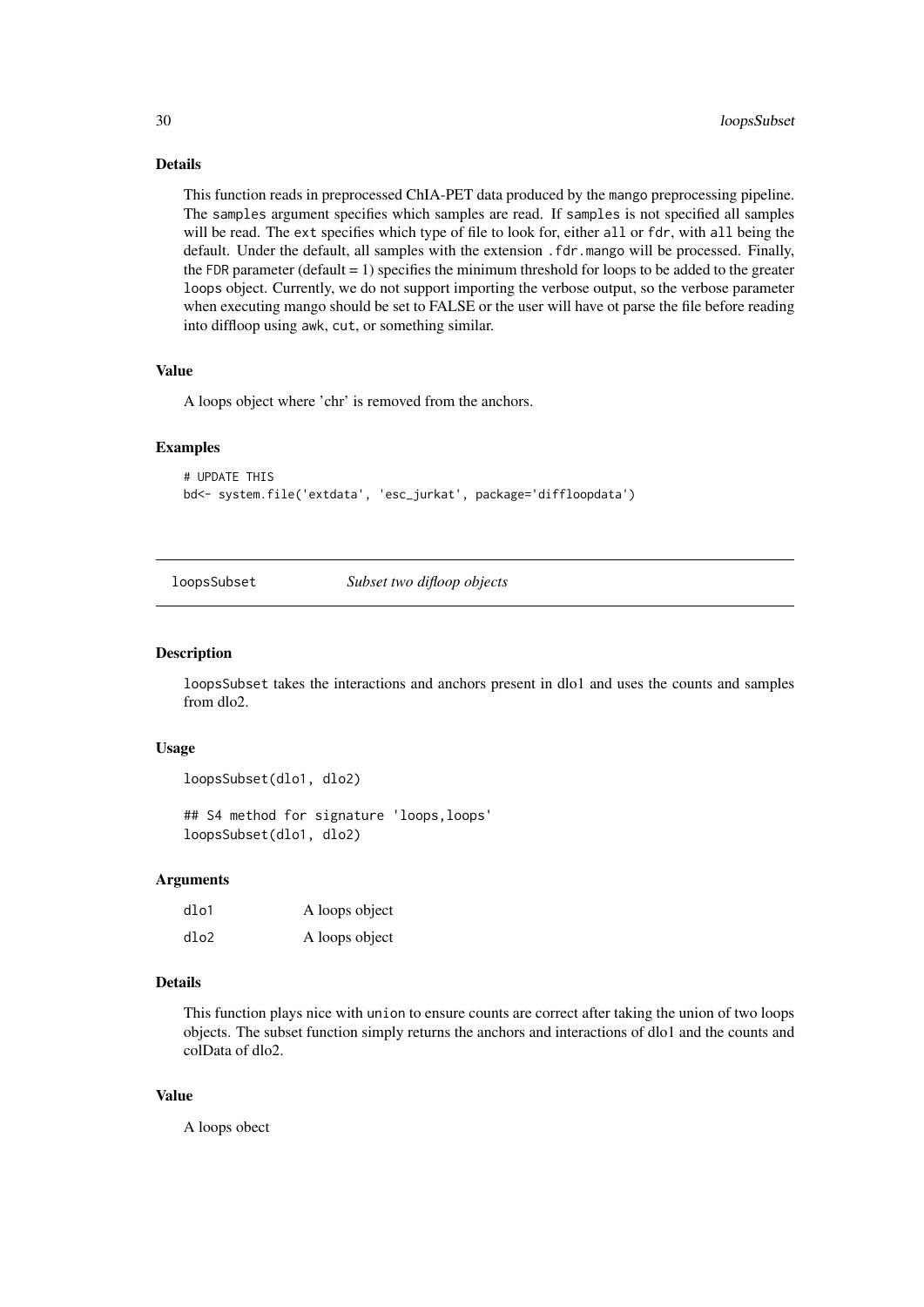#### <span id="page-30-0"></span>loopWidth 31

## Examples

```
# divide and recombine samples
rda<-paste(system.file('rda',package='diffloop'),'loops.small.rda',sep='/')
load(rda)
naive <- loops.small[,1:2]
primed <- loops.small[,3:4]
np <- union(naive, primed)
# Subset from full to get correct counts
c.np <- loopsSubset(np, loops.small)
```
loopWidth *Loop widths*

## Description

loopWidth returns the width of a loop, which is defined as the distance between the anchors containing a loop

## Usage

loopWidth(dlo)

## S4 method for signature 'loops' loopWidth(dlo)

## Arguments

dlo A loops object

#### Details

This function returns a positive integer value of the number of basepairs that separate two loops. If they are on separate chromosomes, it still returns a value, but it will be non-sensical, so consider subsetting to only intrachromosomal loops. Also, self-loops will return a postive number that is the inter-anchor width. These loops should be handled using the removeSelfLoops() function.

## Value

An integer vector

```
# Return the width for loops
rda<-paste(system.file('rda',package='diffloop'),'loops.small.rda',sep='/')
load(rda)
w <- loopWidth(loops.small)
```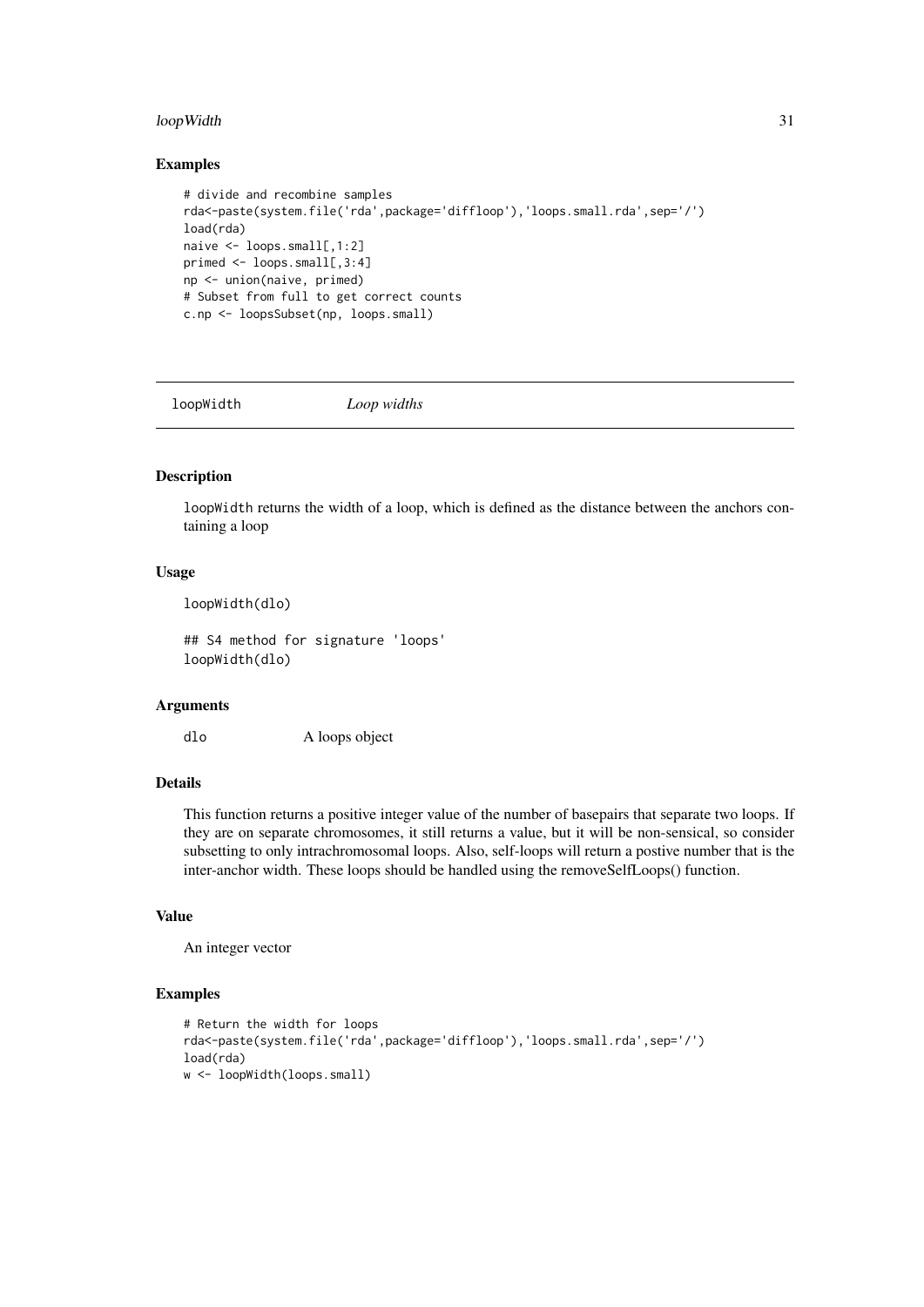<span id="page-31-0"></span>

mangoCorrection takes a loops object and filters loops based on the binomial model used in the mango ChIA-PET pipeline.

#### Usage

```
mangoCorrection(lo, FDR = 1, PValue = 1, nbins = 10)
## S4 method for signature 'ANY'
mangoCorrection(lo, FDR = 1, PValue = 1, nbins = 10)
```
## Arguments

| lo         | A loops object.                                      |
|------------|------------------------------------------------------|
| <b>FDR</b> | Minimum FDR value for loop to be included; default 1 |
| PValue     | Minimum p0value for loop to be included; default 1   |
| nbins      | Number of bins for mango computation                 |

## Details

This function processes ChIA-PET data in a loops object and filters loops that may be biased due to proximity or low PET counts as previously described by the mango pipeline. PET and anchor counts are aggregated across all samples to compute statistical significance. Consider using a larger number of bins (e.g. 30) for a larger data object when possible.

#### Value

A loops object where loops are filtered using mango bias correction

```
rda <- paste(system.file("rda", package = "diffloop"), "loops.small.rda", sep = "/")
load(rda)
loops.small <- removeSelfLoops(loops.small)
loops.small.mango <- mangoCorrection(loops.small, PValue = 0.05)
```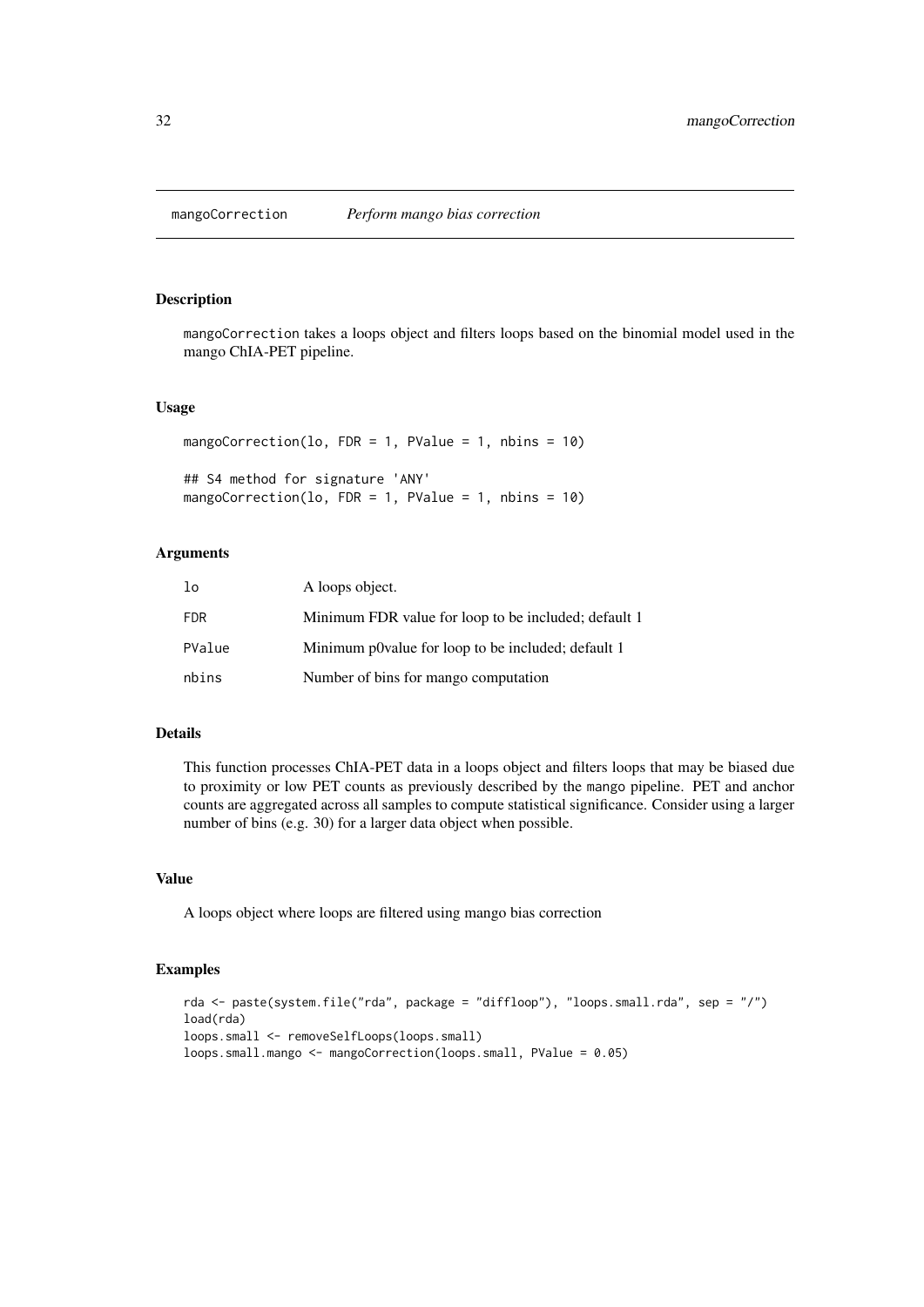<span id="page-32-0"></span>

manyLoopPlots takes a loops object and creates a time-stamped .pdf file with loop plots (one per page) of all regions specified in the GRanges object.

## Usage

```
manyLoopPlots(x, y, organism = "h", geneinfo = "NA", colorLoops = FALSE,
  cache = TRUE, maxCounts = -1, showAnchorWidths = FALSE)
## S4 method for signature 'loops,GRanges'
manyLoopPlots(x, y, \text{organism} = "h",geneinfo = "NA", colorLoops = FALSE, cache = TRUE, maxCounts = -1,
  showAnchorWidths = FALSE)
```
## Arguments

| $\mathsf{x}$     | loops object                                                                                    |  |
|------------------|-------------------------------------------------------------------------------------------------|--|
| y                | GRanges object with many regions to be visualized                                               |  |
| organism         | 'h' for human or 'm' for mouse supported                                                        |  |
| geneinfo         | A data.frame manually specifying annotation (see Examples)                                      |  |
| colorLoops       | Differentiates loops based on loop.type in loops object                                         |  |
| cache            | logic variable (default = TRUE) to use gene annotation from July.2015 freeze                    |  |
| maxCounts        | Number of counts associated with thickest loop. Default is largest count in<br>region displayed |  |
| showAnchorWidths |                                                                                                 |  |
|                  | Display the width of the anchor on the plot? Default $=$ FALSE                                  |  |

#### Details

Each plot will show one region sequentially that is supplied in the GRanges object.

## Value

Prints a time stamped .pdf file of top loops

```
rda<-paste(system.file('rda',package='diffloop'),'loops.small.rda',sep='/')
load(rda)
jpn.u <- removeSelfLoops(loops.small)
assoc <- loopAssoc(jpn.u, coef = 2)
#manyLoopPlots(assoc, regs) #define regs as multiple GRanges
```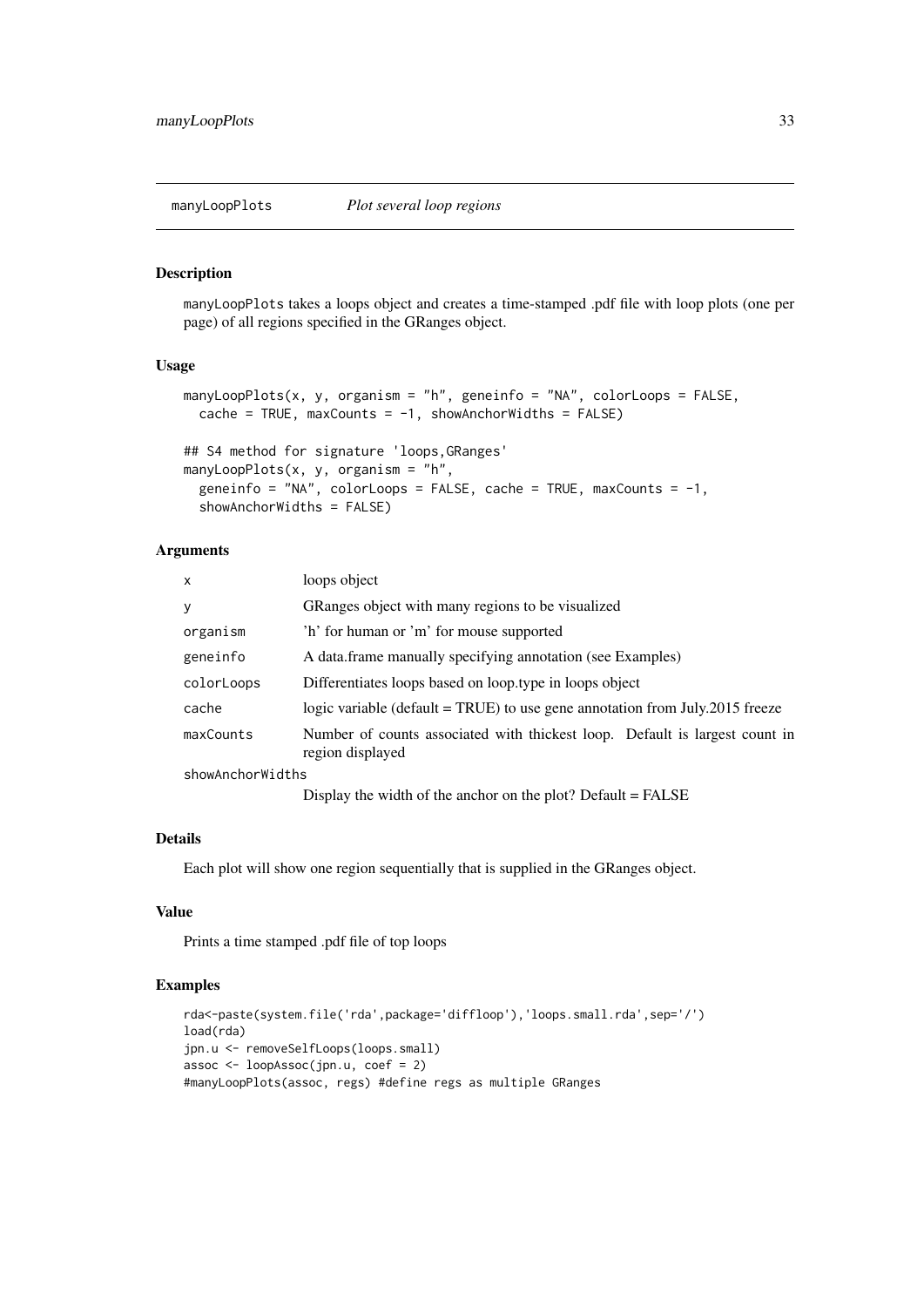<span id="page-33-0"></span>

mergeAnchors combines anchors that are within a user-defined radius

#### Usage

```
mergeAnchors(dlo, mergegap, selfloops = FALSE)
## S4 method for signature 'loops,numeric,missing'
mergeAnchors(dlo, mergegap,
 selfloops = FALSE)
## S4 method for signature 'loops,numeric,logical'
mergeAnchors(dlo, mergegap,
  selfloops = FALSE)
```
#### Arguments

| dlo       | A loops object whose anchors will be merged                                                            |
|-----------|--------------------------------------------------------------------------------------------------------|
| mergegap  | An integer value of the bp between anchors to be merged                                                |
| selfloops | A logical value to either retain $(T)$ or remove $(F)$ resulting self-loops after merg-<br>ing anchors |

## Details

This function takes a loops object and combines nearby anchors, up to a distance specified by the mergegap. This likely will cause self loops to form (loop where the left and right anchor are the same), which can either be removed (by default) or retained with selfloops

## Value

A loops object

```
# Merge anchors within 1kb of each other, keeping self loops
rda<-paste(system.file('rda',package='diffloop'),'loops.small.rda',sep='/')
load(rda)
m1kb <- mergeAnchors(loops.small, 1000, FALSE)
# Merge anchors within 1kb of each other, removing self loops by default
```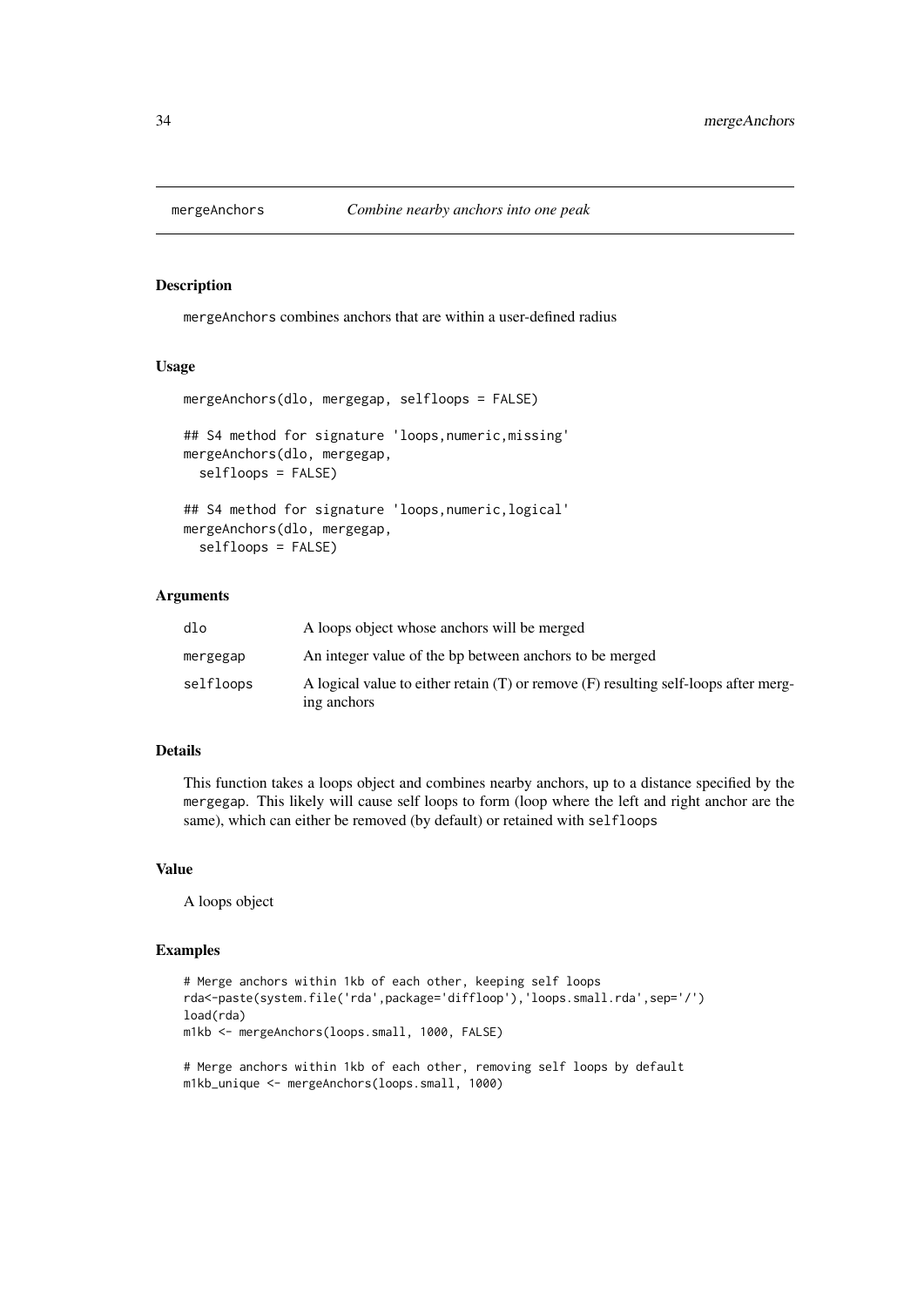<span id="page-34-0"></span>

numAnchors takes a loops object and a summarizes the number of anchors that support all the interactions (count  $>= 1$ ) in the object

#### Usage

```
numAnchors(x)
```
## S4 method for signature 'loops' numAnchors(x)

#### Arguments

x A loops object to be summarized

#### Details

This function returns a data.frame where the column names specify the sample in the original loops object and the only row shows the number of anchors used to support that sample

#### Value

A data.frame of each sample and the number of anchors

#### Examples

```
# Show number of anchors each sample is supported by
rda<-paste(system.file('rda',package='diffloop'),'loops.small.rda',sep='/')
load(rda)
numAnchors(loops.small)
```
numLoops *Per-sample loop quantities*

## Description

numLoops counts number of loops for each sample based on the index of nloops and returns a data.frame

## Usage

```
numLoops(dlo, nloops = 1:10)
## S4 method for signature 'loops,numeric'
numLoops(dlo, nloops = 1:10)
## S4 method for signature 'loops,missing'
numLoops(dlo, nloops = 1:10)
```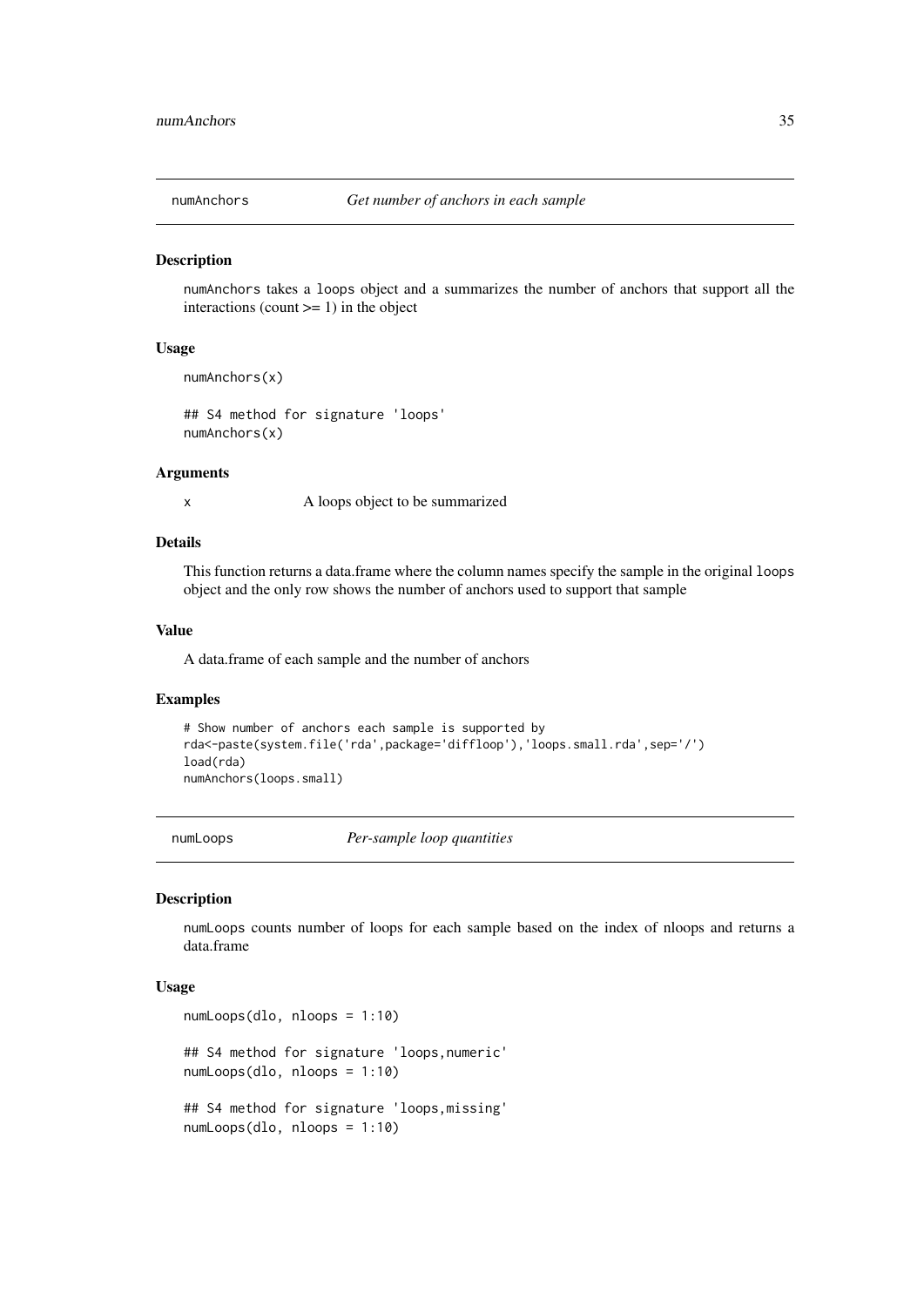#### <span id="page-35-0"></span>Arguments

| dlo    | A loops object                              |
|--------|---------------------------------------------|
| nloops | A numeric vector of counts to be considered |

## Details

This function shows the number of unique loops with at least nloops in counts. Can be used to quickly visualize relative sequencing depth between samples

#### Value

A data.frame

## Examples

```
# Determine what samples have loops with 1-20 counts
rda<-paste(system.file('rda',package='diffloop'),'loops.small.rda',sep='/')
load(rda)
nLoops <- numLoops(loops.small, 1:20)
# Determine what samples loops with 1-10 counts by default
nLoops <- numLoops(loops.small)
```
padGRanges *Pad a GRanges object*

#### Description

padGRanges takes a GRanges object and adds or substracts distance based on user-defined input. Upstream and downstream consider strand information when available. Specify only either pad or upstream/downstream when using

#### Usage

```
padGRanges(gro, upstream = 0, downstream = 0, pad = 0)## S4 method for signature 'GRanges'
padGRanges(gro, upstream = 0, downstream = 0, path)
```
#### Arguments

| gro        | A granges object                |
|------------|---------------------------------|
| upstream   | Distance in BP added upstream   |
| downstream | Distance in BP added downstream |
| pad        | Distance in BP added            |

## Value

A GRanges object with adjusted start and end values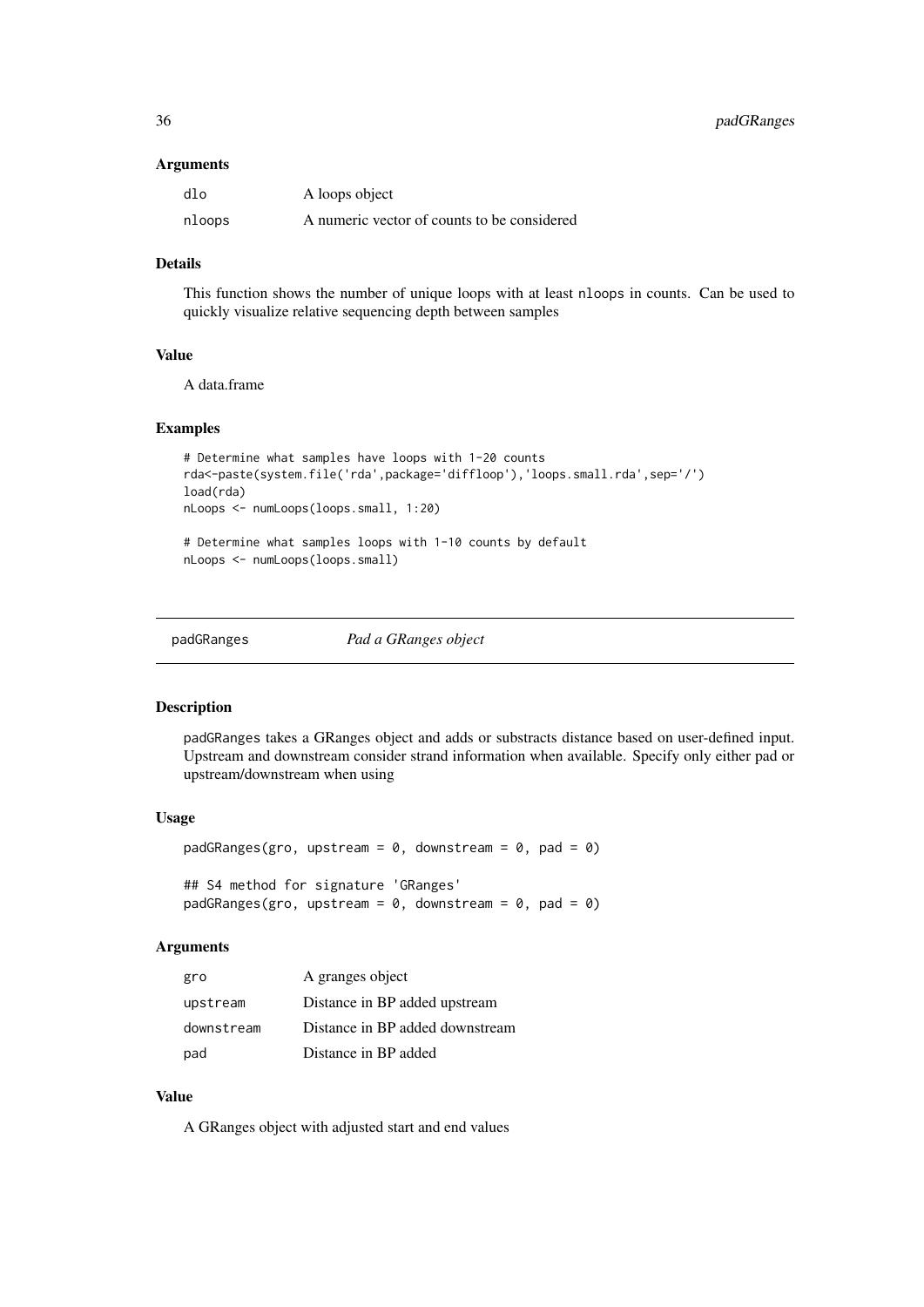#### <span id="page-36-0"></span>pcaPlot 37

## Examples

```
#Read in CTCF Jurkat peaks in
ctcf_j <- system.file('extdata','Jurkat_CTCF_chr1.narrowPeak',package = 'diffloop')
ctcf <- bedToGRanges(ctcf_j)
ctcf.pad <- padGRanges(ctcf, pad = 1000)
```
pcaPlot *Visualize sample relationships*

## Description

pcaPlot takes a loops object plots the individual samples based on the principal components of the loop counts matrix

## Usage

pcaPlot(dlo)

## S4 method for signature 'loops' pcaPlot(dlo)

#### Arguments

dlo A loops object

#### Details

Groups for the principal component plots are derived from colData and the normalizing factors are also taken from colData. While some loops objects may have non-informative groups or size factors, they should always be present.

## Value

A ggplot2 plot

```
rda<-paste(system.file('rda',package='diffloop'),'loops.small.rda',sep='/')
load(rda)
p1 <- pcaPlot(loops.small)
```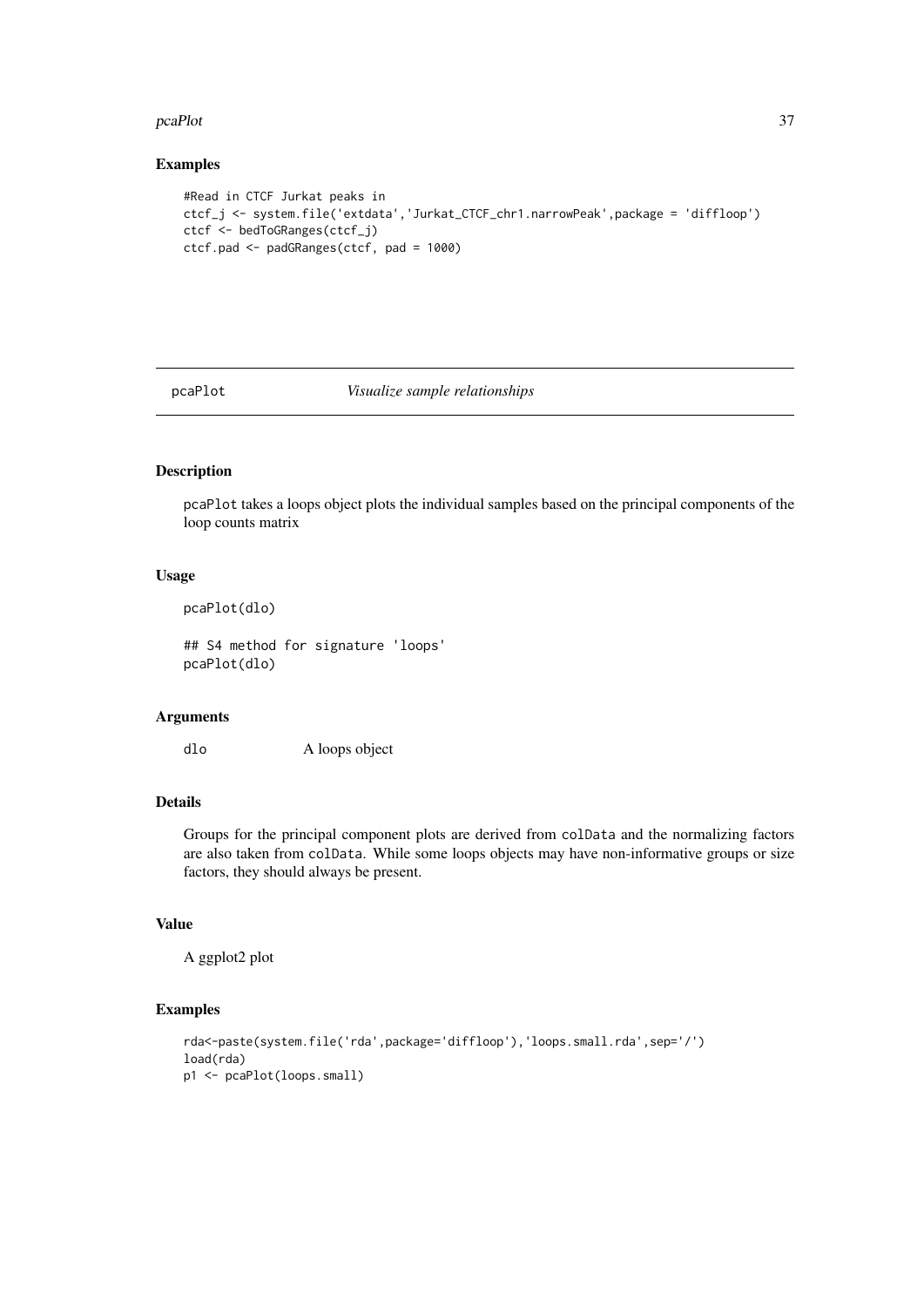<span id="page-37-0"></span>

plotTopLoops takes a loops object and creates a time-stamped .pdf file with loop plots (one per page) of the top loops.

## Usage

```
plotTopLoops(lto, n = 0, PValue = 1, FDR = 1, organism = "h",
 colorLoops = FALSE)
## S4 method for signature 'loops'
plotTopLoops(lto, n = 0, PValue = 1, FDR = 1,
 organism = "h", colorLoops = FALSE)
```
#### Arguments

| lto        | loops object                                                                                                                                                                     |
|------------|----------------------------------------------------------------------------------------------------------------------------------------------------------------------------------|
| n          | number of loops to print (can remain 0 to specify from other parameters) deter-<br>mined by PValue                                                                               |
| PValue     | Maximum pvalue threshold for loop inclusion when printing loop plot                                                                                                              |
| <b>FDR</b> | False discovery rate threshold for inclusion                                                                                                                                     |
| organism   | Either 'm' for mouse or 'h' for human.                                                                                                                                           |
| colorLoops | Default FALSE; specify true if rowData slot contains loop.type from anno-<br>tateLoops to visualize plots with varying colors for CTCF looping and enhancer-<br>promoter looping |

## Details

Each plot will show the region +/- 1 loopwidth of the loop with annotation specified for either human or mouse. Assumes columns Pvalue and FDR are specified in the loops object. We recommend removing self loops before using this function (and in reality, before any association testing was called.)

## Value

Prints a time stamped .pdf file of top loops

```
rda<-paste(system.file('rda',package='diffloop'),'loops.small.rda',sep='/')
load(rda)
jpn.u <- removeSelfLoops(loops.small)
assoc <- loopAssoc(jpn.u,coef = 2)
plotTopLoops(assoc, n=2)
```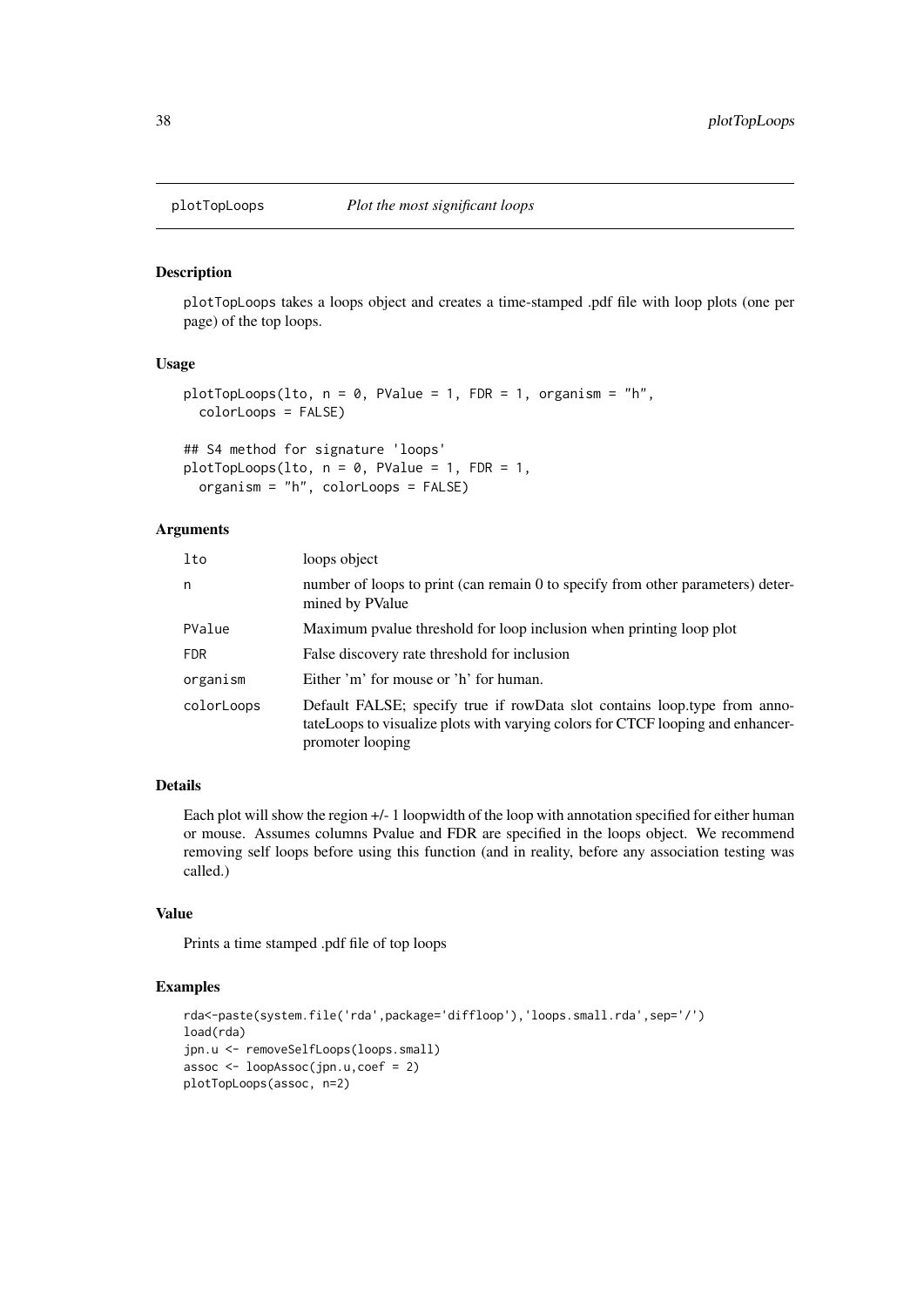<span id="page-38-0"></span>

quickAssoc takes a loops object and performs a basic edgeR association on the counts matrix and groups from colData

## Usage

```
quickAssoc(y)
```
## S4 method for signature 'loops' quickAssoc(y)

#### Arguments

y A loops object for association

#### Details

This function returns the output of fitting an edgeR model using the groups defined in colData for the specific loops object. The factor normalization is based on the edgeR model. For quick association, the number of groups is restricted to two. If a more complex group structure exists, consider using the loopAssoc function.

#### Value

A loops object

## Examples

```
# Differential loop calling between naive and primed
rda<-paste(system.file('rda',package='diffloop'),'loops.small.rda',sep='/')
load(rda)
np <- loops.small[,1:4]
assoc_np <- quickAssoc(np)
```
quickAssocVoom *Perform quick differential loop calling*

#### Description

quickAssocVoom takes a loops object and performs a basic voom association on the counts matrix and groups from colData

## Usage

quickAssocVoom(y)

```
## S4 method for signature 'loops'
quickAssocVoom(y)
```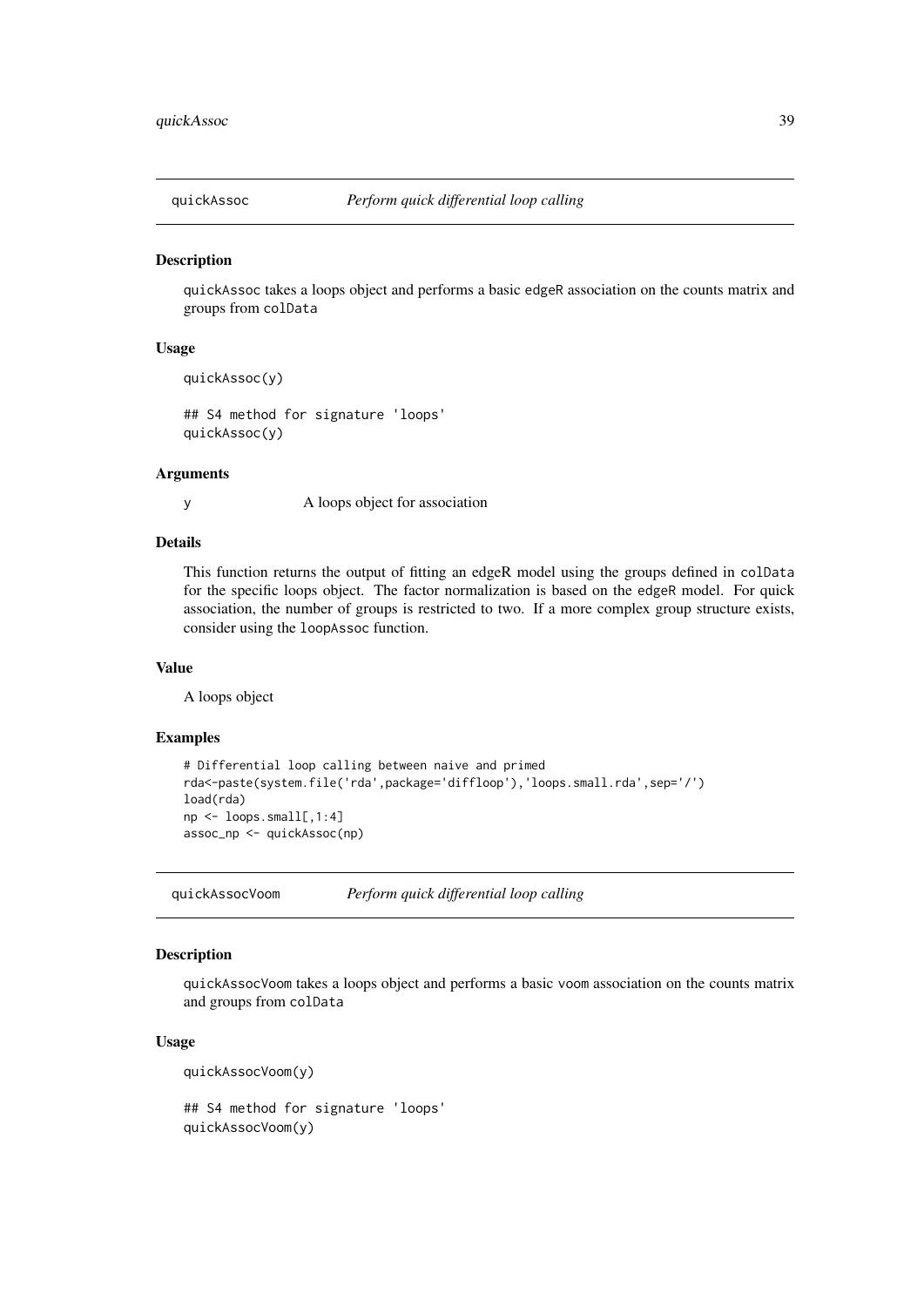#### Arguments

y A loops object for association

## Details

This function returns the output of fitting an voom model using the groups defined in colData for the specific loops object. The factor normalization is based on the voom model. For quick association, the number of groups is restricted to two. If a more complex group structure exists, consider using the loopAssoc function.

## Value

A loops object

## Examples

```
# Differential loop calling between naive and primed
rda<-paste(system.file('rda',package='diffloop'),'loops.small.rda',sep='/')
load(rda)
np <- loops.small[,1:4]
assoc_np_voom <- quickAssocVoom(np)
```
removeRegion *Remove region from loops object*

## Description

removeRegion takes a loops object and a GRanges object and returns a loops object where neither anchors map inside the GRanges coordinates.

## Usage

```
removeRegion(dlo, region)
## S4 method for signature 'loops,GRanges'
removeRegion(dlo, region)
```
#### Arguments

| dlo    | A loops object to be subsetted                 |
|--------|------------------------------------------------|
| region | A GRanges object containing region of interest |

## Value

A loops object with no anchors touching the region given

<span id="page-39-0"></span>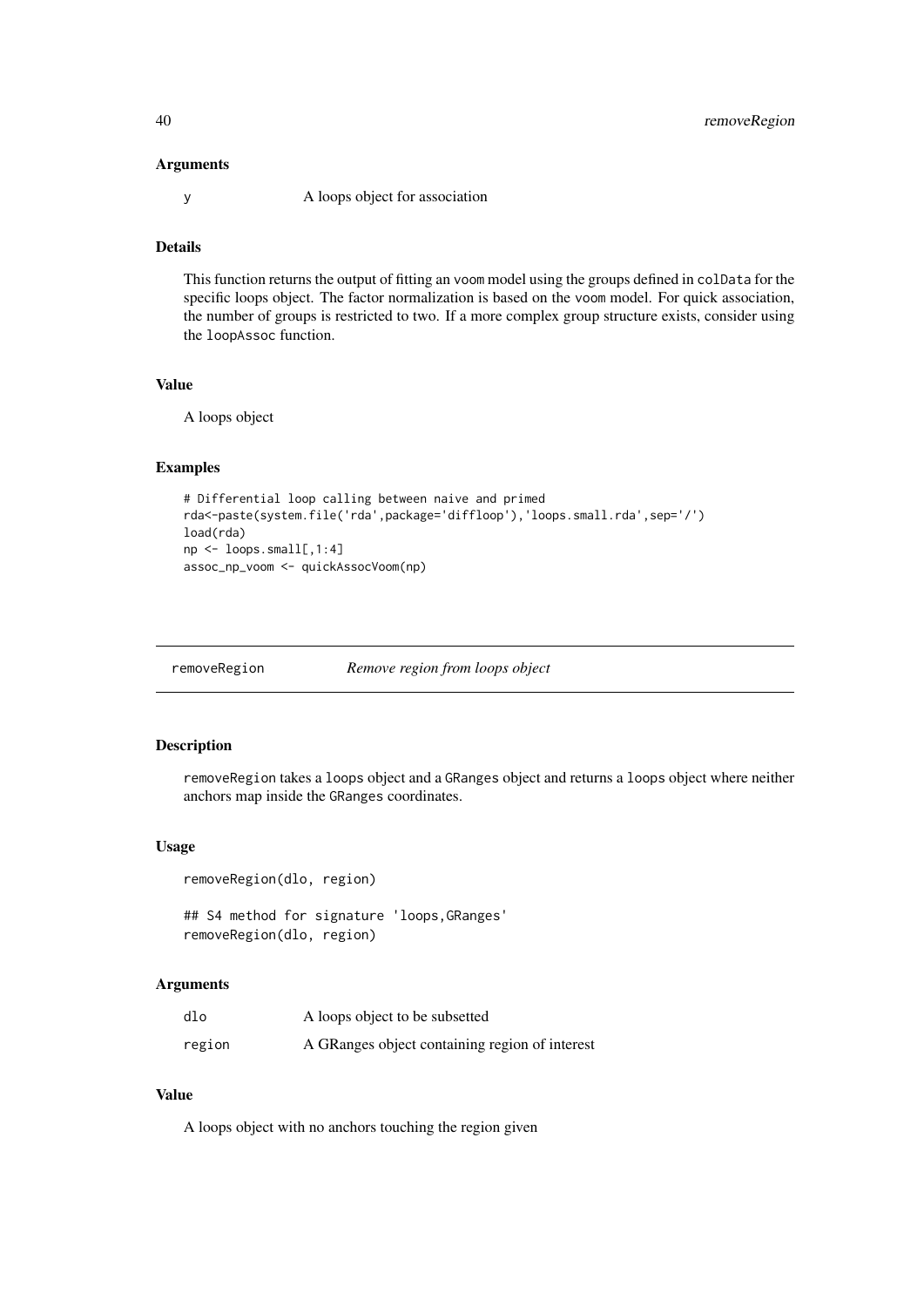#### <span id="page-40-0"></span>removeSelfLoops 41

## Examples

```
# Remove region chr1:36000000-36100000
library(GenomicRanges)
regA <- GRanges(c('1'),IRanges(c(36000000),c(36100000)))
rda<-paste(system.file('rda',package='diffloop'),'loops.small.rda',sep='/')
load(rda)
# Get rid of loop if either anchor touches that region
restricted <- removeRegion(loops.small, regA)
```
removeSelfLoops *Remove self loops*

#### Description

removeSelfLoops removes instances where a loop is observed between the same anchor

## Usage

```
removeSelfLoops(dlo)
```
## S4 method for signature 'loops' removeSelfLoops(dlo)

## Arguments

dlo A loops object

## Details

This function removes loops from the interactions slot that reference the same index of the anchors slot.

## Value

A loops object

```
rda<-paste(system.file('rda',package='diffloop'),'loops.small.rda',sep='/')
load(rda)
jpn_unique <- removeSelfLoops(loops.small)
```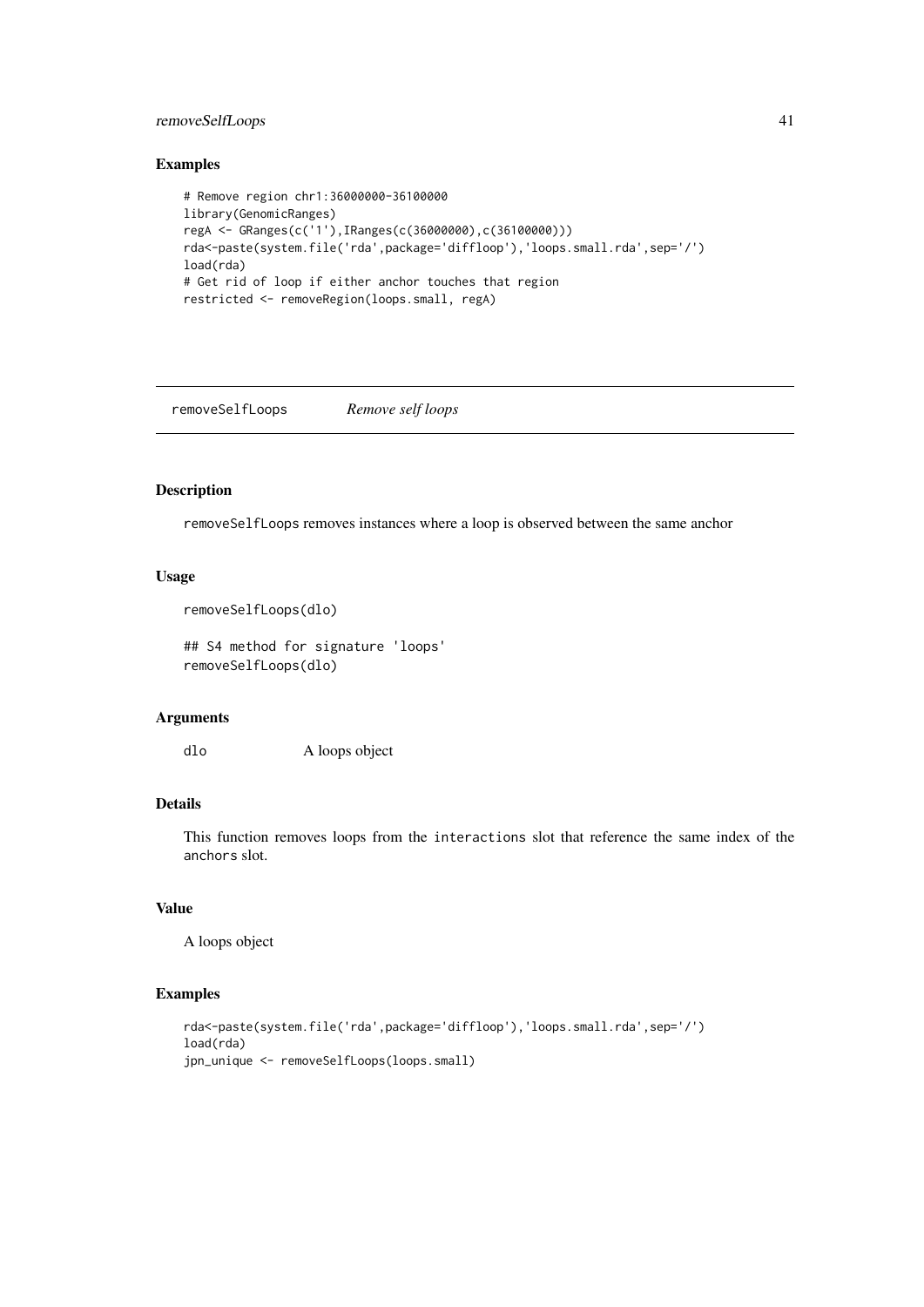<span id="page-41-0"></span>

rmchr takes a loops object or GRanges object and simply removes the 'chr' from seqnames, if is present

#### Usage

rmchr(dlo)

## S4 method for signature 'loops' rmchr(dlo)

## S4 method for signature 'GRanges' rmchr(dlo)

#### Arguments

dlo A loops object or GRanges object

## Details

Often times, performing functions on GRanges objects can go awry if the seqnames are systematically different. A common example of this is when some GRanges objects has the format of 'chr1' while the other has '1'. We can remove 'chr' from the first object

## Value

An identical loops/GRanges object except 'chr' removed

#### Examples

```
library(GenomicRanges)
regA <- GRanges(c('1'),IRanges(c(36200000),c(36300000)))
addchr(regA)
regA
rmchr(regA)
regA
```
sampleNames,loops-method

*Grab/Update Sample Names*

## Description

sampleNames takes a loops object returns the names of the samples in the structure. One can also update the names using set replace.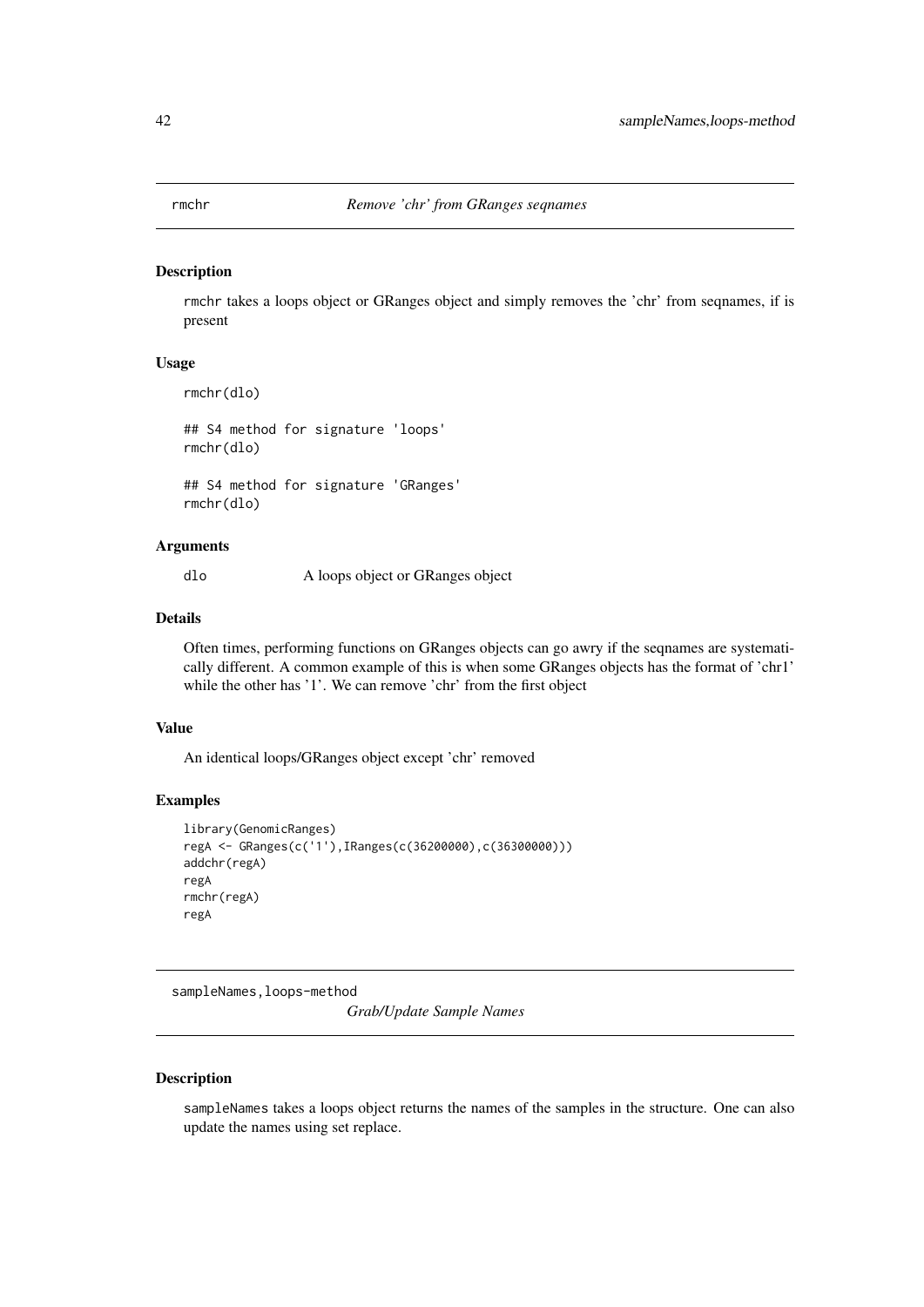#### <span id="page-42-0"></span>slidingWindowTest 43

## Usage

```
## S4 method for signature 'loops'
sampleNames(object)
```

```
## S4 replacement method for signature 'loops,ANY'
sampleNames(object) <- value
```
## Arguments

| object | A loops object                   |
|--------|----------------------------------|
| value  | New names when using set replace |

## Details

The examples show both accession and updating sample names.

#### Value

Vector of sample names

#### Examples

```
rda<-paste(system.file('rda',package='diffloop'),'loops.small.rda',sep='/')
load(rda)
sampleNames(loops.small)
nnames <- c('one', 'two', 'three', 'four', 'five', 'six')
sampleNames(loops.small) <- nnames
```
slidingWindowTest *Combined association test for all loops in a defined region*

#### Description

slidingWindowTest takes a loops object and integer values of the association window and the distance between consecutive windows.

## Usage

```
slidingWindowTest(x, window, step)
```
## S4 method for signature 'loops, numeric, numeric' slidingWindowTest(x, window, step)

#### Arguments

| X      | A loops object with PValue column (from association testing) |
|--------|--------------------------------------------------------------|
| window | The length a window will be for combined association         |
| step   | The size that the window will shift for each association     |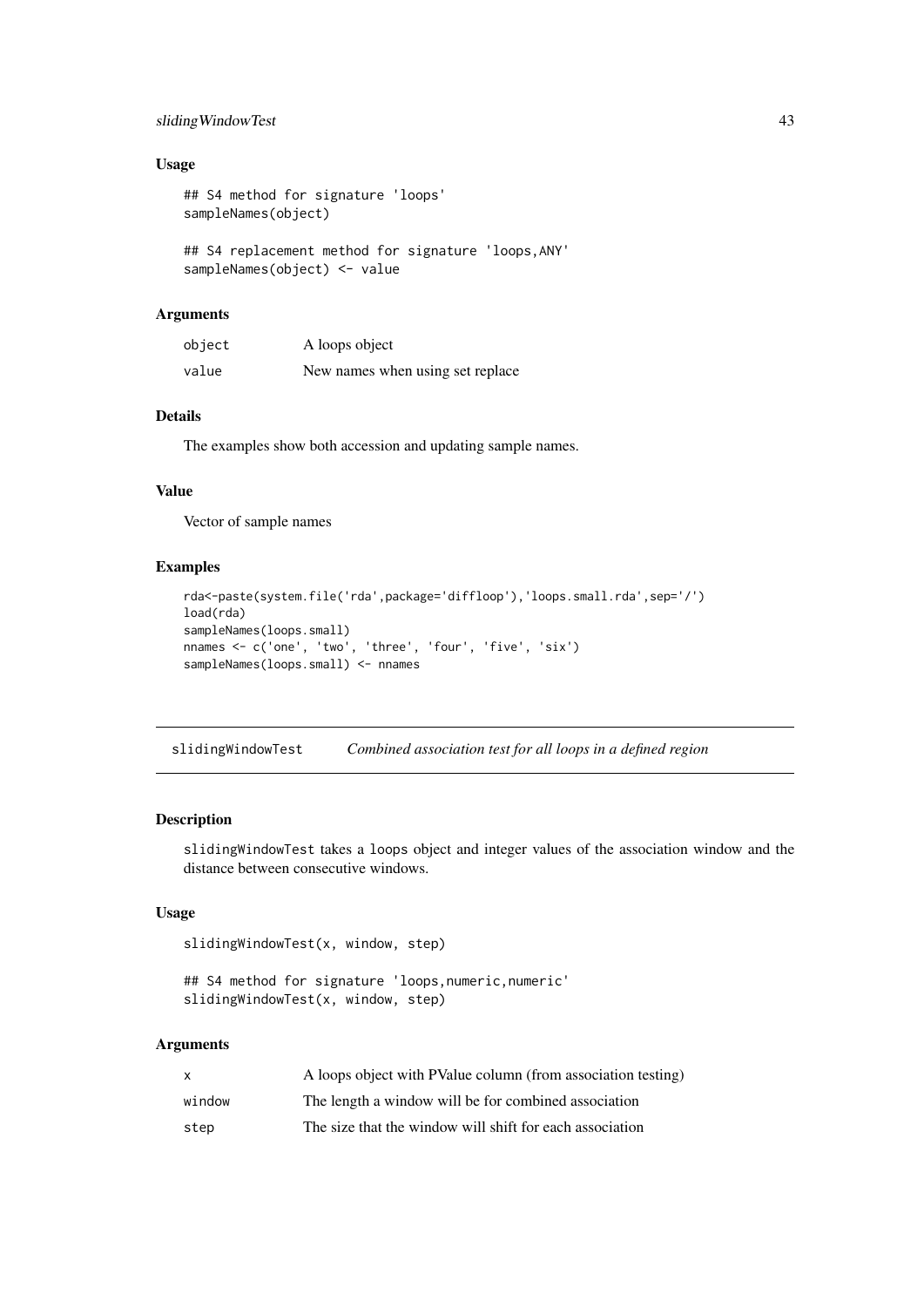#### Details

This function returns a data.frame sorted by FDR of each region. The engine loops over each chromosome and defines the first window at the left-most loop and slides the window right until no more loops are present in x Each region is determined from a sliding window of fixed length. The combined significance measure per feature is computed via the Simes method for intrachromosomal loops where at least one anchor from the loop overlaps with the region. Requires PValue column in the rowData slot.

## Value

A data.frame sorted by FDR

#### Examples

```
# Sliding window test 100kb at a time between naive and jurkat
rda<-paste(system.file('rda',package='diffloop'),'loops.small.rda',sep='/')
load(rda)
# assoc_jn <- loopAssoc(loops.small, coef = 2)
# sw_jn <- slidingWindowTest(assoc_jn, 100000, 100000)
```
splitSamples *Split samples into their own loops object*

#### Description

splitSamples takes a loops object and returns a list of loops objects where each sample populates its own loops object

## Usage

```
splitSamples(dlo)
```
## S4 method for signature 'loops' splitSamples(dlo)

#### Arguments

dlo A loops object

#### Details

This function splits the colData and counts slots for each sample but makes copies of the anchors, interactions, and rowdata

## Value

A list of loops objects with one sample per index.

<span id="page-43-0"></span>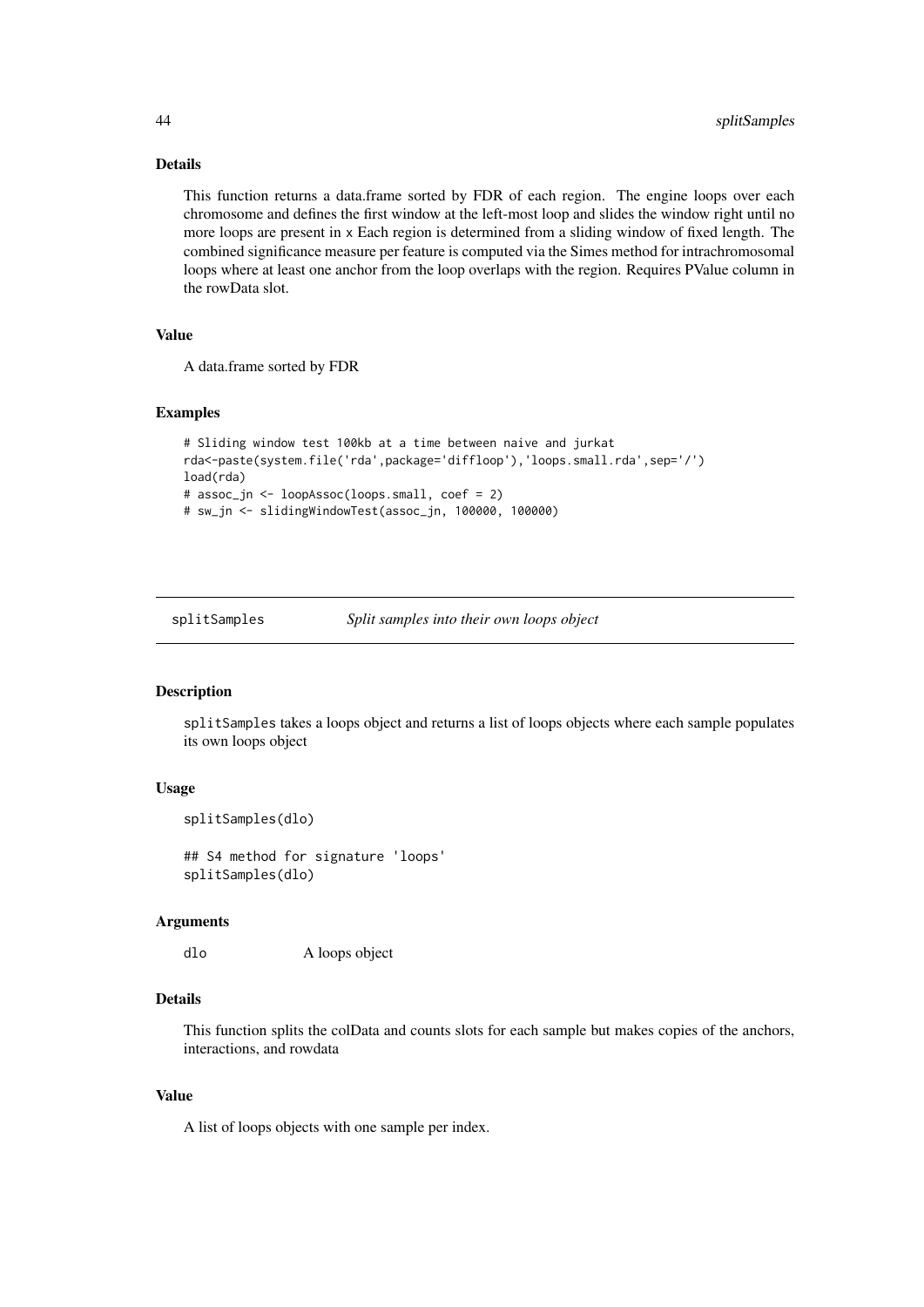#### <span id="page-44-0"></span>subsetLoops 45

#### Examples

```
# Updating groups from all 'group1' to meaningful designations
rda<-paste(system.file('rda',package='diffloop'),'loops.small.rda',sep='/')
load(rda)
split <- splitSamples(loops.small)
```
subsetLoops *Subset loops*

#### Description

subsetLoops restricts the loops and counts matrix to only those specified by idxa, either numerically or logically

#### Usage

```
subsetLoops(dlo, idxa)
## S4 method for signature 'loops,logical'
subsetLoops(dlo, idxa)
## S4 method for signature 'loops,numeric'
subsetLoops(dlo, idxa)
```
#### Arguments

| dlo  | A loops object                     |
|------|------------------------------------|
| idxa | A numeric vector or logical vector |

## Details

This function returns a loops object where the loops are retained only if they meet a logical criteria or are included in the numeric vector of idxa. Only the anchors that reference a loop in the subsetted loops object are retained.

## Value

A loops object

```
# Return the first 10 loops
rda<-paste(system.file('rda',package='diffloop'),'loops.small.rda',sep='/')
load(rda)
#' ten <- subsetLoops(loops.small, 1:10)
# Subset loops with widths greater than 10000
big <- subsetLoops(loops.small, loopWidth(loops.small) >= 10000)
```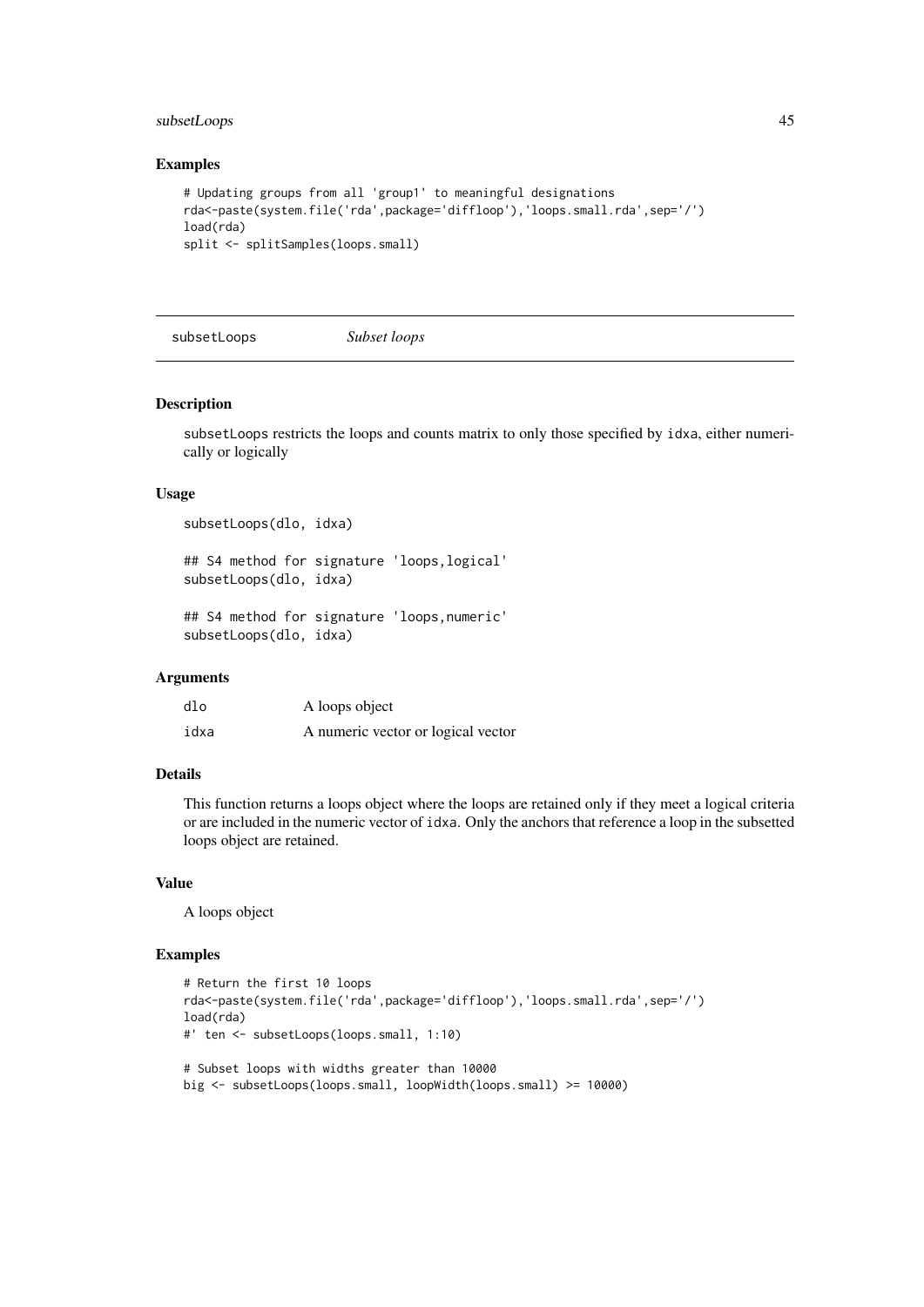subsetRegion takes a loops object and a GRanges object and returns a loops object where both anchors map inside the GRanges coordinates by default. Once can specify where only one anchor is in the region instead.

#### Usage

```
subsetRegion(dlo, region, nanchors)
```
## S4 method for signature 'loops,GRanges,numeric' subsetRegion(dlo, region, nanchors)

```
## S4 method for signature 'loops, GRanges, missing'
subsetRegion(dlo, region, nanchors)
```
#### Arguments

| dlo      | A loops object to be subsetted                                 |
|----------|----------------------------------------------------------------|
| region   | A GRanges object containing region of interest                 |
| nanchors | Number of anchors to be contained in GRanges object. Default 2 |

## Details

By default, nachors = 2, meaning both anchors need to be in the region for the loop to be preserved when extracting. However, by specifying a numeric 1, interactions with either the left or right anchor will be extracted. Loops with both anchors in the region will be excluded (exclusive or). To get an inclusive or, take the union of subsetting both with 1 and 2.

## Value

A loops object

```
# Grab region chr1:36000000-36100000
library(GenomicRanges)
regA <- GRanges(c('1'),IRanges(c(36000000),c(36100000)))
rda<-paste(system.file('rda',package='diffloop'),'loops.small.rda',sep='/')
load(rda)
# Both anchors in region
loops.small.two <- subsetRegion(loops.small, regA)
#Only one anchor in region
loops.small.one <- subsetRegion(loops.small, regA, 1)
#Either one or two anchors in region
loops.small.both <- union(loops.small.one, loops.small.two)
```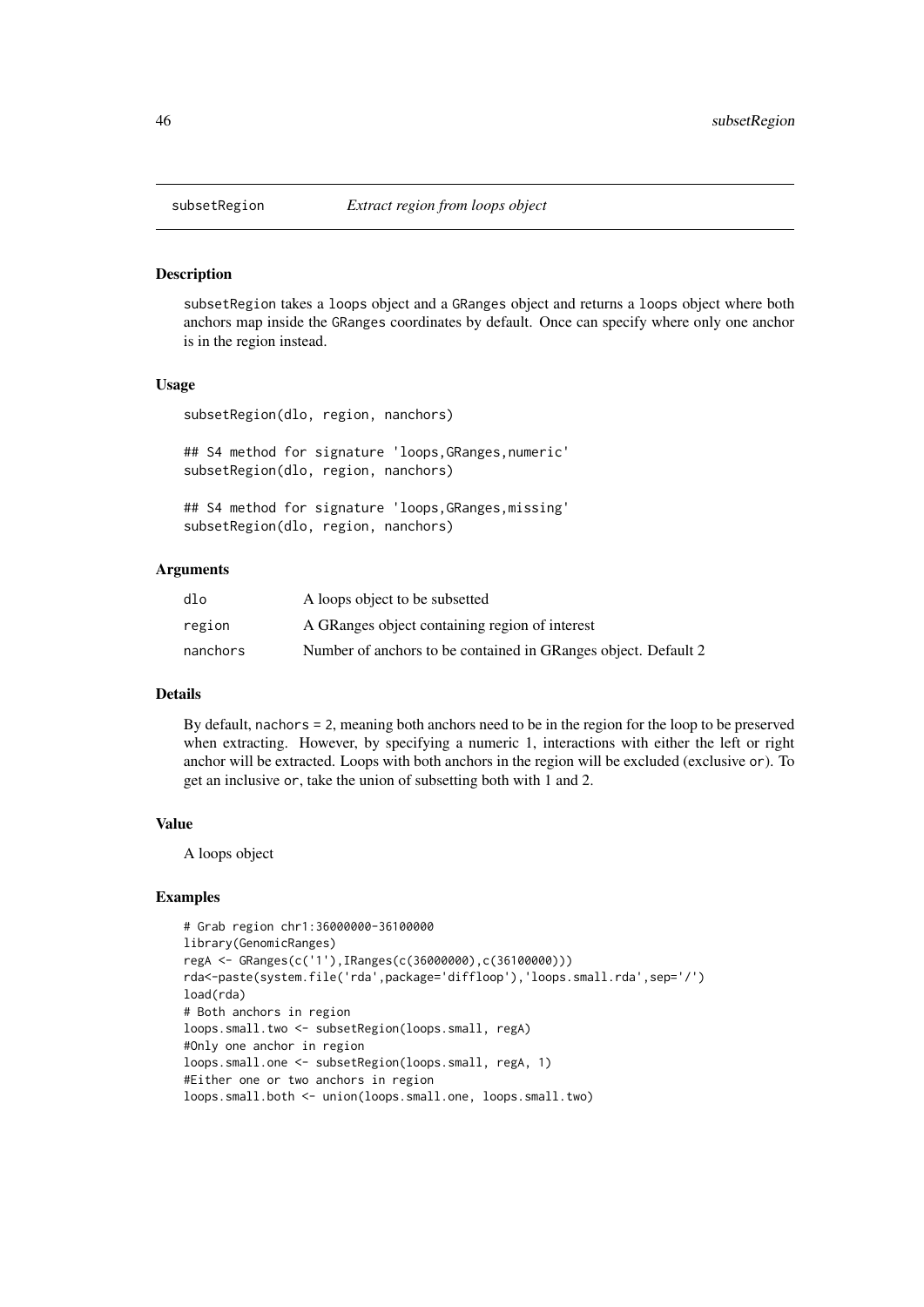<span id="page-46-0"></span>subsetRegionAB *Retain loops that have anchors in two specified regions*

## Description

subsetRegionAB returns a loops object where one anchor maps to regionA and the other maps to region B

#### Usage

```
subsetRegionAB(dlo, regionA, regionB)
```
## S4 method for signature 'loops, GRanges, GRanges' subsetRegionAB(dlo, regionA, regionB)

## Arguments

| $d$ lo  | A loops object   |
|---------|------------------|
| regionA | A GRanges object |
| regionB | A GRanges object |

#### Value

A loops object

#### Examples

```
# Return the width for loops
library(GenomicRanges)
rda<-paste(system.file('rda',package='diffloop'),'loops.small.rda',sep='/')
load(rda)
regA <- GRanges(c('1'),IRanges(c(36000000),c(36100000)))
regB <- GRanges(c('1'),IRanges(c(36200000),c(36300000)))
splits <- subsetRegionAB(loops.small, regA, regB)
```
summary,loops-method *Link the anchors and interactions back together*

#### Description

summary takes a loops object and breaks the loop data structure resulting in a data. frame.

## Usage

```
## S4 method for signature 'loops'
summary(object)
```
## Arguments

object A loops object to be summarized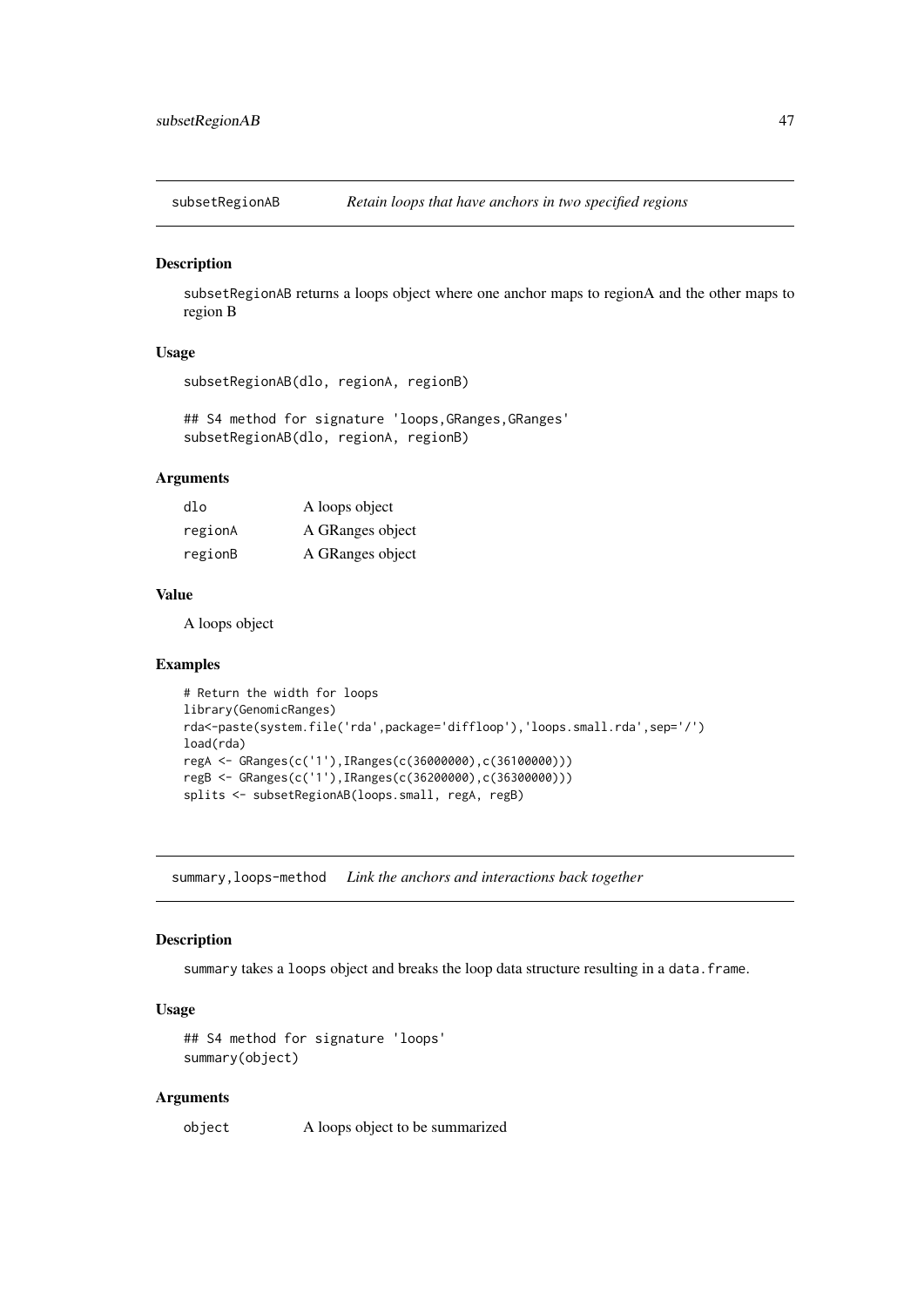## Details

This function returns a data. frame where the left and right anchors are visualized together along with the loop width, individual counts, and any anchor meta-data that has been annotated into the anchors GRanges object as well as any rowData varianble. Finally, the region column contains the coordinates that readily facilitates visualization of loop in UCSC or DNAlandscapeR by padding the loop by 25kb on either side.

## Value

A data.frame

#### Examples

```
# Summarizing the first ten loops in \code{loops.small}
rda<-paste(system.file('rda',package='diffloop'),'loops.small.rda',sep='/')
load(rda)
summarydf <- summary(loops.small[1:10,])
# Summarizing the loops and significance results between naive and primed
summarylt <- summary(quickAssoc(loops.small[,1:4])[1:10,])
```
tail,loops-method *Extract last part of loops object*

## Description

Extract last part of loops object

## Usage

```
## S4 method for signature 'loops'
tail(x, n = 6, ...)
```
#### Arguments

| X | A loops object             |
|---|----------------------------|
| n | Number of lines to view    |
|   | Other non-essential params |

## Value

A loops object

<span id="page-47-0"></span>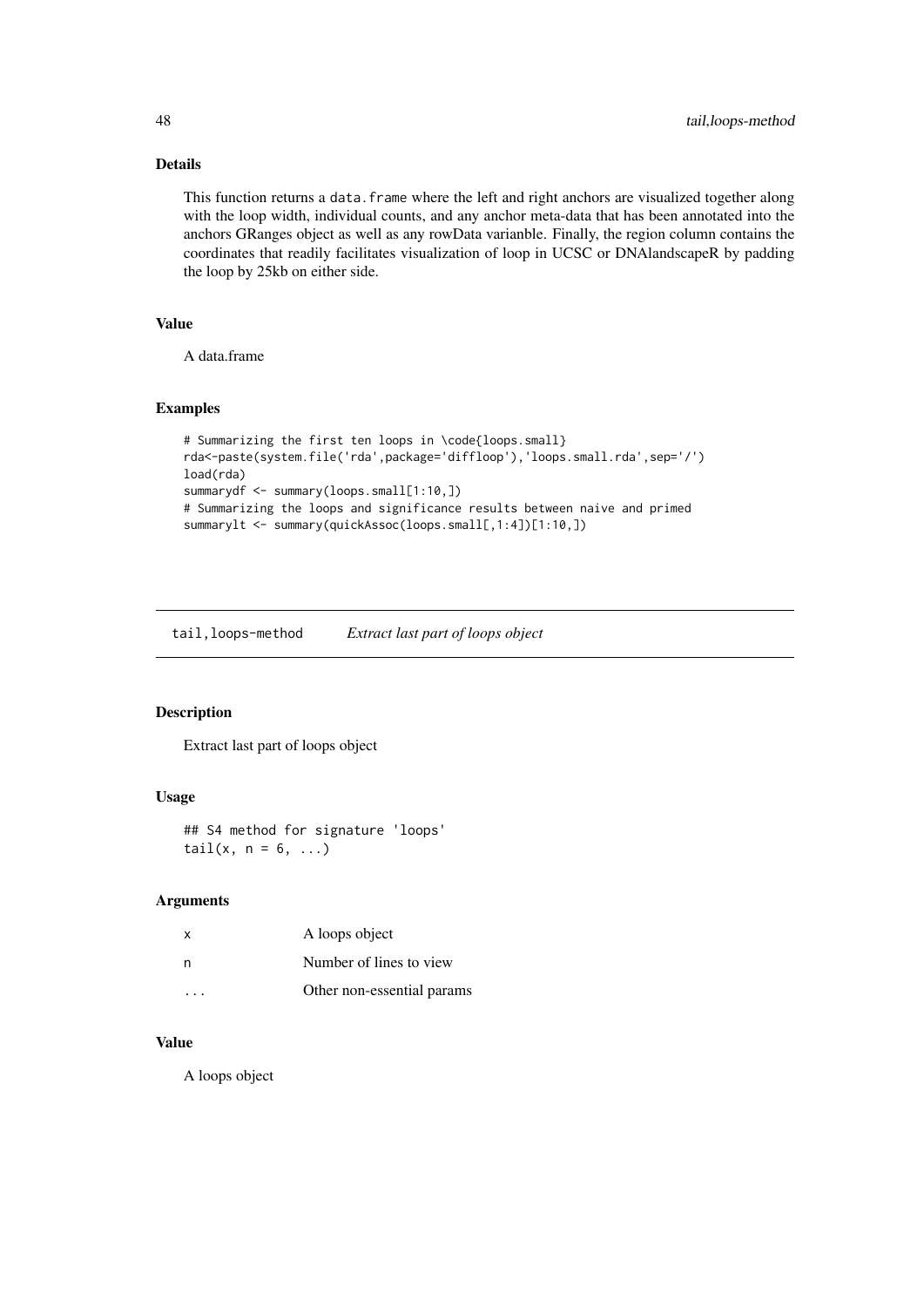<span id="page-48-0"></span>

topLoops takes a loops object and performs basic filtering for FDR or PValue

#### Usage

```
topLoops(dlo, FDR, PValue)
## S4 method for signature 'loops, numeric, numeric'
topLoops(dlo, FDR, PValue)
## S4 method for signature 'loops,numeric,missing'
topLoops(dlo, FDR, PValue)
## S4 method for signature 'loops,missing,numeric'
topLoops(dlo, FDR, PValue)
```
## Arguments

| dlo        | A loops object                                            |
|------------|-----------------------------------------------------------|
| <b>FDR</b> | Maximum threshold for False Discovery Rate; default $= 1$ |
| PValue     | Maximum threshold for P-value; default $= 1$              |

## Details

This function returns a subsetted loops object where all loops meet the significance threshold specificed by the parameters in the function call.

#### Value

A loops object subsetted by specified parameters

```
# Differential loop calling between naive and primed
rda<-paste(system.file('rda',package='diffloop'),'loops.small.rda',sep='/')
load(rda)
np <- loops.small[,1:4]
assoc_np <- quickAssoc(np)
top(np <- toploops(assoc_np, FDR = 0.3)
```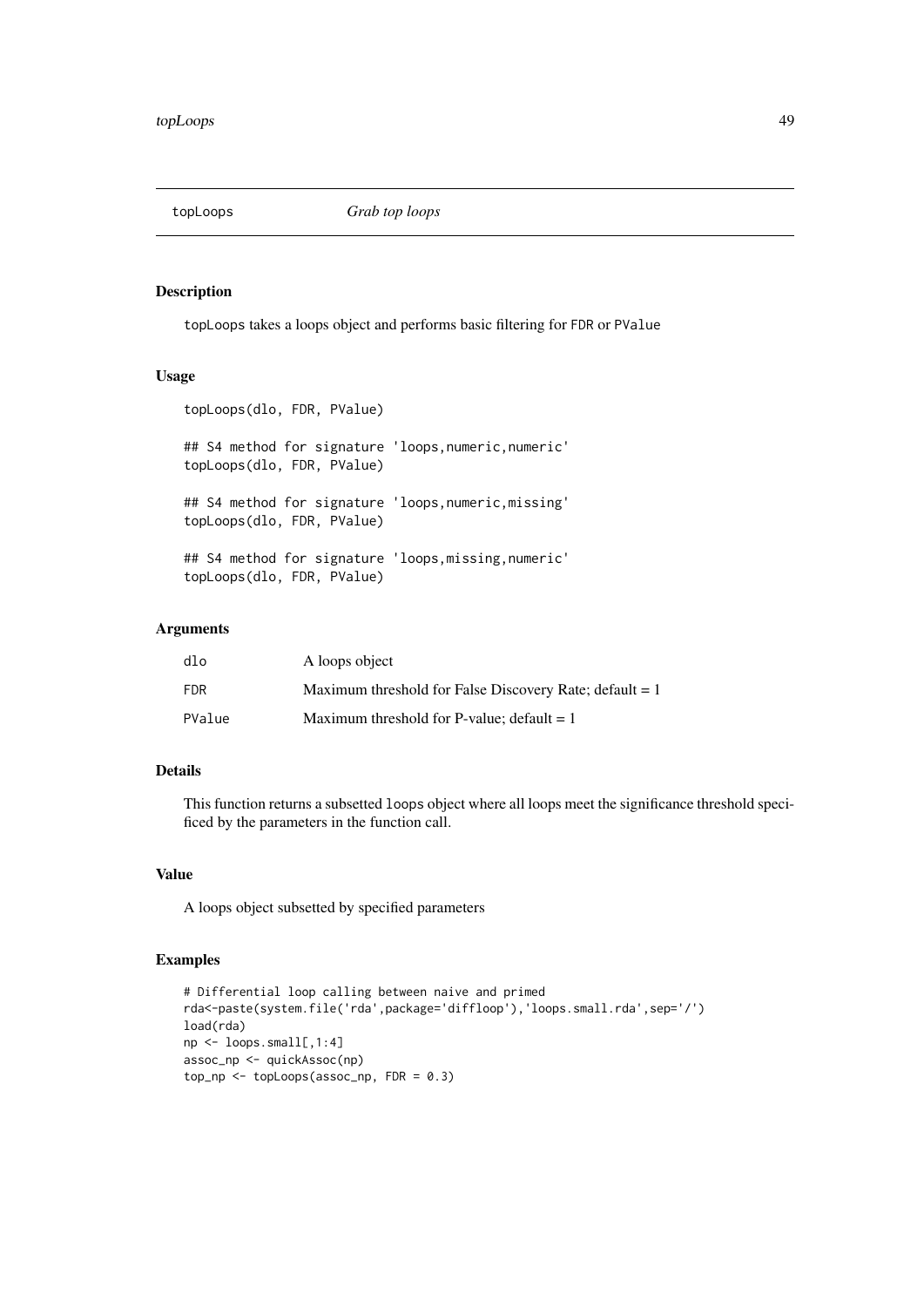<span id="page-49-0"></span>union,loops,loops-method

*Combine two loops objects*

## Description

union combines two loops objects' interactions and anchors and populates the colData matrix where available

## Usage

## S4 method for signature 'loops,loops'  $union(x, y)$ 

#### Arguments

| X | A loops object |
|---|----------------|
| У | A loops object |

#### Details

This function returns a single loops object that has all the anchors and interactions contained in the two loops objects that were part of the input. However, when the two objects have different samples, the counts matrix will contain missing values (e.g. when loop counts in x are not in y, those values are unknown). While the number of interactions, colData, and anchors should be correct, we need to correct the counts using a subsetting function. The row data gets re-initialized here to only the loop widths

## Value

A loops obect

```
# divide and recombine samples
rda<-paste(system.file('rda',package='diffloop'),'loops.small.rda',sep='/')
load(rda)
naive <- loops.small[,1:2]
primed \leq loops.small[,3:4]
np <- union(naive, primed)
# Subset from full to get correct counts
c.np <- loopsSubset(np, loops.small)
```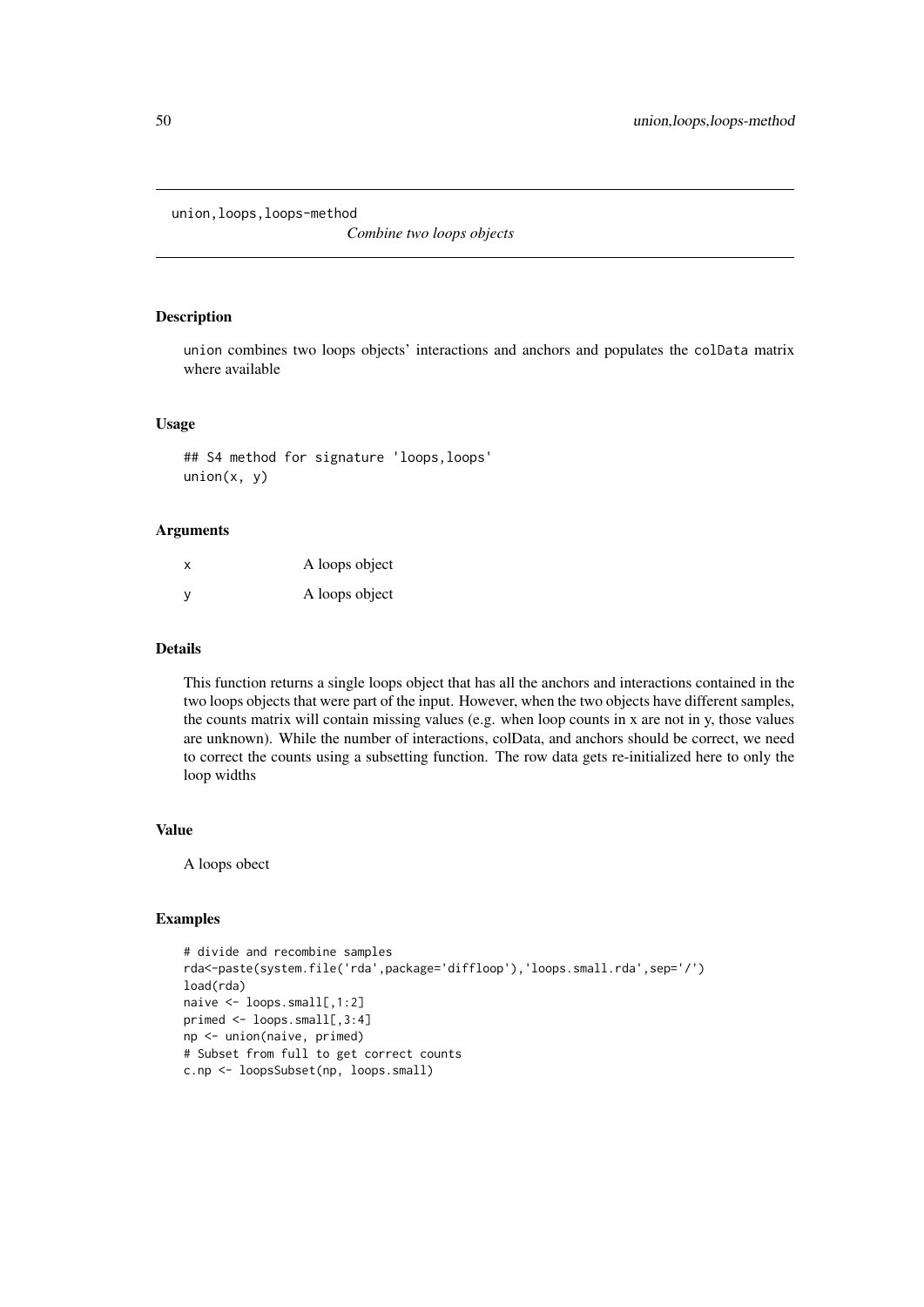<span id="page-50-0"></span>

updateLDGroups changes the groups column in colData for a loops object

## Usage

```
updateLDGroups(dlo, groups)
```
## S4 method for signature 'loops' updateLDGroups(dlo, groups)

## Arguments

| dlo    | A loops object                                              |
|--------|-------------------------------------------------------------|
| groups | A character vector. Lists the groups each sample belongs in |

## Details

This function updates the groups column in colData for a loops object. Make sure that the length of groups the number of samples in colData!

## Value

A loops object with new groups in colData

## Examples

```
# Updating groups from all 'group1' to meaningful designations
rda<-paste(system.file('rda',package='diffloop'),'loops.small.rda',sep='/')
load(rda)
celltypes <- c('naive1','naive1','primed2','primed2','jurkat3','jurkat3')
loops.small <- updateLDGroups(loops.small, celltypes)
```
[,loops,numeric,numeric,missing-method *Extract parts of a loops object*

## Description

Extract parts of a loops object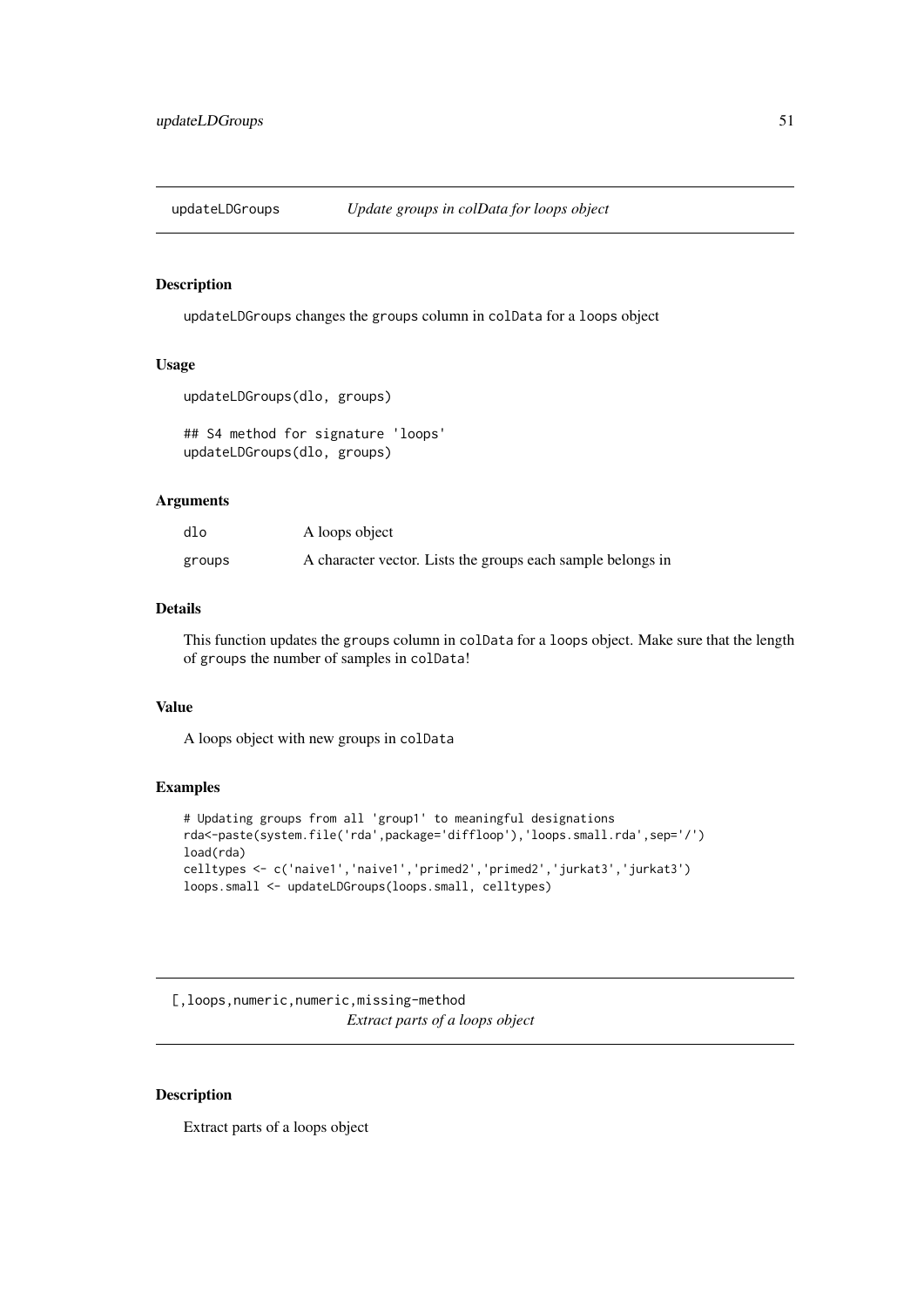## Usage

```
## S4 method for signature 'loops,numeric,numeric,missing'
x[i, j, drop]
## S4 method for signature 'loops, missing, numeric, missing'
x[i, j, drop]
## S4 method for signature 'loops, numeric, missing, missing'
x[i, j, drop]
```
## Arguments

| $\mathsf{x}$ | A loops object for subsetting                  |
|--------------|------------------------------------------------|
|              | Loops to be subsetted                          |
|              | Samples to be subsetted                        |
| drop         | Other non-essential parameters needed for sub- |

## Value

A loops object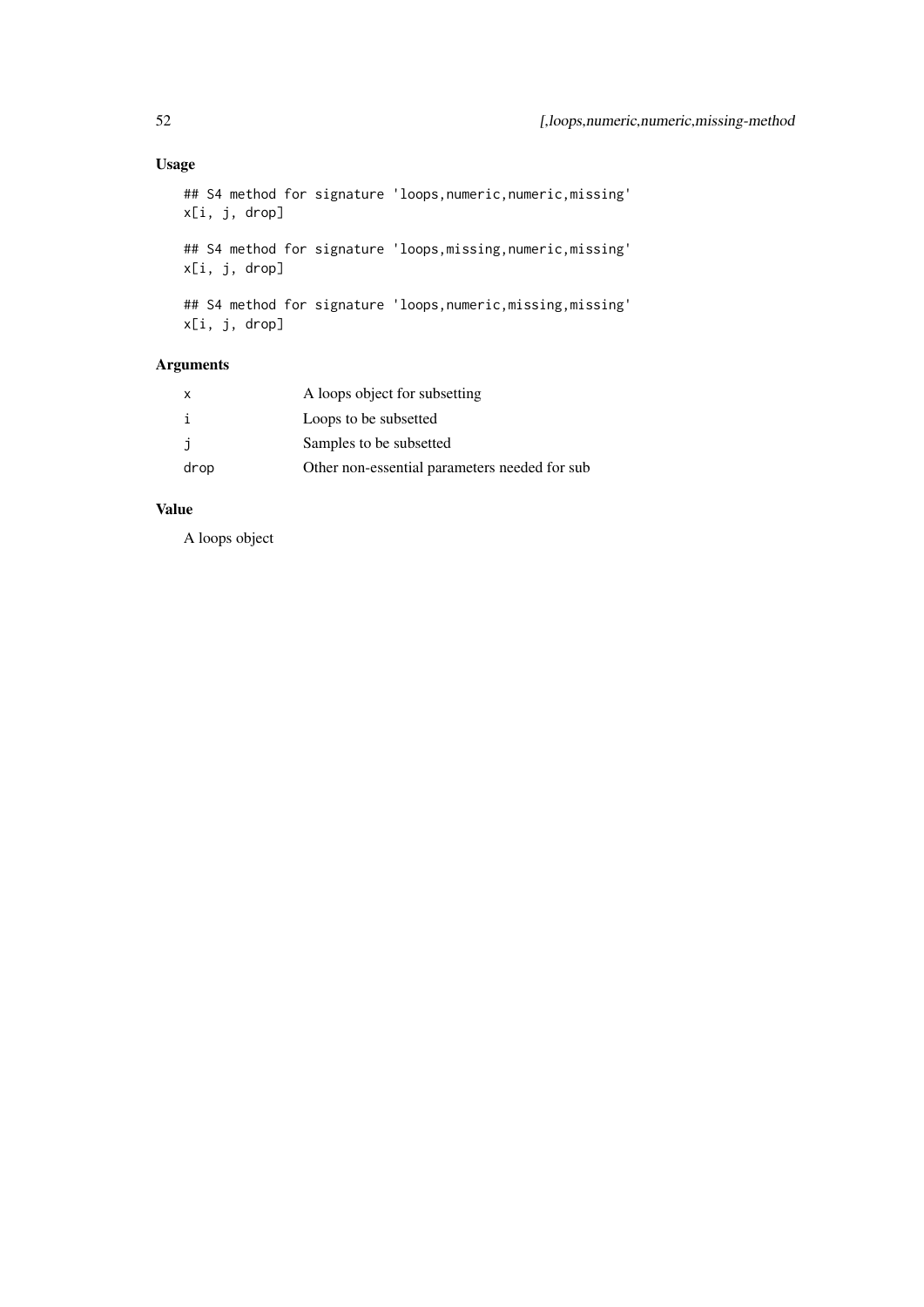# <span id="page-52-0"></span>Index

∗Topic datasets geneinfo, [15](#page-14-0) human.genes, [19](#page-18-0) loops.small, [28](#page-27-0) [,loops,missing,numeric,missing-method *(*[,loops,numeric,numeric,missing-method*)*, diffloop, [12](#page-11-0) [51](#page-50-0) [,loops,numeric,missing,missing-method *(*[,loops,numeric,numeric,missing-method*)*, [51](#page-50-0) [,loops,numeric,numeric,missing-method, [51](#page-50-0) addchr, [3](#page-2-0) addchr,GRanges-method *(*addchr*)*, [3](#page-2-0) addchr,loops-method *(*addchr*)*, [3](#page-2-0) annotateAnchors, [4](#page-3-0) annotateAnchors,loops,GRanges,character,missing-method *(*annotateAnchors*)*, [4](#page-3-0) annotateAnchors, $\sf{loops}$ , $\sf{GRanges}$ , $\sf{character}$ , $\sf{numer}$ iet $\sf{Hw}$ man $\sf{Qenes},$   $\sf{16}$  $\sf{16}$  $\sf{16}$ *(*annotateAnchors*)*, [4](#page-3-0) annotateAnchors.bed, [5](#page-4-0) annotateAnchors.bed,ANY-method *(*annotateAnchors.bed*)*, [5](#page-4-0) annotateAnchors.bigwig, [6](#page-5-0) annotateAnchors.bigwig,ANY-method *(*annotateAnchors.bigwig*)*, [6](#page-5-0) annotateLoops, [7](#page-6-0) annotateLoops,loops,GRanges,GRanges,GRanges-method *(*annotateLoops*)*, [7](#page-6-0) annotateLoops, loops, missing, GRanges, GRanges-methoduseGenes, character-method *(*annotateLoops*)*, [7](#page-6-0) annotateLoops.dge, [8](#page-7-0) annotateLoops.dge,ANY-method *(*annotateLoops.dge*)*, [8](#page-7-0) bedToGRanges, [9](#page-8-0) bedToGRanges,character-method *(*bedToGRanges*)*, [9](#page-8-0) calcLDSizeFactors, [9](#page-8-0) calcLDSizeFactors,loops-method *(*calcLDSizeFactors*)*, [9](#page-8-0) callCCDs, [10](#page-9-0) callCCDs,ANY-method *(*callCCDs*)*, [10](#page-9-0) computeBoundaryScores, [11](#page-10-0) computeBoundaryScores,loops-method *(*computeBoundaryScores*)*, [11](#page-10-0) diffloop-package *(*diffloop*)*, [12](#page-11-0) dim,loops-method, [12](#page-11-0) featureTest, [13](#page-12-0) featureTest,loops,GRanges-method *(*featureTest*)*, [13](#page-12-0) filterLoops, [13](#page-12-0) filterLoops,ANY-method *(*filterLoops*)*, [13](#page-12-0) filterSpanningLoops, [14](#page-13-0) filterSpanningLoops,loops,GRanges-method *(*filterSpanningLoops*)*, [14](#page-13-0) geneinfo, [15](#page-14-0) getHumanGenes,character-method *(*getHumanGenes*)*, [16](#page-15-0) getHumanGenes,missing-method *(*getHumanGenes*)*, [16](#page-15-0) getHumanTSS, [16](#page-15-0) getHumanTSS,character-method *(*getHumanTSS*)*, [16](#page-15-0) getHumanTSS,missing-method *(*getHumanTSS*)*, [16](#page-15-0) getMouseGenes, [17](#page-16-0) *(*getMouseGenes*)*, [17](#page-16-0) getMouseGenes,missing-method *(*getMouseGenes*)*, [17](#page-16-0) getMouseTSS, [18](#page-17-0) getMouseTSS,character-method *(*getMouseTSS*)*, [18](#page-17-0) getMouseTSS,missing-method *(*getMouseTSS*)*, [18](#page-17-0) head,loops-method, [19](#page-18-0) human.genes, [19](#page-18-0) interchromosomal, [20](#page-19-0)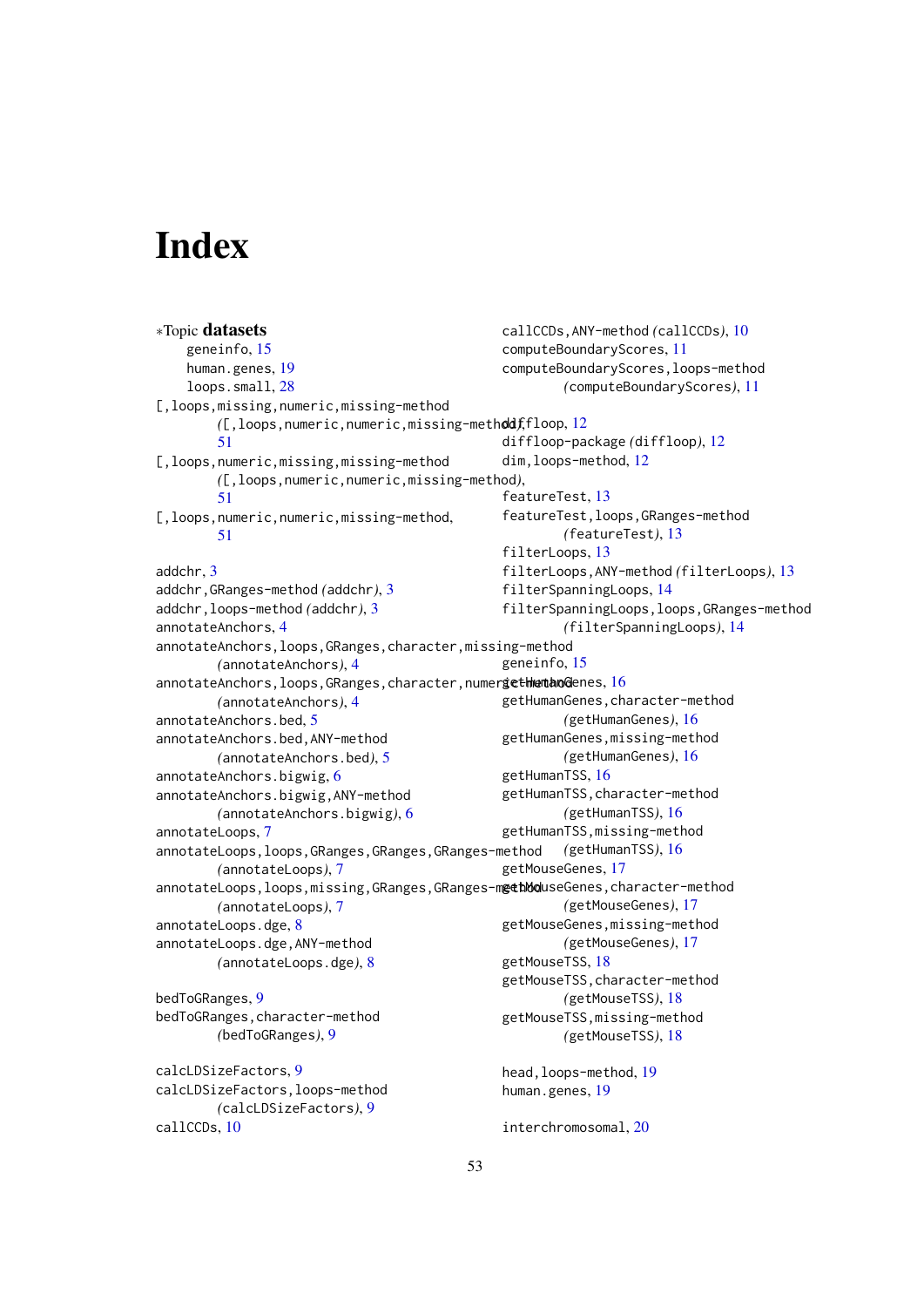#### 54 INDEX

interchromosomal,loops-method *(*interchromosomal*)*, [20](#page-19-0) intrachromosomal, [20](#page-19-0) intrachromosomal,loops-method *(*intrachromosomal*)*, [20](#page-19-0)

keepCTCFloops, [21](#page-20-0) keepCTCFloops,loops,GRanges-method *(*keepCTCFloops*)*, [21](#page-20-0) keepEPloops, [22](#page-21-0) keepEPloops,loops,GRanges,GRanges-method *(*keepEPloops*)*, [22](#page-21-0)

loopAssoc, [23](#page-22-0) loopAssoc,loops-method *(*loopAssoc*)*, [23](#page-22-0) loopDistancePlot, [24](#page-23-0) loopDistancePlot,loops-method *(*loopDistancePlot*)*, [24](#page-23-0) loopGenes, [25](#page-24-0) loopGenes,loops,GRanges-method *(*loopGenes*)*, [25](#page-24-0) loopGenes,loops,missing-method *(*loopGenes*)*, [25](#page-24-0) loopMetrics, [25](#page-24-0) loopMetrics,loops-method *(*loopMetrics*)*, [25](#page-24-0) loopPlot, [26](#page-25-0) loopPlot,loops,GRanges-method *(*loopPlot*)*, [26](#page-25-0) loops *(*loops-class*)*, [27](#page-26-0) loops-class, [27](#page-26-0) loops.small, [28](#page-27-0) loopsMake, [28](#page-27-0) loopsMake,ANY-method *(*loopsMake*)*, [28](#page-27-0) loopsMake.mango, [29](#page-28-0) loopsMake.mango,ANY-method *(*loopsMake.mango*)*, [29](#page-28-0) loopsSubset, [30](#page-29-0) loopsSubset,loops,loops-method *(*loopsSubset*)*, [30](#page-29-0) loopWidth, [31](#page-30-0) loopWidth,loops-method *(*loopWidth*)*, [31](#page-30-0)

mangoCorrection, [32](#page-31-0) mangoCorrection,ANY-method *(*mangoCorrection*)*, [32](#page-31-0) manyLoopPlots, [33](#page-32-0) manyLoopPlots,loops,GRanges-method *(*manyLoopPlots*)*, [33](#page-32-0) mergeAnchors, [34](#page-33-0) mergeAnchors,loops,numeric,logical-method *(*mergeAnchors*)*, [34](#page-33-0)

mergeAnchors,loops,numeric,missing-method *(*mergeAnchors*)*, [34](#page-33-0) numAnchors, [35](#page-34-0) numAnchors,loops-method *(*numAnchors*)*, [35](#page-34-0) numLoops, [35](#page-34-0) numLoops,loops,missing-method *(*numLoops*)*, [35](#page-34-0) numLoops,loops,numeric-method *(*numLoops*)*, [35](#page-34-0) padGRanges, [36](#page-35-0) padGRanges,GRanges-method *(*padGRanges*)*, [36](#page-35-0) pcaPlot, [37](#page-36-0) pcaPlot,loops-method *(*pcaPlot*)*, [37](#page-36-0) plotTopLoops, [38](#page-37-0) plotTopLoops,loops-method *(*plotTopLoops*)*, [38](#page-37-0) quickAssoc, [39](#page-38-0) quickAssoc,loops-method *(*quickAssoc*)*, [39](#page-38-0) quickAssocVoom, [39](#page-38-0) quickAssocVoom,loops-method *(*quickAssocVoom*)*, [39](#page-38-0) removeRegion, [40](#page-39-0) removeRegion,loops,GRanges-method *(*removeRegion*)*, [40](#page-39-0) removeSelfLoops, [41](#page-40-0) removeSelfLoops,loops-method *(*removeSelfLoops*)*, [41](#page-40-0) rmchr, [42](#page-41-0) rmchr,GRanges-method *(*rmchr*)*, [42](#page-41-0) rmchr,loops-method *(*rmchr*)*, [42](#page-41-0) sampleNames, loops-method, [42](#page-41-0) sampleNames<-,loops, ANY-method *(*sampleNames,loops-method*)*, [42](#page-41-0) slidingWindowTest, [43](#page-42-0) slidingWindowTest,loops,numeric,numeric-method *(*slidingWindowTest*)*, [43](#page-42-0) splitSamples, [44](#page-43-0) splitSamples,loops-method *(*splitSamples*)*, [44](#page-43-0) subsetLoops, [45](#page-44-0) subsetLoops,loops,logical-method *(*subsetLoops*)*, [45](#page-44-0) subsetLoops,loops,numeric-method *(*subsetLoops*)*, [45](#page-44-0) subsetRegion, [46](#page-45-0) subsetRegion,loops,GRanges,missing-method *(*subsetRegion*)*, [46](#page-45-0)